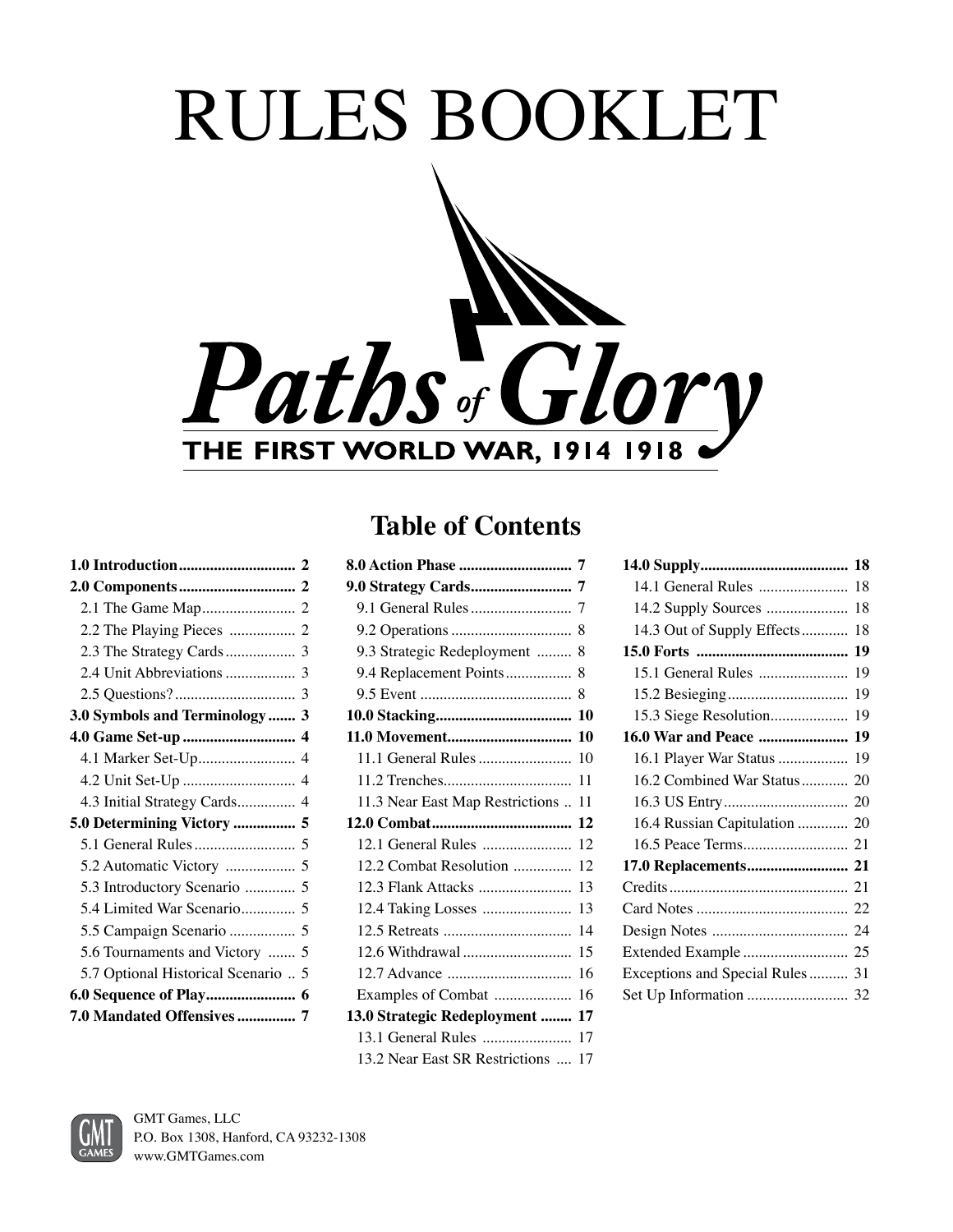# **1.0 Introduction**

 $\overline{2}$ 

On June 28, 1914, Archduke Franz Ferdinand, heir to the Habsburg crowns of Austria and Hungary, was assassinated by Serb nationalists in Sarajevo, then the capital of Austrian controlled Bosnia-Herzogovina. The murder of Franz Ferdinand provided an excuse for the Austrian Army's chief of staff, Conrad von Hotzendorff, to "settle accounts" with the upstart Serbs, and on July 23 Austria presented Serbia with an ultimatum with a 48-hour time limit. The Serbs appealed to their traditional protector, Russia, for help. When Russia mobilized, Germany, Austria's ally, declared war on Russia on August 1. Having no plans for a war against Russia alone, Germany soon declared war on Russia's ally, France, and demanded that the neutral Belgian government allow German troops passage through Belgium in order to execute the infamous Schlieffen Plan. This demand was refused, and the invasion of Belgium brought Britain into the war against Germany on August 4. In little more than a month, the murder at Sarejevo had led to the First World War.

Over 4 years later, the war ended on November 11, 1918. The three great dynasties that had begun the war, Habsburg, Romanov, and Hohenzollern, had been destroyed. Lenin was waging a civil war for control of Russia, while Austria-Hungary had dissolved into its various ethnic components. The victors, France and Britain, were in scarcely better shape than the vanquished. The United States, which entered the war in April 1917, was disillusioned by the peace that followed and withdrew into isolationism. The Second World War was the result of the First. *Paths of Glory: The First World War* is a game that allows two players to simulate the Great War in a fun and historically accurate game. The Central Powers (CP) player is attempting to use his central position and the quality of his German armies to defeat his numerically superior opponents. The Allied (AL) player is attempting to bring his larger numbers to bear against his opponent, hoping to avoid a revolution in Russia, at least until the forces of the United States can arrive.

These rules are organized into seventeen numbered sections (1.0 through 17.0) and some sections are further subdivided into subsections (for example, 2.1 and 2.2). In a number of places in the rules, you will see references made to rules sections and subsections that are related to the one you are reading.

# **2.0 Components**

*Paths of Glory* includes the following:

- One 22" by 34" Map
- 176 5/8" die cut counters
- 140 1/2" die cut counters
- Two Player Reference Cards
- One Rules Booklet
- 110 Strategy Cards
- One 6-sided Die

# **2.1 The Game Map**

The game map consists of squares, 8-pointed stars, and circular spaces that are connected to one another by lines. Two spaces that are connected by a line are said to be "adjacent" to each other. All spaces are marked to show which side they belong to initially, the type of terrain they contain, if the space is a port, if the space is a fort, and whether the space counts for Victory purposes. The four possible invasion beaches of the Allied MEF are noted on the map as well. Some spaces are connected by dashed lines which indicate restrictions on their use; these restrictions are noted on the map. Finally the Sinai space is marked to indicate the combat penalty both sides pay when attacking solely from that space. The game map also contains a number of charts and tracks to record various game functions.

# **2.2 The Playing Pieces**

## **2.2.1 Combat Units**

There are two types of Combat Units: Corps and Armies. Forts are not considered units. Corps represents forces of between 20,000 and 50,000 men and are 1/2" counters. Armies represent large bodies of troops (up to 300,000 men) supported by heavy artillery, air units, etc., and are 5/8" counters. All Armies and Corps are printed on both sides of the counter. The two sides are called steps. The front side of the unit represents the unit at full strength, the reverse side represents the unit at reduced strength. Note that, for most units, the reduced strength side has a weaker Combat Factor than the full strength side of the unit, while the Loss Factor and Movement Factor remain the same.



**Rules Note:** This 2010 reprint edition of *Paths of Glory* includes what is now the fifth official update to the game's rules since the original 1999 release. To help those players who own the 2001 edition of the rules, recent changes to the game's rules are noted in the following ways:

**>** If it is a new rule, or significant changes have been made to the rule section, this symbol is used.

If only a small portion of the rule changed, then the change is indicated with underlined type.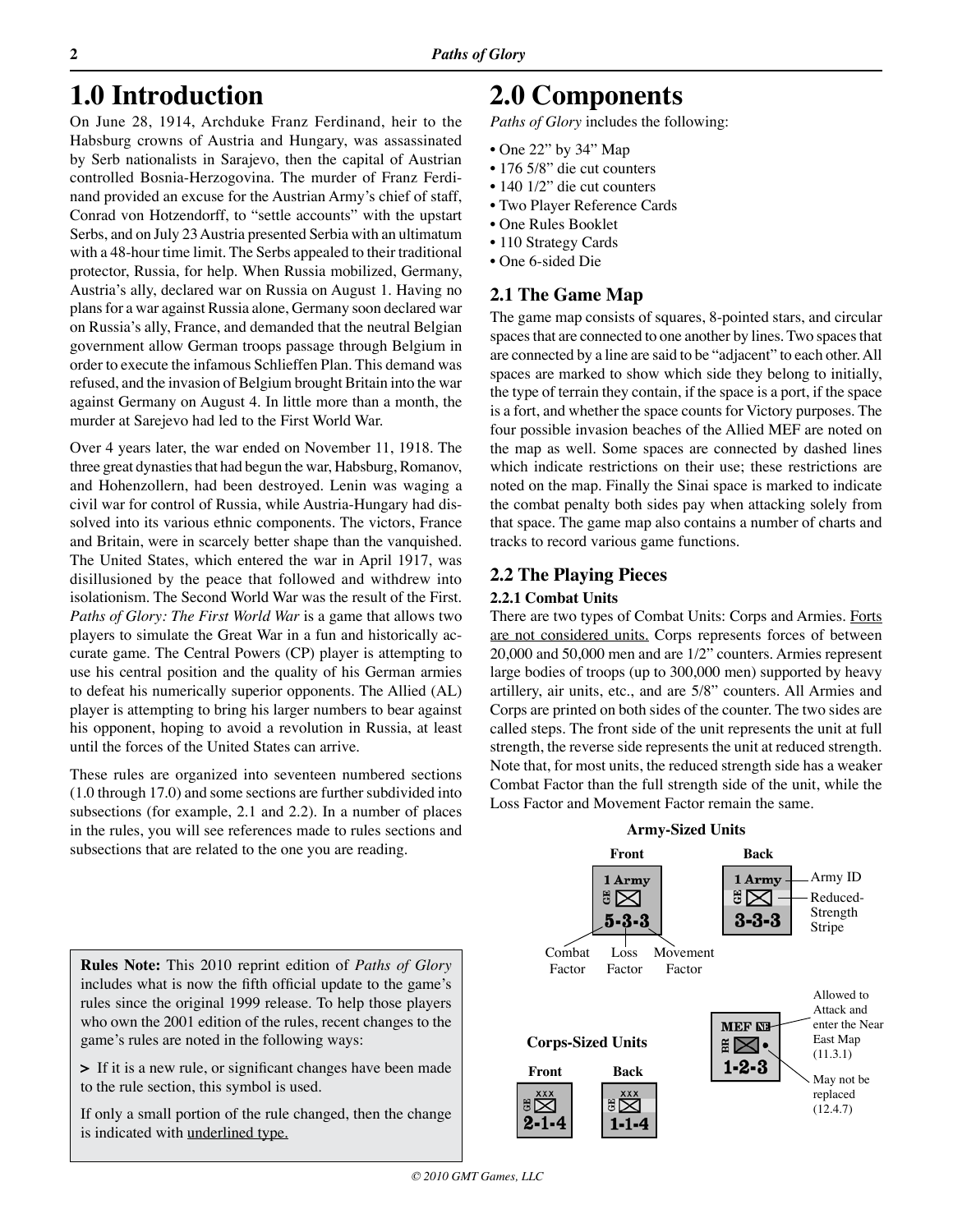#### **2.2.2 Game Markers**

There are 13 types of Game Marker pieces included in the game.

## **2.3 The Strategy Cards**

Each player has his own deck of 55 Strategy Cards, subdivided into three groups: Mobilization Cards, Limited War Cards, and Total War Cards. Each side has 14 Mobilization Cards, 20 Limited War Cards, and 21 Total War Cards.



# **2.4 Unit Abbreviations**

| AH: Austro-Hungarian       | GR: Greek                 |
|----------------------------|---------------------------|
| ANA: Arab Northern Army    | IT: Italian               |
| AoI: Army of Islam         | MEF: Mediterranean Expe-  |
| AUS: Australian            | ditionary Force           |
| BE: Belgian                | MN: Montenegrin           |
| BEF: British Expeditionary | NE: Near East             |
| Force                      | PT: Portuguese            |
| <b>BR</b> : British        | RO: Romania               |
| BU: Bulgarian              | RU: Russian               |
| <b>CAU</b> : Caucasus      | SB: Serbian               |
| CND: Canadian              | SN: Senussi Tribal        |
| <b>CP</b> : Central Powers | TU: Turkish               |
| FR: French                 | US: United States         |
| GE: German                 | YLD: Yilderim (Lightning) |

## **2.5 Questions?**

If there are any components damaged or missing, please contact us at:

GMT Games P. O. Box 1308 Hanford, CA 93232-1308

If you have any questions about the rules, we'll be glad to answer them if you send them to the address above with a self-addressed, stamped envelope. For faster response, we're on the Internet at www.gmtgames.com, which includes a games discussion forum. Or send email to alewis@gmtgames.com or traicer@ gmtgames.com.

# **3.0 Symbols and Terminology**

**\* (asterisk):** If a Strategy Card with this symbol is played as an Event, it is permanently removed from the game after this Action Round. It is not removed from the game if it is used as an Operations, Strategic Redeployment, or Replacement Points card.

**Activated:** When a space has had its Activation cost paid for movement or combat during an Action Round, all the units in the space are considered Activated and can conduct the action indicated by the Activation marker.

**Active Player:** The player who is taking an action during his part of the Action Round.

**CC:** Indicates this Strategy Card is a Combat Card Event, playable in support of combat units. Certain Combat Cards have the phrase "May only be used in one Combat per turn." These CC cards are discarded, but not permanently removed, immediately after use; unlike other non-\* CC cards, they may not affect more than one combat per game turn. [See 9.5.4.]

*Note:* forts are not considered units, so CCs cannot be played in support of unoccupied forts.

**Capitals:** The following are the capitals of each nation:

| AH: Vienna and Budapest | GR: Athens         |
|-------------------------|--------------------|
| <b>BE:</b> Brussels     | IT: Rome           |
| BR: London              | MN: Cintinje       |
| BU: Sofia               | SB: Belgrade       |
| FR: Paris               | TU: Constantinople |
| GE: Berlin              |                    |

**Combat Factor (CF):** The combat ability of a unit or fort. It is used to resolve combat on the Fire Tables. A fort has a CF equal to the number printed next to it on the map. The CF is a measure of a unit's ability to inflict damage in Combat. Note that a Corps may be weaker in Combat than an Army with a lower CF number because Armies perform their Offensive or Defensive Fire on a better Combat Fire Table than Corps.

**Control of Space:** Every space on the map is controlled by either the Allied player, the Central Powers player, or is neutral. Control of a friendly space changes to the enemy when an enemy unit enters it and there is not a friendly undestroyed fort in it. If a friendly besieged fort is eliminated or surrenders, control of the space passes to the enemy immediately. Control of Spaces can also change during the Attrition Phase.

**Die Roll Modifier (DRM):** The number added or subtracted from a die roll.

**Event Name:** An underlined Event Name indicates the event is a prerequisite for another event and that there is a counter which lists this Event's name which can be used as a reminder that this Event has occurred.

**Loss Factor (LF):** The durability of a unit or fort to withstand combat. An opponent's Loss Number must be equal to or greater than a unit's LF for it to be reduced. A fort has an LF equal to the number printed next to it on the map.

**Loss Number:** The result from a Fire Table during Combat.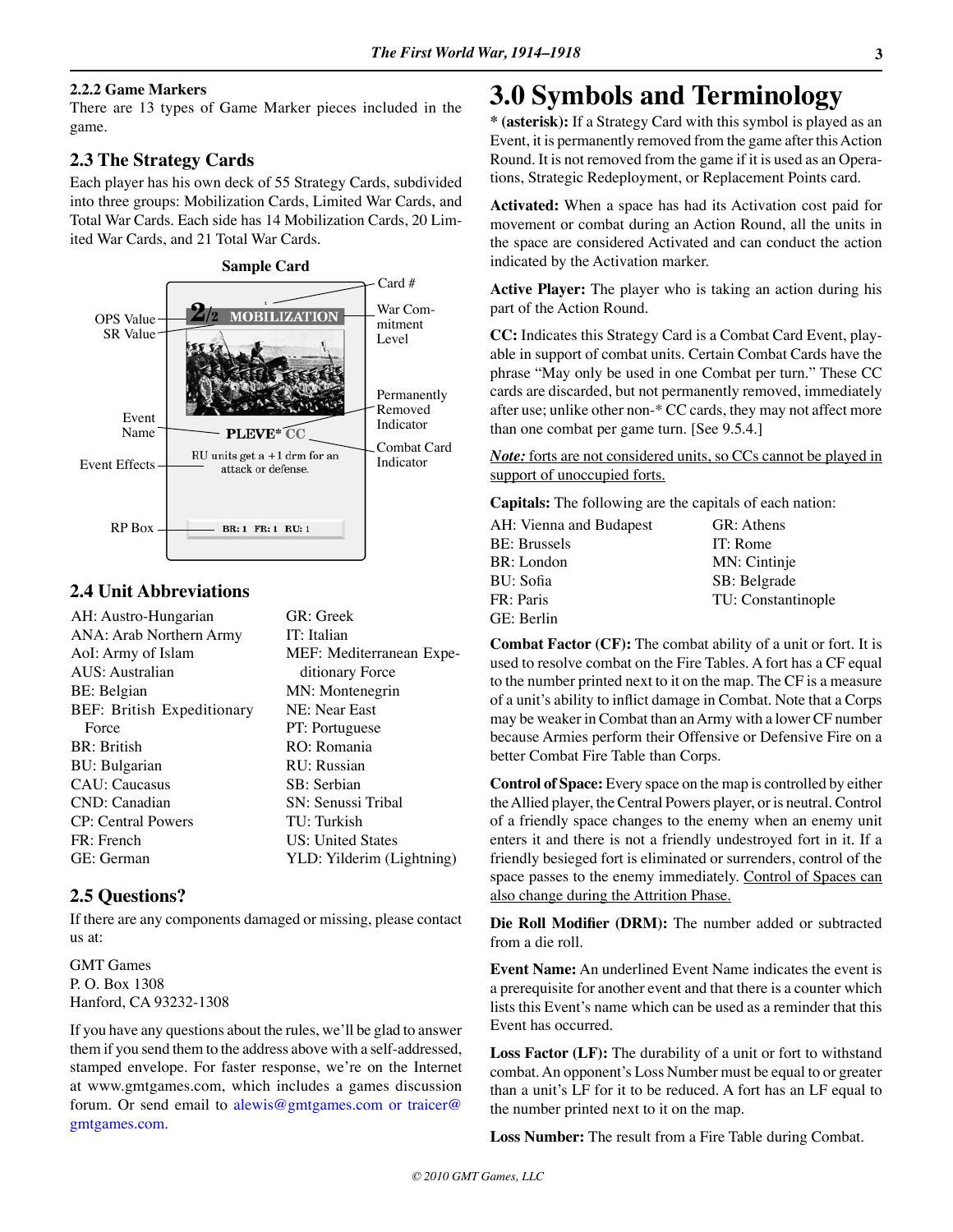**Movement Factor (MF):** The number of spaces a unit may enter during an Action Round when Activated for movement.

**Movement Points (MP):** The cost to enter a space. All spaces in *Paths of Glory* cost 1 MP.

**OPS Value:** The number of Activation Points which a player may spend for movement or combat in an Action Round.

**Out of Supply (OOS):** This occurs when a unit cannot trace a supply line to a friendly source. An OOS unit is severely restricted, and is eliminated during the Attrition Phase if still OOS.

**Replacement Points (RP):** These are used to rebuild reduced strength units and to recreate eliminated units.

**RP Box:** The nations and the number of Replacement Points recorded when the card is played as a Replacement Point action.

**Space:** Each location on the map to which a unit may be moved.

**SR Value:** The number of SR Points a player conducting a Strategic Redeployment action may use.

**Strategic Redeployment (SR):** The action by which players may quickly move units great distances within friendly territory.

**VP:** Victory Point(s), used to determine victory in the game.

**VP Space:** Any space with a red name and red outline. When control of any of these spaces changes, adjust the VP marker per the Victory Point Table.

**War Commitment Level:** This determines which group(s) of Strategy Cards are allowed to be in each player's Draw Pile.

**War Status Number:** Some of each player's Strategy Cards have this number. When one of these Strategy Cards is played as an Event, both the Active Player's War Status marker and the Combined War Status marker are increased by this number.

# **4.0 Game Set-up**

*Paths of Glory* has three Scenarios: Introductory, Limited War, and Campaign. All three scenarios start in August 1914 and use the same set-up given below.

# **4.1 Marker Set-Up**

- **•** Place the Game Turn marker on the August 1914 space of the Turn Record Track.
- **•** Place the Victory Point marker on the 10 space of the General Records Track.
- **•** Place all three War Status markers on the 0 space of the General Records Track.
- **•** Place the GE, AH, Allied, BR, FR, RU Replacement markers on the 0 space of the General Records Track.

Allied

War

**Status** 



- **•** Place the Current CP Russian VP marker on the 0 space of the General Records Track. Russian
- **•** Place the Allied and CP Mandated Offensives markers near their respective tables.



 $\pmb{\quad \text{Allied} }$ 

1

- **•** Place the US Entry marker in the US Neutral box on the US Commitment Track.
- **•** Place the Russian Capitulation marker in the God Save the Tsar box on the Russian Capitulation Track.
- **•** Each player places six Action markers near his Action Round Charts.
- **•** Place the five Move/Attack markers near the Central Powers player, because he will take the first action.
- Action Action 1 1 **MOVE**

Current

**VP** 

**US Entry** 

Capitu<br>lation

**•** Place all other markers within easy reach.

# **4.2 Unit Set-Up**

**4.2.1** Place the units for both the Central Powers and the Allied players in the spaces listed on the Set-Up Chart on the back of this rulebook. Note that some corps start in the Reserve Box, not on the map.

**NOTE:** Some spaces only have level 1 trenches in them as part of the initial set-up.

**4.2.2** Neutral nations do not begin the game on the map. A neutral nation's units are set-up in accordance with the Set-Up Chart immediately upon the play of the Neutral Entry Event for that nation. *Exception:* Turkish units are placed per 16.1.3.1.

**4.2.3** Place all other units within easy reach.

**> 4.2.4 (Optional)** Players who wish may use this optional alternative set up, used widely in tournament play, which can help prevent an unstable "Dance of Death" on the first turn:

- Remove one AH at start Corps from the Reserve Box and place it in Stanislaw.
- Remove one RU at start Corps from the Reserve Box and place it at Lutsk.

# **4.3 Initial Strategy Cards**

**4.3.1** The Central Powers player may choose whether or not to start the game with the *Guns of August* event Strategy Card in his hand. The Central Powers player must inform the Allied player of his decision. In either case, the Central Powers Mobilization Cards are shuffled and the Central Powers player draws his initial hand of seven cards, counting the Guns of August card if chosen. Choosing *Guns of August* does *not* obligate the CP player to play it as an event.

**4.3.2** Shuffle the 14 Allied Mobilization Cards and deal 7 to the Allied player.

**> 4.3.3** Turn 1 Mandated Offensive are rolled.

Game Turn

VP

Combined

War

**Status** 

 $O<sub>F</sub>$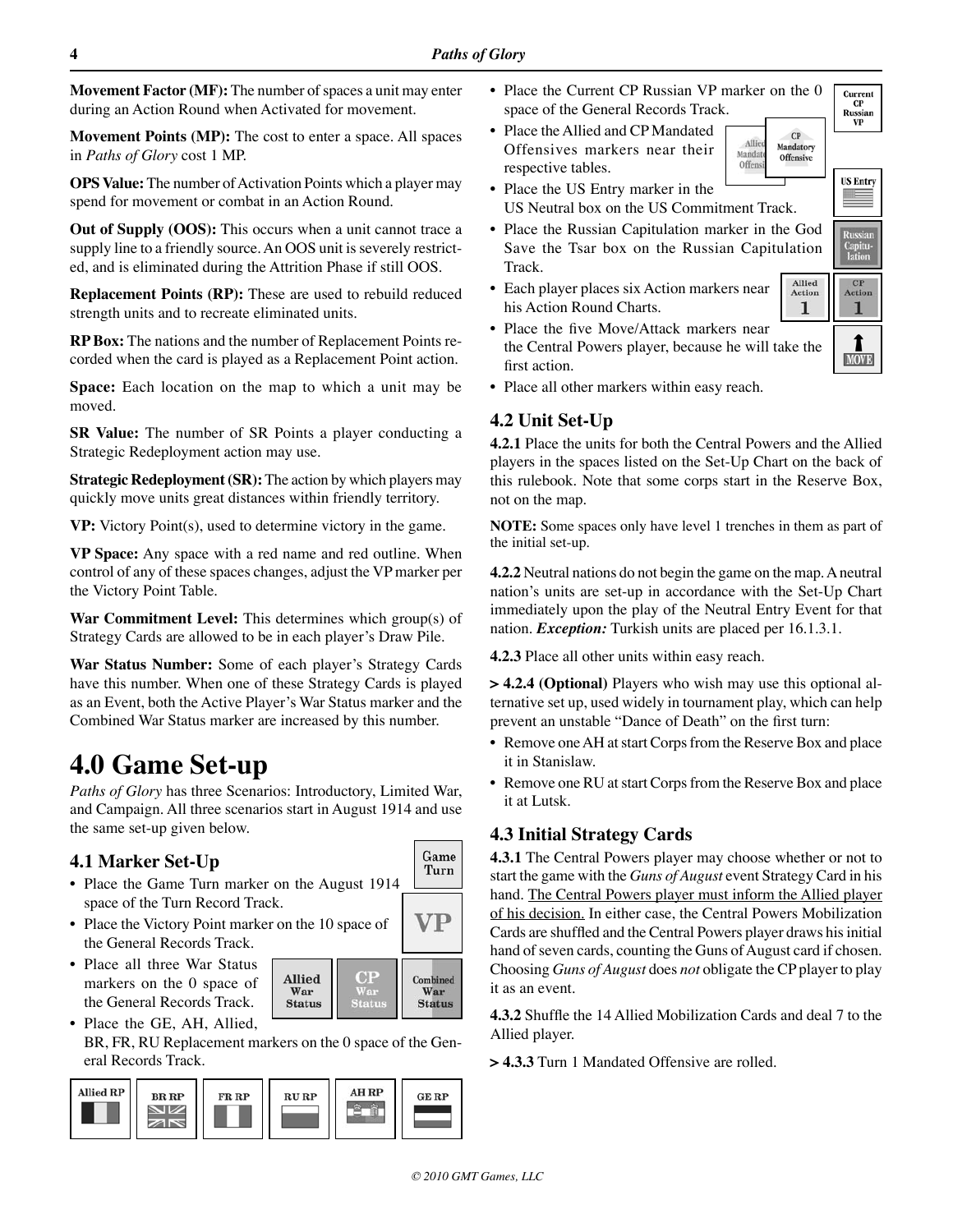# **5.0 Determining Victory**

# **5.1 General Rules**

**5.1.1** Victory is determined by the VP level when the game ends. *Exception:* If a player accepts Peace Terms, the game ends in a draw regardless of the VP level. Each scenario has different VP levels to determine the winner.

**> 5.1.2** The VP level changes for reasons and in amounts given in the Victory Point Table on the Player Aid cards. The VP level can exceed 20 and go below 0 during the Action, Attrition, Siege, and War Status Phases.

# **5.2 Automatic Victory**

**5.2.1** In all scenarios, the Central Powers win an Automatic Victory if the VP total is 20 or higher during segment E.2 of the War Status Phase of any turn.

**5.2.2** In all scenarios, the Allies win an Automatic Victory if the VP total is 0 or lower during segment E.2 of the War Status Phase of any turn.

## **5.3 Introductory Scenario**

**5.3.1** This scenario ends at the conclusion of Turn 3.

**5.3.2** Neither player's War Commitment Level may increase in this scenario regardless of their War Status level.

**5.3.3** Do not use rule 16.5 (Peace Terms) in this scenario.

**5.3.4** The space which the VP marker is in at the conclusion of this scenario is compared to the appropriate levels below to determine the winner or if the game ends in a draw.

**Central Powers Victory:** 14 or more **Draw:** 11 to 13 (the historical result) **Allied Victory:** 10 or fewer.

# **5.4 Limited War Scenario**

**5.4.1** This Scenario ends with any of the following:

- if a player achieves an Automatic Victory,
- either player reaches the Total War commitment level,
- at the end of the Summer 1916 turn (turn 10), or
- in a draw by a player accepting Peace Terms.

**5.4.2** The space which the VP marker is in at the conclusion of this scenario is compared to the levels below to determine the winner or if the game ends in a draw.

**Central Powers Victory:** 17 or more **Draw:** 13 to 16 (the historical result) **Allied Victory:** 12 or fewer

# **5.5 Campaign Scenario**

**5.5.1** The Campaign Scenario ends with any of the following:

- if a player achieves an Automatic Victory,
- at the end of the Winter 1919 turn (turn 20),
- as a result of an Armistice (16.2.1), or
- in a draw by a player accepting Peace Terms.

**5.5.2** There are two Victory Levels for the Campaign scenario depending on whether or not the Central Powers player played the *Treaty of Brest-Litovsk* event. The space which the VP marker is in at the conclusion of this scenario is compared to the appropriate levels below to determine the winner.

## **5.5.2.1 Treaty of Brest-Litovsk Event Played Central Powers Victory:** 11 or more **Draw:** 10

**Allied Victory:** 9 or fewer (the historical result)

## **5.5.2.2 No Treaty of Brest-Litovsk Event**

**Central Powers Victory:** 13 or more **Draw:** 10-12 **Allied Victory:** 9 or fewer

# **5.6 Tournaments and Victory**

**5.6.1** Either the Limited War or Campaign Scenarios can be used for tournament play.

**> 5.6.2** Players in a tournament should bid VP to determine sides. Each player rolls a die. Player with high die declares a side he wishes to play AND the amount of VP he will "cede" to the opposing player—any whole number including a bid of zero. The opposing player either accepts the bid (and thus plays the other side), or bids a higher VP number to play the same side. Bidding ends when one player accepts the opposing player's bid. At the END of the game, the final VP total is adjusted by the ceded points.

*DESIGN NOTE: The average bid seen in tournament play is in the 1 to 2 VP range to play the Allied side.* 

**5.6.2.1** The VP bid is not considered when determining Automatic Victory. The final VP total is adjusted for the amount of the bid only at the end of the game.

**5.6.3** The standard Victory Conditions given in each scenario, 5.4.2 and 5.5.2, are used, except a draw is considered an Allied victory.

**5.6.4** If the game ends due to accepted Peace Terms, both sides are considered to have lost.

*DESIGN NOTE: This means that, unless the tournament is round robin or double elimination, offering Peace Terms is risky.* 

## **5.7 Optional Historical Scenario Rules**

- **• Use Optional Rule 4.2.4**—AH and Ru corps at Lutsk and Stanislaw.
- **• Use Optional Rule 11.2.10**—Trench roll modification

#### **Set Up Changes**

- CP addition—Trench in Strasbourg
- AP addition/subtraction
- Remove trench Brussels
- Add trenches in Verona, Asiago, Maggiore and Udine

#### **CP Victory Point Space Changes**

- remove 2 VP spaces from Turkey (Jerusalem and Kharput)
- add 2 VP spaces Koblenz and Aachen

#### **AP Victory Point Space Changes**

- Remove VP spaces from Ahwaz and Venice
- add spaces at Brest Litovsk and Sedan.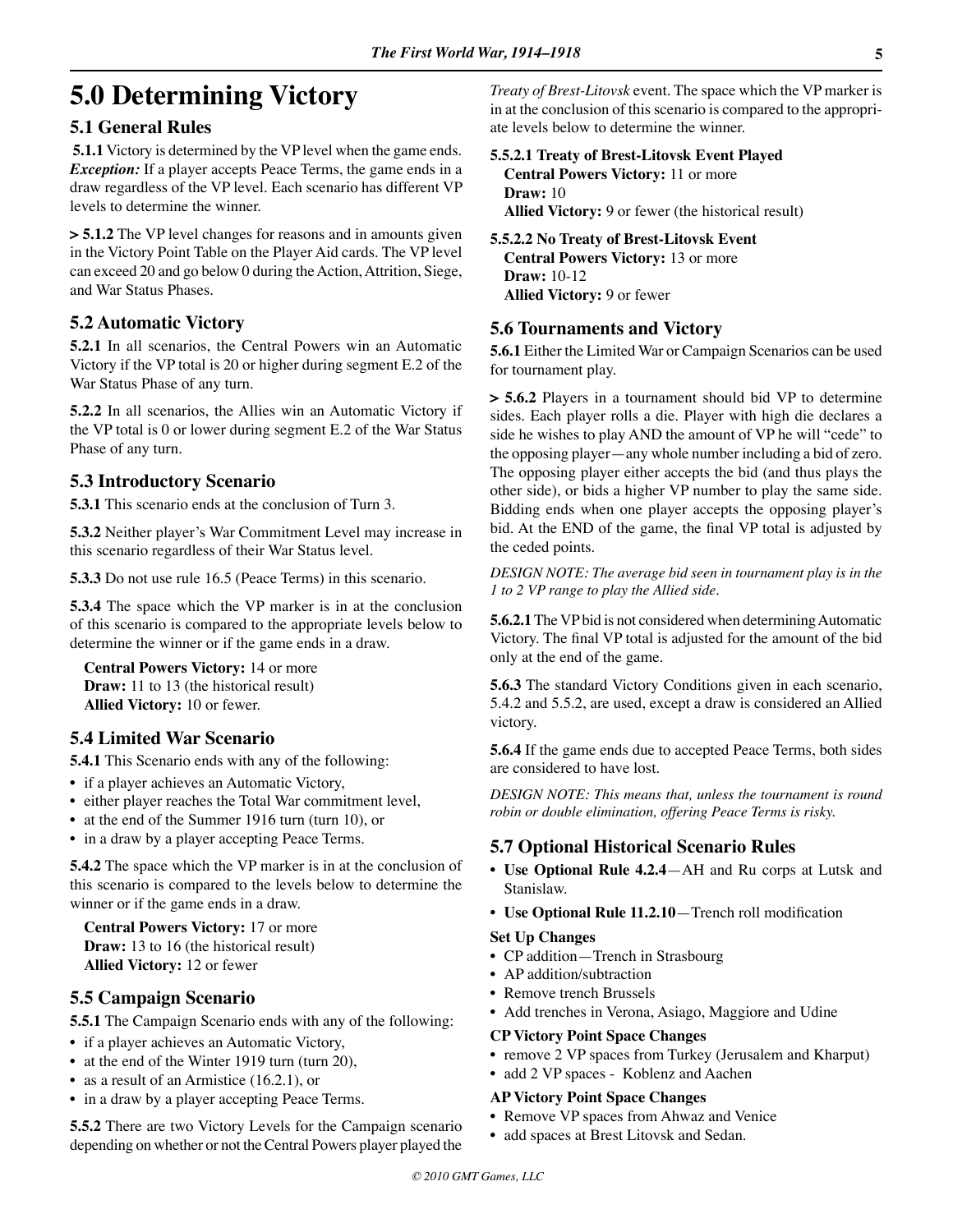## **RP change**

CP receives 1 Ge RP each turn during TW (ie after it has drawn TW cards) if during the RP interphase it has at least three French/ Belgian spaces, which include Sedan.

## **Special Rules**

1.The CP Player must open with *Guns of August* as an Event.

- 2.Entrench may not be played as an Event on Turn 1.
- 3. Only Austrian and Italian armies may operate in Italy (move, attack, or advance into any space in Italy) and no German armies may end their movement (OPS or SR) in Trent, Villach or Trieste until the start of a turn at which both sides are at Total War.
- 4.The following cards may double as OPS when played as Events: *Landships, Zimmermann Telegram, Over There, Tsar Takes Command, Fall of the Tsar,* and *Bolshevik Revolution.*
- 5.If the game ends with an Armistice or at the end of turn 20, add 1 VP for each US Army not currently on the map or in the deadpile.
- 6.If the game ends with an Armistice or at the end of turn 20, subtract 2 VP if the Tsar has not fallen.
- 7. Use the optional eight card hand.

# **6.0 Sequence of Play**

*Paths of Glory* is played in turns, each of which is subdivided into Phases and Segments which must be strictly followed in the order listed below.

# **A. Mandated Offensive Phase**

Each player rolls one die and finds the result on the appropriate line (Allied or Central Powers) of the Mandated Offensive Table to determine if any nation they control must perform a Mandated Offensive. Move the Mandated Offensive marker to the correct box on the appropriate Mandated Offensive Table to indicate the result.

# **B. Action Phase**

Each Action Phase is divided into six identical Action Rounds. Each Action Round allows both players to take one action. The Central Powers player takes his action first in each Action Round.

# **C. Attrition Phase**

Eliminate all OOS Corps and Armies. Eliminated OOS Corps are



Kaiser Wilheim II Germany



Emperor Franz Josef Austria-Hungary



Sultan Mohammed V Turkey

*© 2010 GMT Games, LLC*

Tsar Nicholas II Russia



# **D. Siege Phase**

A die is rolled for each besieged fort to determine if it surrenders and is marked with a Destroyed marker.

# **E. War Status Phase**

**E.1.** Check the Victory Point table and make any changes called for under the "During the War Status Phase" section of the table.

**E.2.** Determine if either player has won an Automatic Victory.

**E.3.** Determine if an Armistice has been declared.

**E.4.** Each player determines if his War Commitment Level has increased. This is not checked on the August 1914 turn (turn 1).

# **F. Replacement Phase**

**F.1. Allied Powers Segment:** The Allied player spends any Replacement Points (RPs) accumulated through play of RP Cards this turn, as marked on the General Records Track. Any RPs not spent are lost.

**F.2. Central Powers Segment:** The Central Powers player spends any Replacement Points (RPs) accumulated through play of RP Cards this turn, as marked on the General Records Track. Any RPs not spent are lost.

# **G. Draw Strategy Card Phase**

Each player draws cards from his Draw Pile to bring his hand to seven cards. Reshuffle discards as needed after dealing all other available cards to the player. A player may discard any Combat Cards he wishes before drawing new cards. If a player has insufficient cards in his deck to fill his hand to the seven card limit, he takes all available cards and begins the next turn with less than a full hand.

# **H. End of Turn**

If the war has not ended and the last turn of the scenario has not been reached, advance the Game Turn marker to the next turn on the Turn Record Track and begin the Sequence of Play again with the Mandated Offensive Phase.



King George V Britain



Pres. Raymond Poincare France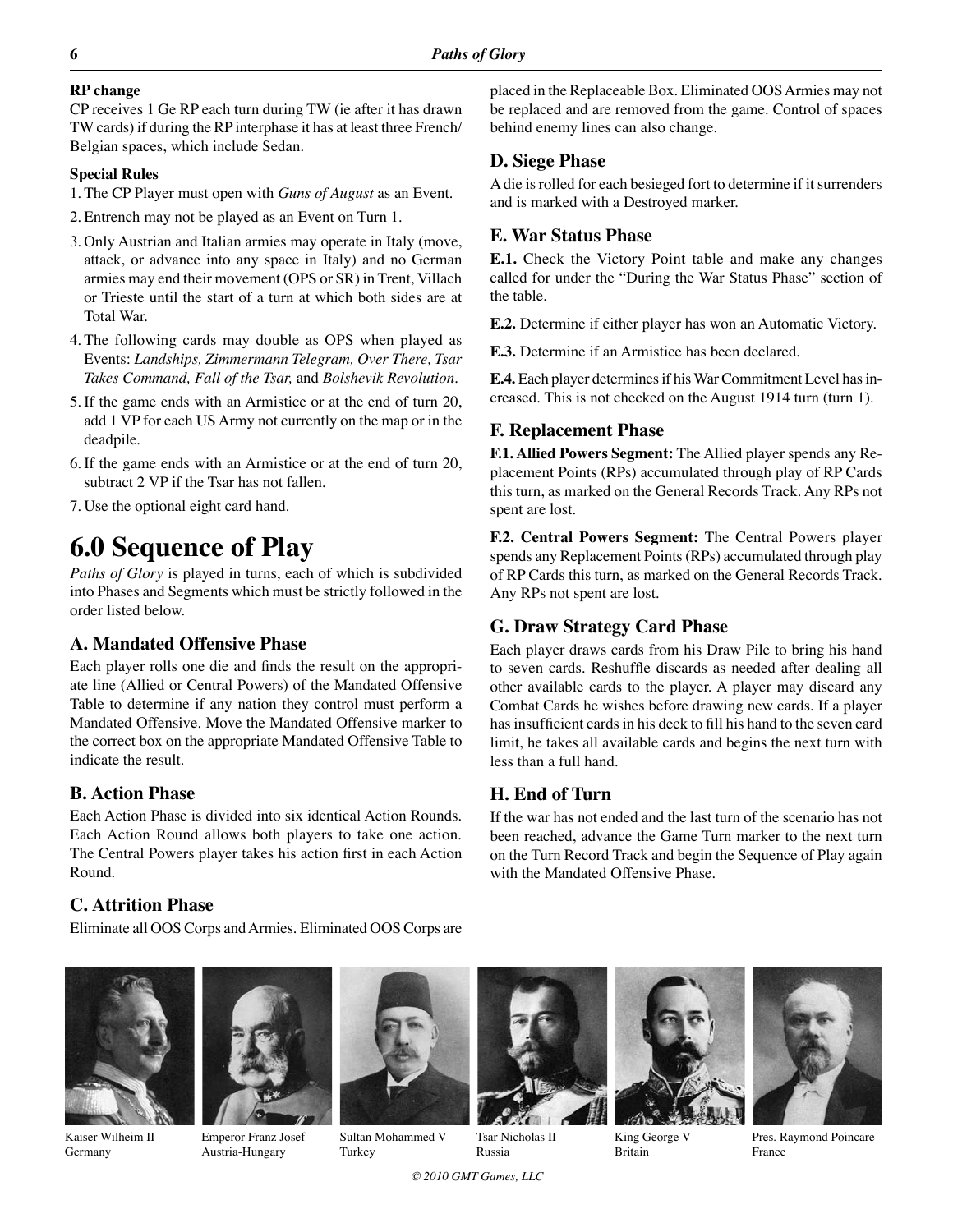# **7.0 Mandated Offensives**

# **7.1 General Rules**



**7.1.1** Each player rolls once on the Mandated Offensive (MO) Table at the start of every turn. Place the MO marker on the resulting space on the MO Table.

**> 7.1.2** If the result is "None" or a currently neutral nation, there is no effect. If the nation's capital (both Budapest and Vienna in the case of Austria-Hungary) is currently controlled by the enemy, that nation does not have a MO and the MO is shifted one space to the right on the MO Table.

**7.1.3** If the result is a non-neutral nation, the nation listed must conduct at least one attack that turn against an enemy combat unit. If it does not conduct an attack, there is a 1 VP penalty, as indicated below. This penalty applies even if the nation does not have any units on the map which can make a legal attack. If the CP player suffers the penalty, the VP level is decreased by one. If the Allied player suffers the penalty, the VP level is increased by one.

**7.1.4** To count as a Mandated Offensive, British or French units must attack a German unit in France, Belgium or Germany. (AUS, CND, PT, or ANA do not count as British for this purpose).

**7.1.5** To count as a Mandated Offensive, German units must attack an American, British, Belgian, or French unit in France, Belgium or Germany. Treat GE Mandated Offensives as "None" after the *H-L Take Command* event is in effect (as noted on the CP Mandated Offensive Table). To count as a Mandated Offensive, a Turkish unit must attack an Allied unit. The SN cannot satisfy the TU MO.

**7.1.6** If the result is "AH (It)" and Italy is at war, an Austro-Hungarian unit must attack either a space containing Italian units, a space in Italy, or a space containing Allied units tracing supply through a space in Italy. If Italy is neutral or its capital is controlled by the CP during the Mandated Offensive Phase, move the Mandated Offensive marker to the AH box and treat the result as if "AH" had been rolled.

**7.1.7** If the result is "AH," an Austro-Hungarian unit must conduct an attack against any unit(s).

**> 7.1.8 French Mutiny:** Once the *French Mutiny* event is played, flip the Allied MO marker to its "FR Mutiny" side. Current and future FR MOs are considered to be FR Mutiny, and attacks are not required.



In fact, any French attack is penalized. If any French units not stacked with US units attack on a FR MO Mutiny turn, add 1 VP for the turn (not for each attack). Once this VP penalty is suffered, the effects of the French Mutiny are nullified for the rest of the *current* turn and the MO marker is moved to the "None or Made" box. If the *French Mutiny* event is played after a French MO has been satisfied, there is no effect for the rest of the turn. (The MO marker has already been moved to the "None or Made" box.) If the *French Mutiny* is played during a FR MO turn but prior to a qualifying French attack, then reversal of the effects takes place immediately. French Mutiny does not apply to attacks outside of FR, BE, GE. *Exception:* Attacking French units stacked with American units do not cause this VP penalty.

**> 7.1.9** Once the *Hoffmann* event is played, +1 is added to the Central Powers die roll on the Mandated Offensive Table for all future rolls. The play of the *Hoffman* event does not change any CP Mandated Offensives currently in effect.

**> 7.1.10** Once the *H-L Take Command* event is played, the GE result on the Mandated Offensive Table is ignored for the rest of the game. If there is a German Mandated Offensive in effect when this event is played, ignore the Mandated Offensive and move the Mandated Offensive marker to the "None or Made" box.

**7.1.11** Once the *Bolshevik Revolution* event is played, ignore Russian Mandated Offensives for the rest of the game. If there is a Russian Mandated Offensive in effect when this Event is played, ignore the Mandated Offensive and move the Mandated Offensive marker to the "None or Made" box.

# **8.0 Action Phase**

# **8.1 General Rules**

**8.1.1** There are six Action Rounds per Action Phase. In each Action Round, each player is allowed to take only one of six possible actions.

**8.1.2** The Central Powers player conducts the first action in each Action Round.

**8.1.3** Each player must take one of six possible actions:

- Play a Strategy Card as an Operations (OPS) card.
- Play a Strategy Card as a Strategic Redeployment (SR) card.
- Play a Strategy Card as a Replacement (RP) card.
- Play a Strategy Card as an Event card.
- Offer Peace Terms if the VP level is within the player's allowable range.
- Take an Automatic Operation with an OPS Value of one without the play of a Strategy Card.

**8.1.4** A player places the numbered Action marker for this Action Round on his Action Chart to indicate which action he has conducted.



**8.1.5** The players continue to alternate taking actions until each player has taken six actions.

# **9.0 Strategy Cards**

# **9.1 General Rules**

**9.1.1** In *Paths of Glory,* the Strategy Cards are the heart of the game. The players initiate all actions, including movement and combat, through the play of Strategy Cards. *Exception:* Automatic Operation, Peace Terms, and Siege Resolutions. [See 8.1.3, 16.5, and 15.3.]

**9.1.2** Each player has his own deck of Strategy Cards which is subdivided into three groups: Mobilization cards, Limited War cards, and Total War cards. Each player begins the game using only his own Mobilization cards. The other cards are added as each player's War Commitment Level increases [See 16.1].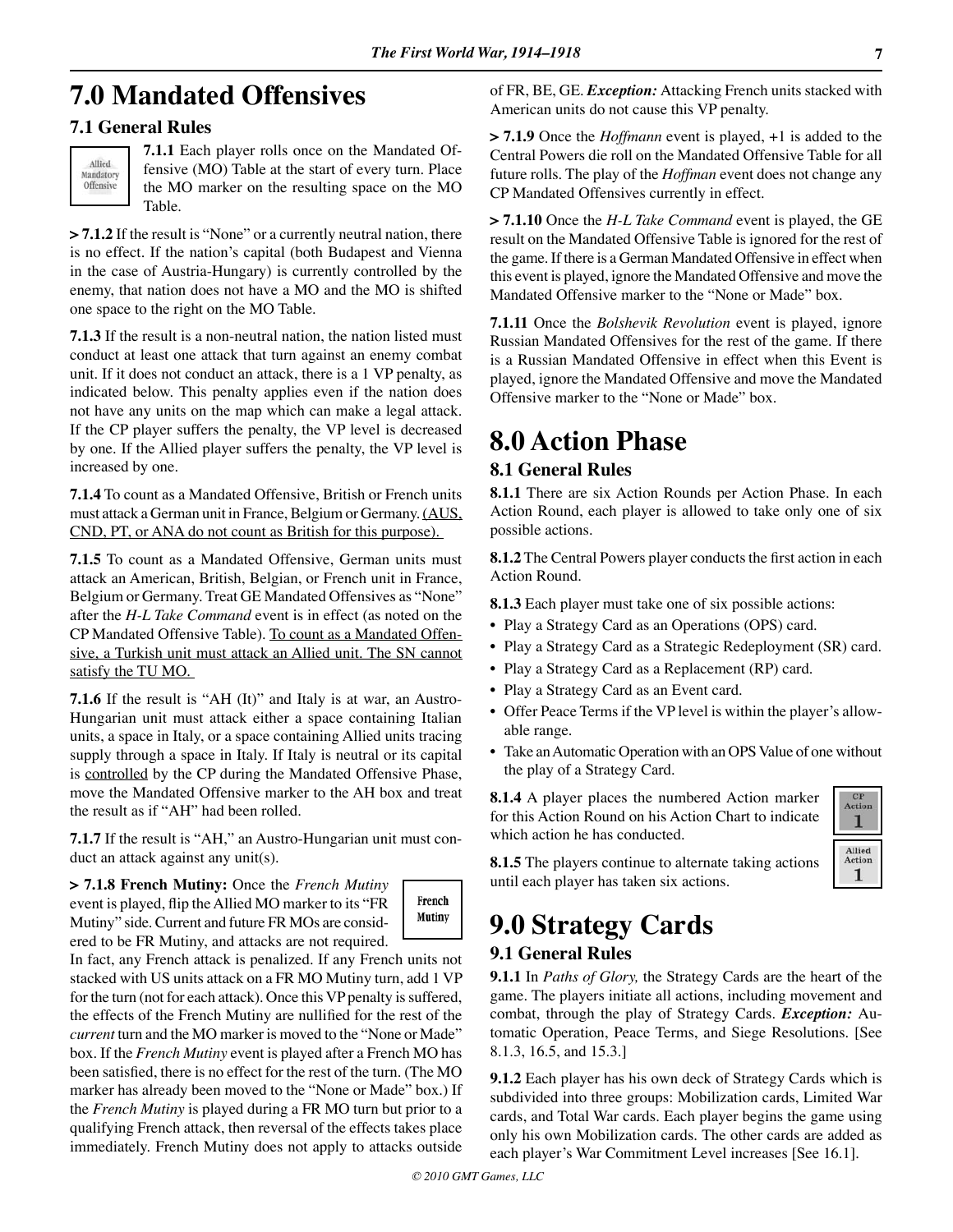**9.1.3** Each Strategy Card can be used in one of four possible ways: for Operations (OPS), for Strategic Redeployment (SR), for Replacement Points (RP), or as an Event. The same card can be used either in the same way or in a different way each time it is played during a game, but each card can be used in only one way each time it is played. *Exception:* Certain Events allow the same card to be used as both the event as well as an OPS card during the same Action Round.

**9.1.4 (Optional)** Those who wish to gain greater control over the card play should use an 8 rather than 7 card hand. All normal rules apply; players are then able to hold an extra card in their hand.

# **9.2 Operations**

**9.2.1** If a Strategy Card is played as an OPS Card, the player is allowed to spend a number of Activation Points equal to the OPS Value of the card.

**9.2.2** A space costs the same number of Activation Points whether it is Activated for movement or combat. *Exception:* After the "Fall of the Tsar" Event, spaces with Russian units activate normally for movement but cost one Activation Point per unit for combat.

**9.2.3** The cost to activate a space is equal to the number of different nationalities (excluding forts) in the space. There are several exceptions listed below:

- Belgian units in Antwerp, Ostend, Calais or Amiens may be treated as British units for Activation purposes.
- ANA, BR, AUS, CND, and PT units are treated as one nationality (British) for Activation purposes. This is noted by all of these units sharing the same tan background.
- French and US units may be treated as one nationality in France and Germany for Activation purposes.
- The Central Powers Event Cards *Sud Army* and *11th Army* allow certain Central Powers stacks of different nationalities to be treated as one nationality for Activation purposes. Refer to those cards for details.
- The SN unit is Turkish and the MN unit is Serbian for activation purposes.

**9.2.4** The cost to activate a multi-national space applies even if units of one or more of the nations will neither move nor attack depending on the Activation (i.e. a player may not withhold units to lower the Activation cost).

**NOTE:** While the exceptions listed in 9.2.3 reduce Activation costs, the units are still considered different nationalities for Multi-national attacks. See 12.1.11.

**NOTE:** If some (but not all) nationalities in a space are OOS, the space can still be activated. However, all units would still be counted for activation costs and the OOS units could neither move nor attack.

**9.2.5 Move or Attack:** Each space can be Activated for either movement or combat but not both. A Move or Attack marker should be placed on each space as it is Activated. Spe-



**9.2.6** Only occupied spaces may be Activated. A space with only a friendly fort is not considered occupied for Activation purposes.

**> 9.2.7 Near East Map:** The Allied player may Activate only one space per Action Round for combat on the Near East map. This applies to spaces actually on the NE map. Units in spaces not on the NE map may still attack into the NE map. (e.g., Adrianople, Gallipoli, Balekizir.) *Exceptions:* The MEF Beach Head space and the space containing the British NE Army do not count against this limit. This restriction includes Constantinople and Bursa, which are on the Near East map, but for reference are also depicted on the main map. Activation for movement on the Near East map is not restricted.

**9.2.7.1 MEF Beachhead:** It costs 3 OPS to activate the MEF Army for movement or combat when tracing supply through the MEF Beach Head marker. It costs 1 OPS per corps to activate other Allied units

tracing supply (at the moment of activation) through the MEF Beach Head marker. (For example, a stack that included the MEF and two corps would cost 5 OPS to activate.) A player may not pay to partially activate a stack under this rule; the *entire OPS cost per activated space* must be paid. This rule does not apply if the MEF is brought in as a normal reinforcement under 9.5.3.4. No Allied Army except the MEF may use the MEF Beach Head for supply. Only BR and AUS Corps may use the MEF Beach Head for supply.

**9.2.8** After all Activated spaces are marked, the Active Player may move his units which begin in a space marked with a Move marker. Not all units in spaces marked with a Move marker must move.

**9.2.9** After all movement is completed, the active player conducts any Combat(s) that he wishes to initiate from spaces marked with an Attack marker. Note: if during movement, all friendly units exit a space containing an enemy fort, that space may be attacked by adjacent units already activated for combat.

# **9.3 Strategic Redeployment**

**9.3.1** If a Strategy Card is played as an SR Card, the player may use Strategic Redeployment to move Corps and/or Armies.

**9.3.2** The player receives a number of SR Points equal to the SR Value of the card.

**9.3.3** A player may not play a Strategy Card as a SR Card if he played a Strategy Card as a SR Card in his previous Action Round of this turn. The play of the *Salonika* event counts as an SR play for purposes of this rule. A player may play a SR Card in the last Action Round of one turn and in the first Action Round of the next turn.

# **9.4 Replacement Points (RPs)**

**9.4.1** If a Strategy Card is played as a RP Card, the player marks the number of Replacement Points listed in the RP Box for each nationality on the General Records Track. *Exception:* Bulgaria, Italy and Turkey may not record replacements while neutral. The "A" RPs on the Allied Cards are marked with the Allied RP marker and are used for all Allied minor nations [17.1.1.1].

**ATTACK** 

1 **MOVE**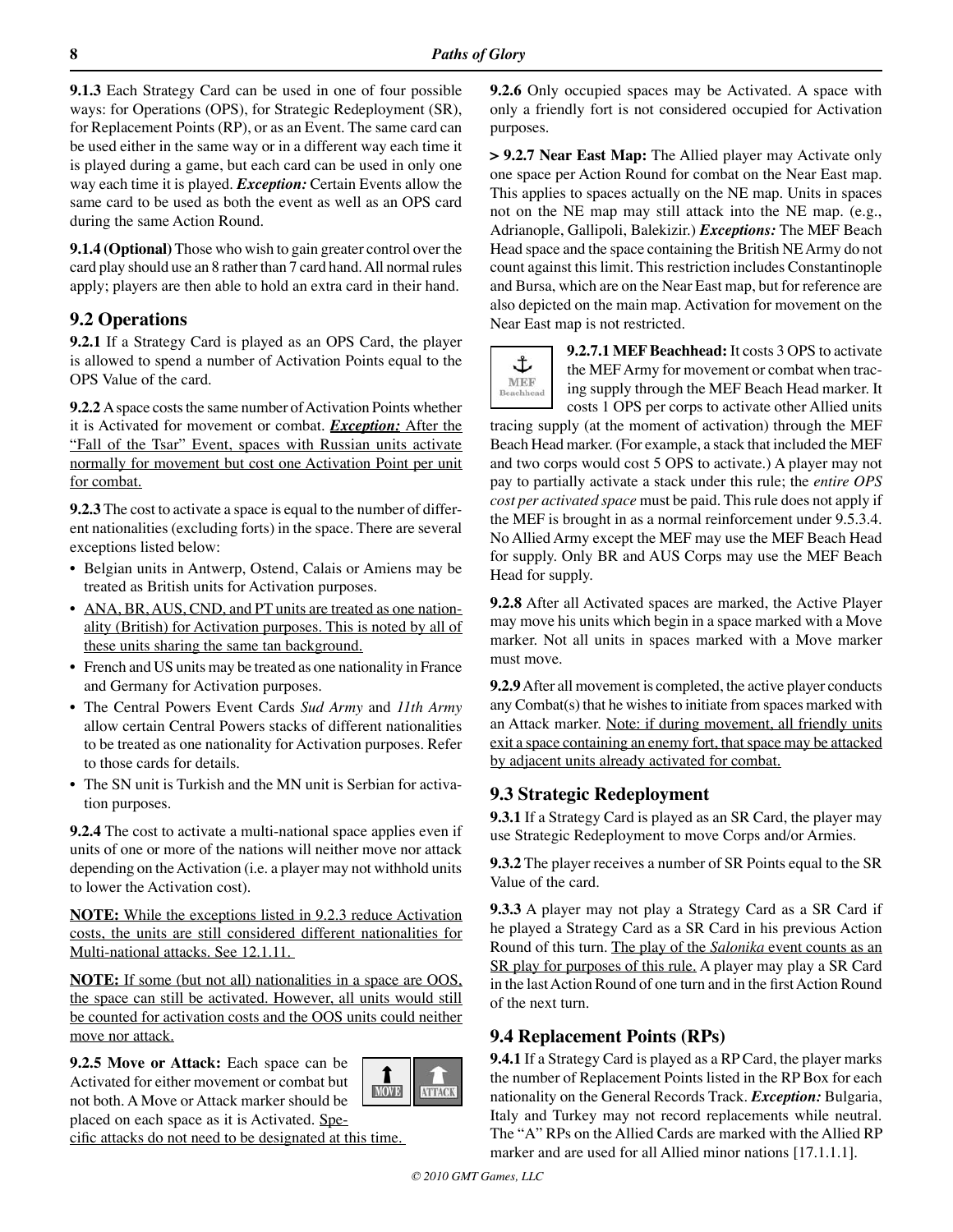**9.4.2** The player conducts no other actions besides marking the RPs during this Action Round.

**9.4.3** A player may not play a Strategy Card as a RP Card if he played a Strategy Card as a RP Card in his previous Action Round of this turn. A player may play a RP card in the last Action Round of one turn and in the first Action Round of the next turn.

**9.4.4** Replacement Points are spent during the Replacement Phase of each turn.

**9.4.5** United States replacements are not listed on the Strategy Cards [See 17.1.8].

# **9.5 Event**

## **9.5.1 General Rules**

**9.5.1.1** If a Strategy Card is played as an Event Card, the instructions on the card must be followed.

**NOTE:** Some cards may still be played as an event for War Status or to cull the player's deck, even if the effects of the card are now moot.

*EXAMPLE: Rathenau may be played after Independant Airforce. Eleventh Army may be played even if GE 11 is permanently eliminated. Race to the Sea may be played after CP War Status is greater than "4",* OberOst *may be played after CP War Status is greater than "4" and the restriction on attacking RU forts has been lifted, etc.) Note that Entrench may only be played by one side and the second Entrench card may never be played as an event for deck culling.*

**9.5.1.2 Removed Cards:** If a Strategy Card with an asterisk (\*) symbol is played as an Event, it is permanently removed from the game after this Action Round. The card is not removed from the game if it is used as an OPS, SR, or RP card.

**9.5.1.3 War Status Cards:** Many Event cards contain a War Status number in parentheses to the right of the Event name. When such an Event Card is played, both the player's War Status marker and the Combined War Status marker are increased a number of spaces equal to the War Status number on the Event Card.

**9.5.1.4** There are several specific categories of Event Cards which have additional rules regarding their play. They are detailed in the following sections.

#### **9.5.2 Neutral Entry Event Cards**

**9.5.2.1** Bulgaria, Greece, Italy, and Romania enter the war through the play of a Strategy Card as an Event. When played, immediately place the nation's units on the map [See 4.2.2].

**9.5.2.2** Only one Neutral Entry Event Card may be played per turn. This is not a per side limit. For example, if the Allies bring Italy into the war during the Spring 1915 turn, the Central Powers cannot bring Bulgaria into the war during Spring 1915.

**9.5.2.3** The US and Turkey enter the war through different mechanisms [See 16.3 and 16.1.3.1, respectively].

**9.5.2.4 Limited Greek Entry:** Play of the *Salonika* event represents the limited entry of Greece into the war. Place the Greek units on the map following the Set-Up Chart on the back of the rulebook. These units are still neutral. Neither side may move Greek units nor may they move their units into or through spaces containing Greek units. In addition, they may not attack or trace supply through spaces containing Greek units. All spaces in Greece not occupied by Greek units may be freely entered and attacked by either side. The Kavalla space is considered Allied Controlled at Start and Allied units may SR into the space after the *Salonika* or *Greece Neutral Entry* events. Greek units may move only after the *Greek Neutral Entry* event is played.

**> 9.5.2.4.1 The Salonika and MEF Events:** While the *MEF* event cannot be played after the *Salonika* event. Greek Entry may be played before or after *Salonika* and *MEF* without any restrictions.

**9.5.2.5 Italian and Romanian Late Entry:** If the CP player is currently at Total War (has previously added his TW cards to his deck) and the Allied player is not yet at Total War (has not yet added his TW cards to his deck) the Allied player may not play either the Italian or Romanian Entry Cards (Cards number 16, 17) as OPS, SR, or RP. He may play them only as Events (entering Italy or Romania on the Allied side). He may also treat them as unused Combat Cards and discard them under the provisions of rule 9.5.4.6. This restriction is removed at the start of any turn that the Allied player TW cards are in play.

#### **9.5.3 Reinforcement Event Cards**

**9.5.3.1** Each player can bring new units (reinforcements) into play through the use of Strategy Cards as Events. Only one Reinforcement card may be played per turn for each nation. *Exception:* Neither player may play a Reinforcement Card on the August 1914 turn. A player may not play a Reinforcement card for a nation if it cannot legally place all the reinforcements on the map, for example because of stacking limits. A player may play reinforcements if his capital is under enemy control if he has an appropriate entry space to place them. Note this does not apply to the special Orleans exception (9.5.3.3 bullet 2).

**9.5.3.2** Reinforcing Corps are placed in the player's Reserve Box. There are two exceptions: The British Arab Northern Army Corps (ANA), and the Turkish Senussi Corps (SN) are placed as directed on their Event Cards.

**9.5.3.3.** Reinforcing Armies are placed in that nation's capital (Vienna and/or Budapest for Austria-Hungary) and/or any friendly controlled supply sources in that nation. They may not be placed in one of these spaces if it contains a fort which is currently besieged. There are several exceptions:

- US Armies are placed at any port space in France.
- French Armies may be placed in Orleans if Paris is fully stacked. However, French Armies may not be placed in Orleans if Paris is besieged or enemy controlled.
- The French Orient Army, the Russian CAU Army and the British NE Army are placed as directed by their Event Cards (see also 9.5.3.4).
- The British MEF Army is placed in any one of the 4 MEF spaces marked on the map. [See 9.5.3.5]

Reinforcing Armies must be in supply when placed. In cases where more than one Reinforcing army is entered on a single card play, the two armies do not have to enter at the same space.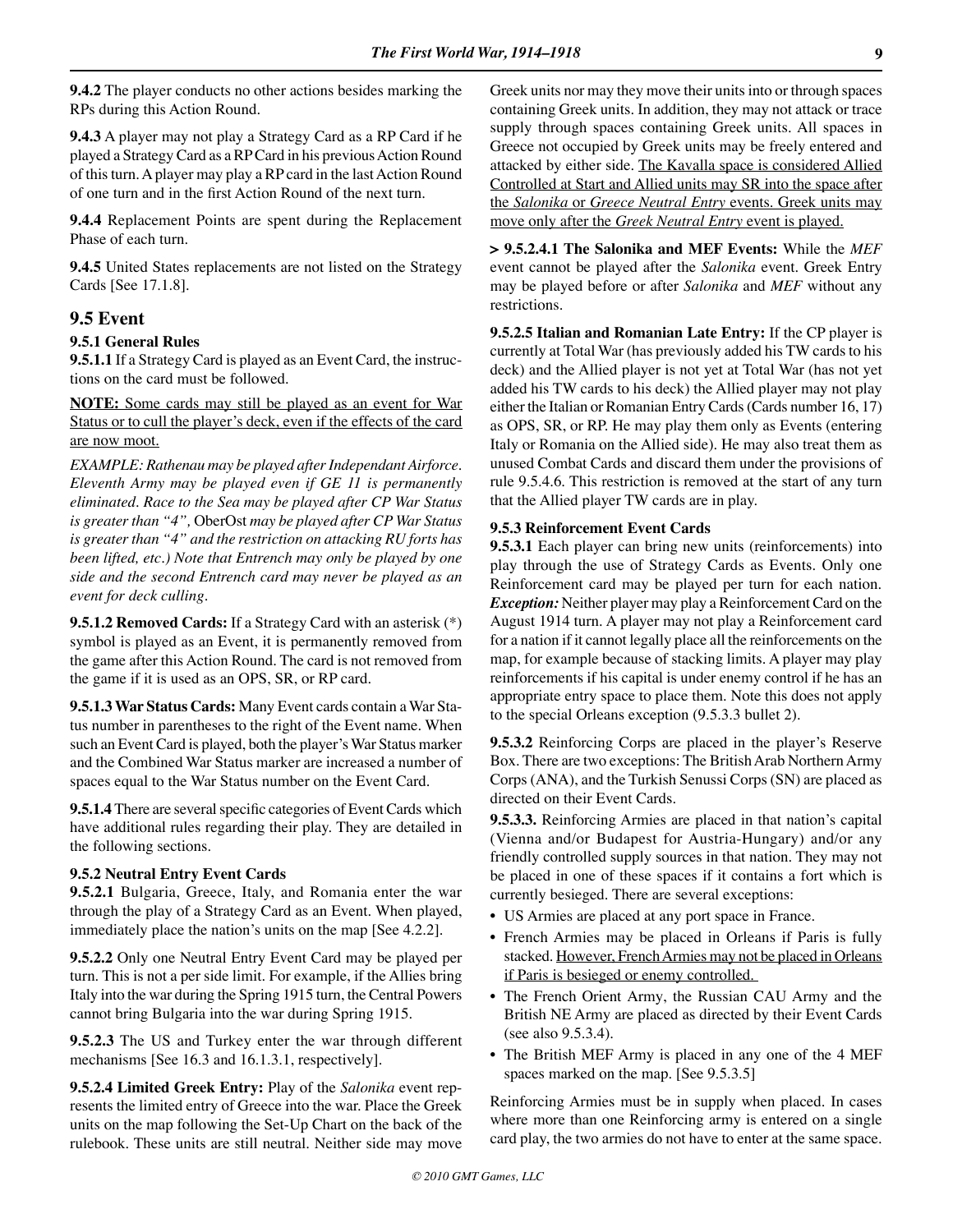However, if stacking limits would not allow both armies to be placed on the map, the reinforcement card may not be played.

**9.5.3.4 Allied Near East Armies:** The Allied player may enter any or all of his four Near East Armies (British MEF and NE Armies, French Orient Army, and Russian Caucasus Army) at that nation's capital or at any friendly controlled supply sources in that nation, at his option. In this case, all specific entry restrictions on that Army's card are ignored. Near East Armies entered in this fashion lose their ability to operate in the Near East (and Salonika for the French Orient Army). They are treated as normal Allied Armies except they are non-replaceable and the armies still suffer Loss Priority per 12.4.5. War Status is advanced normally for the *MEF* and *Allenby* events when played in this manner. The *MEF* can be played in this manner after the *Salonika* event has been played. *Sinai Pipeline* can still later be played as an event if *Allenby* is played in this manner.



**9.5.3.5 MEF Invasion:** When the British Reinforcement MEF Event is played, place the MEF Beach Head marker in the same space as the MEF Army. The Allied player may now treat this space as an Al-

lied port. In addition, both players may now treat it as a normal space for movement and combat. Once the space is entered by a CP unit, remove the MEF Beach Head marker; the space is no longer considered an Allied port.

#### **9.5.4 Combat Event Cards**

**9.5.4.1** Combat Event Cards are played during a Combat. The attacker must play Combat Events before the defender. Combat Event Cards are the only cards that can be played during the opponent's Action Round.

**9.5.4.2** If a player plays a Combat Event Card(s) and wins the Combat, the player places the Combat Event Card(s) face up on his side of the map. *Exceptions:* Combat cards that state "May only be used in one combat per turn" and "\*" must be discarded or removed, respectively, from the game immediately after the combat in which they are used, even if the player wins. Such a retained Combat Event Card can influence one other Combat per Action Round initiated by either player, in which case its conditions apply for the balance of the turn or until the player loses a battle while using it. The "They Shall Not Pass" Combat Event is unique in that the card's effect is not used until the Allied player loses a combat, after which the card is then discarded. The card is still discarded normally at the end of the turn.

**9.5.4.3** If a player loses a Combat any used Combat Card(s), whether played only for this Combat or saved from a previouslywon Combat, are discarded.

**9.5.4.4** A Combat Card may be used a maximum of once per Action Round until it is discarded. Note that the "Putnik" Combat Event card may be used only for Attack OR Defense once in each round.

**9.5.4.5** At the end of each turn, all Combat Event Cards which were played must be discarded, even if the player was victorious in the battle(s) in which the card was used. Place the card in the player's Discard Pile.

**9.5.4.6** Both players have the opportunity to discard any or all of

the Combat Event Cards in their hand immediately before they draw new cards in the Draw Strategy Card Phase or before the deck is reshuffled when their War Commitment Level changes. Place the cards in the player's Discard Pile. Combat Event Cards are the only Strategy Cards which may be discarded, with the exception of the Romanian and Italian Entry Cards in rule 9.5.2.5.

# **10.0 Stacking**

# **10.1 General Rules**

**10.1.1** Three combat units regardless of type may stack in one space. Forts do not count for stacking purposes.

**> 10.1.2** Stacking limits are in effect at all times except during SR and movement. Players may voluntarily overstack during SR and movement so long as the stacking limits are met at the end of SR and movement.

**> 10.1.3** Should a player unintentionally overstack a space, the opponent chooses which unit(s) to eliminate to bring the space back into stacking limits. Armies eliminated in this manner are permanently eliminated.

**> 10.1.4** Players may not intentionally overstack a space and then eliminate excess units.

**10.1.5** Units of opposing sides may never be stacked together. *Exception: Units of one side may besiege the enemy's forts, which are not considered units.* 

**10.1.6** Units of different nations controlled by one player may stack freely; however, there is a higher cost to activate a space with more than one nationality in it (see 9.2.3).

# **11.0 Movement**

# **11.1 General Rules**

**> 11.1.1** Combat units with a Movement Factor of 1 or more may move when their space is Activated for movement during an Operation. The movement of one stack must be completed before beginning the movement of another. One unit must also complete its movement before another unit begins moving. Note: this rule comes into play when sequencing the besieging of enemy forts and subsequent movement through those besieged spaces.

**11.1.2** All spaces cost 1 MP to enter, regardless of the terrain type.

**11.1.3** Movement must be from space to space connected by a solid or dotted line. Spaces may not be skipped.

**11.1.4 Dashed Connections:** Dashed lines indicate there are restrictions as to which nationalities may move (or attack) across those lines. The units which can use each dotted line is indicated on the map adjacent to the line. For example, only a British unit may move (or attack) between London and Calais. However, all friendly spaces are allowed to trace supply during the Attrition Phase across friendly dashed lines. RO and SB units may trace supply across RU dashed lines to east map edge supply sources.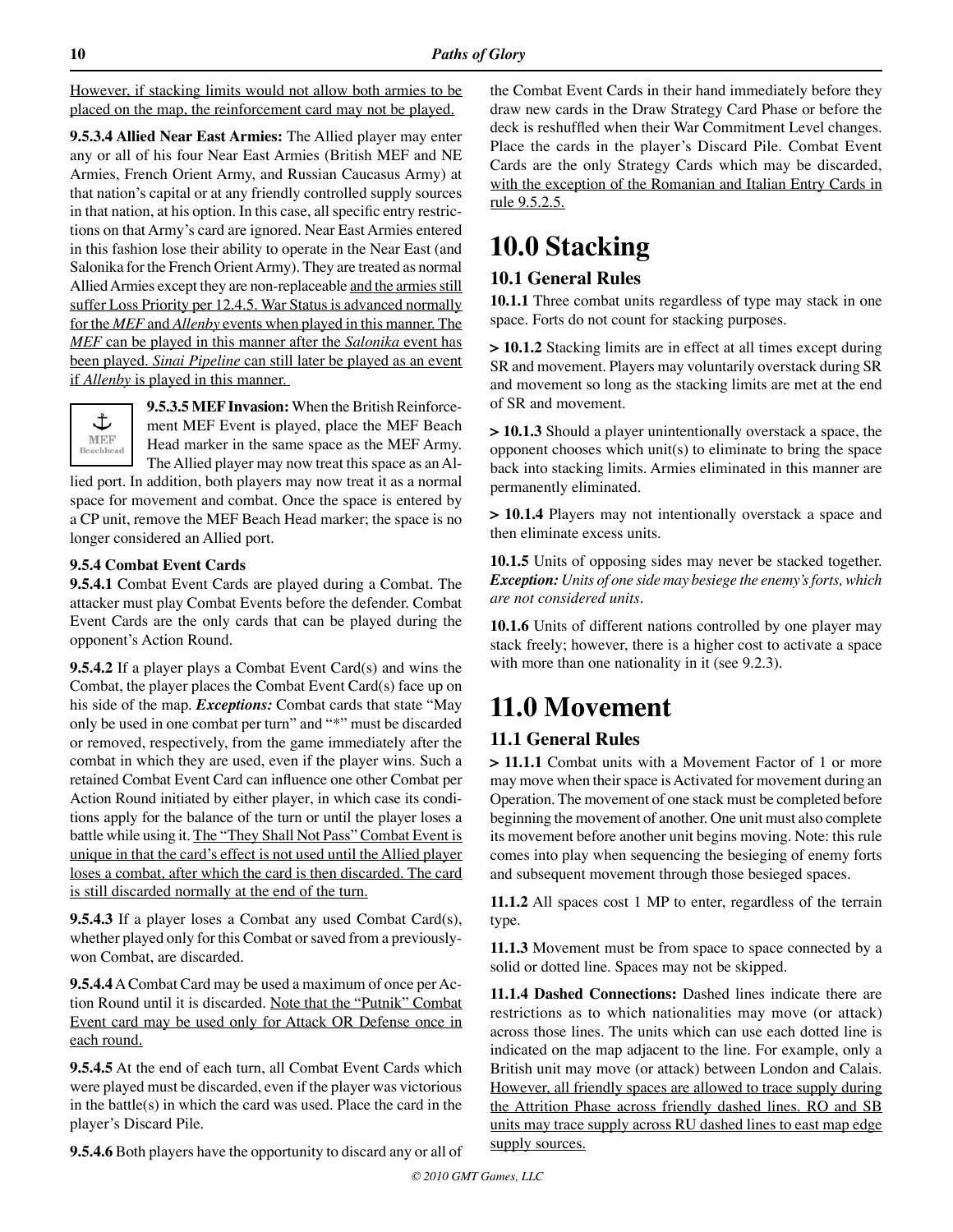**11.1.5** A unit may never spend more MPs than its Movement Factor in a single Action Round. Unused MPs cannot be accumulated for future Action Rounds or transferred to other units.

**11.1.6** Units may move through but not end their movement in a space containing an Attack marker.

**11.1.7** Units may never enter a space containing an enemy combat unit.

**11.1.8 Forts and Movement:** Units may enter a space containing an enemy fort if they are able to besiege it (alone or in conjunction with other units moving in the same action round) or if the fort is already besieged [See 15.2.1].

**11.1.9 Amiens, Calais & Ostend:** Until either the *Race to the Sea* event card is played or the CP War Status is 4 or higher, Central Powers units may neither end their move nor SR into Amiens, Calais, or Ostend, except to advance after combat. However they may move through and place control markers on these spaces.

**11.1.10 MEF Spaces:** No units may enter a MEF space unless the MEF Beach Head marker is in the space.

**11.1.11 Neutral Nations:** Units may not enter a space in a neutral nation, but all units may freely enter any nation immediately after it enters the war. *Exceptions:* Limited Greek Entry [See 9.5.2.4].

**> 11.1.12 Albania:** Units may always enter Albania. Albanian spaces are considered Allied Controlled at Start for SR purposes. Albanian spaces check Attrition supply by tracing normally to an Allied supply source or tracing to Taranto even while Italy is still Neutral.

**11.1.13 Persia:** Units of both sides may freely enter Persia after Turkey enters the war. Although Ahwaz is in Persia, it is an Allied controlled VP space when Turkey enters the war.

**11.1.14 Control:** Players gain control of each space they move into, unless they are besieging an enemy fort.

**11.1.15 Arab Northern Army:** The ANA unit is an exception to case 11.1.14. The ANA does not convert CP spaces it enters. Instead any CP space (except for a besieged fort space) the ANA occupies is considered under Allied control. The instant the ANA leaves such a space it reverts to CP control. The ANA has no effect on spaces converted by other Allied units—these remain Allied after the ANA exits.

**> 11.1.16** The Turkish SN Corps converts spaces per 11.1.14. However, during the Attrition Phase, any spaces it converts (other than the space it occupies) that cannot trace a supply line suffer Attrition. The Libya space suffers normal attrition and can be controlled by the Allied player through normal movement.

**11.1.17 BEF Corps & Army:** Neither the BEF Corps nor Army may move in or attack into any space outside Britain, France, Belgium, and Germany.

# **11.2 Trenches**

**11.2.1** If a space is Activated for movement and the Entrench Event has been played by either player, one Army unit in an Activated space may attempt to entrench instead of moving. Other units in the space may move freely. Armies may attempt to entrench while besieging enemy fort spaces.

**Important:** Only one player may play the *Entrench* event per game.

**11.2.2 How to Build:** After all movement for the Action Round is complete, the Active Player rolls a die for each space which has an Army attempting to entrench. If the die roll is equal to or less than the Army's LF, place a Level 1 Trench marker in that space or, if a Level 1 Trench marker is already there, flip it to its Level 2 Trench side.



**11.2.3** A space may never contain more than one Trench marker and the Trench level may never be more than Level 2.

**11.2.4** Trenches remain in a space until an enemy unit enters that space, even if no friendly units are in the space.

**11.2.5** If an enemy unit enters a space with a friendly Level 1 Trench, the Trench marker is removed.

**11.2.6** If an enemy unit enters a space with a friendly Level 2 Trench, the Trench marker is replaced by an enemy Level 1 Trench marker.

**> 11.2.7 Attrition and Trenches:** If a space with a Level 1 Trench suffers attrition, the Trench marker is removed. If a space with a Level 2 Trench marker suffers attrition, it is replaced with a Level 1 Trench marker. *Exception: Level 1 and Level 2 Trench markers in an intact fort space do not suffer attrition.*

**11.2.8 Corps and Trenches:** Although it takes an Army to build a Trench, Corps units also receive the Combat benefits of Trenches, as listed on the Terrain Effects Chart.

**11.2.9 Forts and Trenches:** Forts by themselves never benefit from Trenches. However, if friendly units are defending in a fort space, the trench benefit is applied as well as adding the fort's CF to the combat strength.

**11.2.10 (Optional)** Whenever a German, British, French or Italian unit fails an entrench roll place a reminder marker on that unit. On any attempt to entrench on the following round the unit subtracts one from the die roll (–1 drm). If there is no attempt to entrench on the following round (including the next round of the following turn) or the entrench attempt is successful remove the marker. Trench die rolls are never modified by more than –1.

# **11.3 Near East Map Movement Restrictions**

**11.3.1** The only Armies that may enter or attack into spaces on the Near East map are the Russian CAU, the British MEF and NE, the French OR, and the Turkish YLD and AoI. This includes Constantinople and Bursa, which are also on the main map.

**11.3.2** Only one Russian Corps per turn may move in either direction between the "To Caucasus" space and the Near East (Grozny and Poti). A Russian Army (including RU CAU) is never allowed to make this move. After the *Fall of the Tsar* event, no Russian unit may move between the "To Caucasus" space and the Near East, although one Corps may still SR between the "To Caucasus" space and the Near East per turn. See also 13.2.2.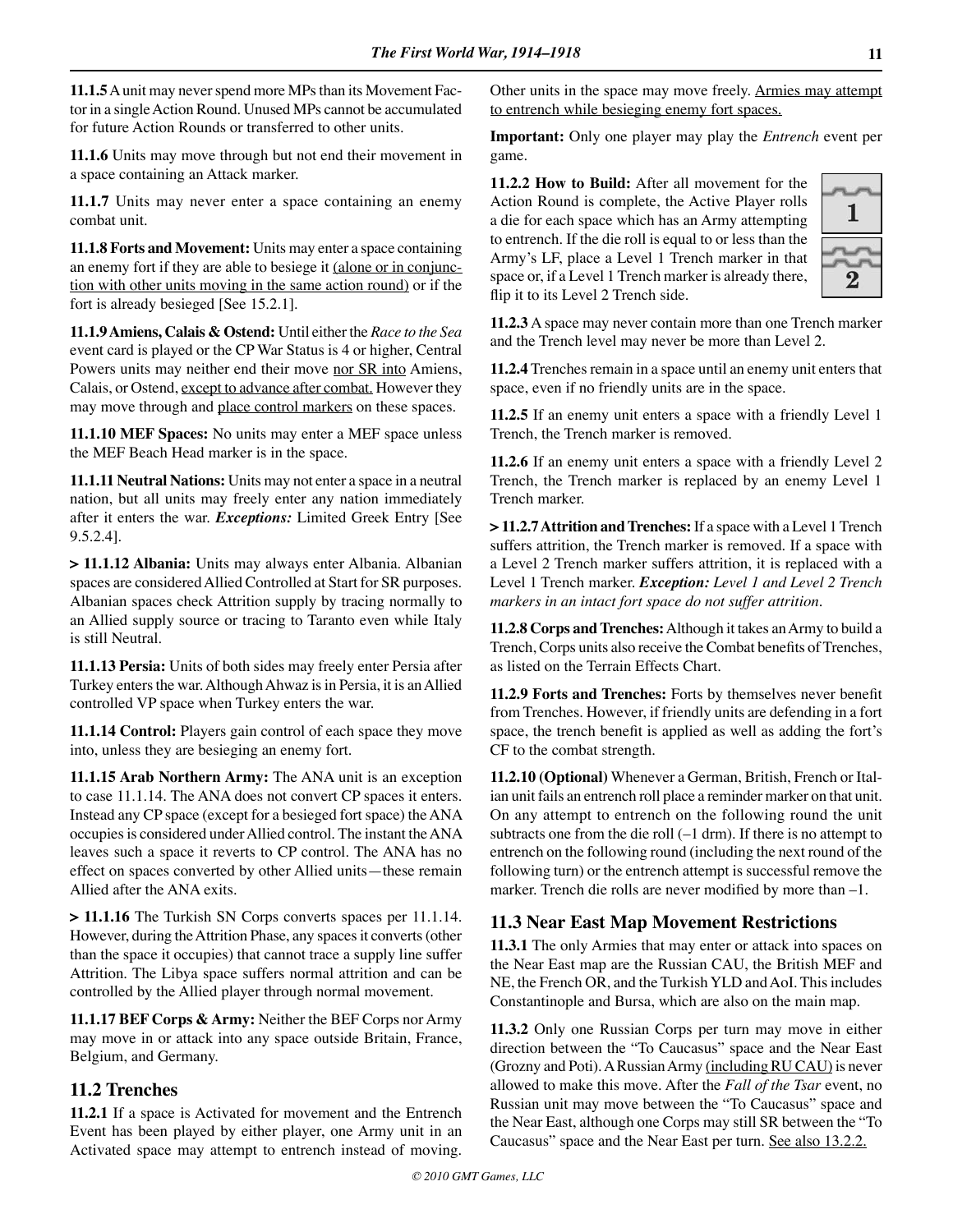

# **12.0 Combat**

# **12.1 General Rules**

**12.1.1** A Combat may be initiated only during an Operation by combat units in an Activated space with an Attack marker. Combat is voluntary and not all units in a space have to attack.  $\underline{A}$ player can choose to not attack from an activated space, perhaps as a consequence of the results of earlier combats.

**12.1.2** A player may not attack a space that contains only enemy units that retreated in the current Round.

**12.1.3** The active player is called the Attacker and the non-active player is the Defender.

**12.1.4** Each Combat can involve only one defending space. Any number of units in adjacent spaces Activated for Attack can participate in an attack.

**12.1.5** Activated units in a single space do not have to participate in the same Combat; they can attack different adjacent spaces.

**12.1.6** No unit may attack more than once in a single action. No space can be attacked more than once in a single action. A unit's CF cannot be divided between multiple Combats.

**12.1.7** Corps with a CF of 0 may attack by themselves or with other units. If they attack with other units, they will add nothing to the Combat Strength of the Combat but they can absorb losses.

**12.1.8** Only attacking units participating in a Combat may take losses or be eligible to advance. If there are non-participating units in the attacking space, they are not allowed to take losses or advance.

**12.1.9** Units may attack across dashed lines only if their nationality is indicated on the map adjacent to the dashed lines. Russian Armies cannot make attacks from the To Caucasus Box to the Near East. One Russian corps may attack/retreat between the To Caucasus box and the Near East per turn; this counts as the "one move" allowed under 11.3.2

**12.1.10 London and Taranto:** Units in London may conduct a Combat only if the Combat also involves friendly units located in a space in either France or Belgium. Italian units may attack across the Taranto–Valona dotted line without friendly units located in Albania or Greece.

**12.1.11 Multi-national Attack:** Units of different nations on the same side may participate in the same Combat if they are all stacked together, or qualify for a multi-space, multi-national attack (12.1.11.1).

NOTE: Although several special cases exist for multi-national

activation (see 9.2.3), these cases do not supercede the requirements of multi-national attacks. *E.g. while BR and BE units can be activated together at a lower cost in Antwerp, Ostend, Calais, and Amiens, the BE units do not count as BR units for multi-national attacks.* 

**12.1.11.1 Multi-national Attacks from Two or More Spaces:** Multi-national Attacks can occur from more than one space if one of the spaces in the attack contains units of all involved nationalities. Any other space(s) involved in the same Combat may contain units from any of the nationalities in the common space. Each participating nation must have a unit in the common space *participating* in the attack. Due to this restriction and stacking limits, no Combat may involve more than three nationalities on each side.

**12.1.11.2** ANA, AUS, CND and PT Corps are British, the SN unit is Turkish and the MN unit is Serbian for multinational attacks.

# **12.2 Combat Resolution**

**12.2.1** Each Combat is resolved using the following steps in the order given:

- 1. Designate the Combat
- 2. Determine Combat Strengths
- 3. Play trench-negating Combat Cards
- 4. Attempt Flank Attack
- 5. Play Combat Cards
- 6. Determine DRM
- 7. Determine Fire Column
- 8. Determine Results
- 9. Take Losses
- 10. Determine Combat Winner
- 11. Defender Retreat
- 12. Attacker Advance

**12.2.2 Designate the Combat:** The active player designates which units are attacking and which space they are attacking.

**12.2.3 Determine Combat Strengths:** Each player totals the CF of the units involved in the Combat to determine his Combat Strength. The Defender also adds the CF of any fort in the defending space to his Combat Strength. This step is conducted simultaneously.

**> 12.2.4 Play Trench Negating Combat:** The Attacker may play Combat Card Events that negate enemy trenches for purposes of the combat.

**12.2.5 Attempt Flank Attack:** The Attacker (if certain requirements are met) may declare and determine the success of a Flank Attack [See 12.3]. If a Flank Attack is attempted, steps 6 though 9 of the Combat Procedure will be resolved sequentially instead of simultaneously.

**12.2.6 Play Combat Cards:** The Attacker may play any number of Combat Card Events whose conditions are met by this Combat at the time of Step 5. In addition, the Attacker may elect to use any Combat Card Events that are in front of him whose conditions are met by this Combat and which have not been used in a previous Combat during this Action Round. After the Attacker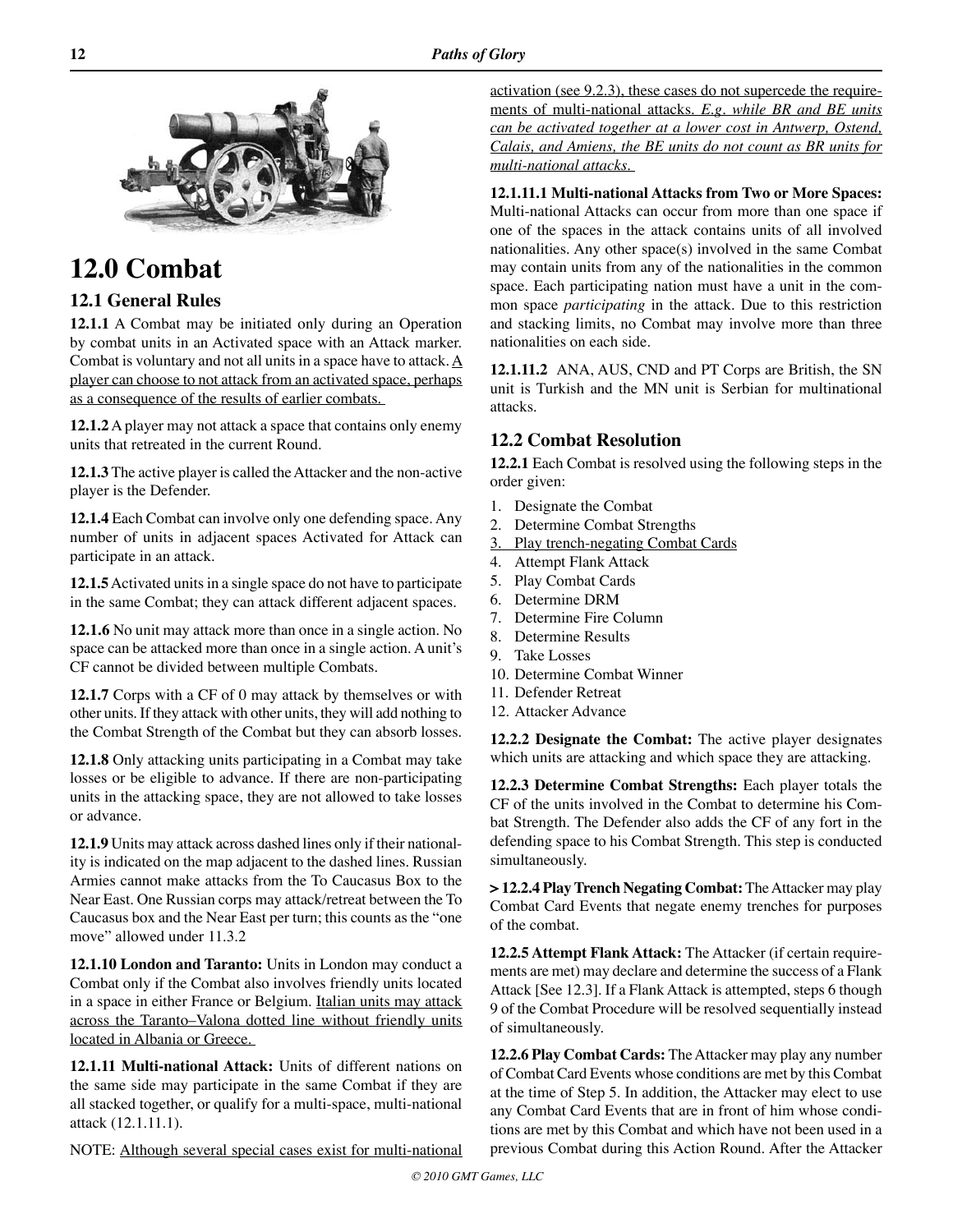plays and selects all his Combat Cards, the Defender has the opportunity to play and select Combat Cards using the same procedure outlined for the Attacker.

**12.2.7 Determine DRM:** Both players examine all played and selected Combat Event cards to determine the final DRM which will affect this Combat. There is also a -3 DRM if all attacking units are in the Sinai space. (Attacks from the Sinai space in conjunction with another space do not suffer the -3 DRM). This step is conducted simultaneously.

**12.2.8 Determine Fire Column:** Each player determines which Fire Table he will use. If the player's units contain one or more Armies (even if reduced), the player fires on the Army Table; otherwise, the player uses the Corps/Fort Table. Each player finds his Combat Strength on the appropriate Fire Table and shifts a number of columns depending upon the Terrain Effects of the defending space (terrain and trench effects are cumulative) to determine his Fire Column. Column shifts cannot cause the Fire Column to be off the Army/ Corps/Fort Tables; if the column shifts would take the Fire Column above the rightmost or below the leftmost column, any additional shifts are ignored. This step is conducted simultaneously unless a Flank Attack was attempted or the von Hutier Combat Card was played.

**12.2.9 Determine Results:** Each player rolls a die, modifies it by his DRM, and cross references it with his Fire Column to determine his result. A die roll can never be modified to less than 1 or greater than 6; treat any modified die roll below 1 as a 1 and any modified die roll above 6 as a 6. This step is conducted simultaneously unless a Flank Attack was attempted (possibly with Wireless Intercepts) or the von Hutier Combat Card was played.

**12.2.10 Take Losses:** Each player must now apply the combat losses required by his opponent's result. If this was not a Flank Attack, the Defender must assign losses before the Attacker, but the losses do not affect the Loss Number he achieved.

**12.2.11 Determine Combat Winner:** The player who causes his opponent the higher Loss Number wins the Combat and is allowed to keep any played or selected Combat Card Events. The losing player must discard all played and selected Combat Card Events. If both players' Loss Numbers are the same, both players are considered to have lost and must discard. *Exception:* The Allied Player discards the They Shall Not Pass when he loses the Combat. If he ties or wins, the card remains face up in front of him. The card is still discarded normally at the end of the turn.

**12.2.12 Defender Retreat:** If the Attacker wins the Combat and any attacking units remain at full strength, all defending units not eliminated must retreat. The Defender may have the option to cancel the retreat by taking an additional step loss.

**12.2.13 Attacker Advance:** If the Defender retreated or was completely eliminated, the Attacker has the option to advance with any remaining full strength units.

## **12.3 Flank Attacks**

**12.3.1** The Attacker may attempt a Flank Attack if all the following conditions apply:

- Units are attacking from two or more spaces, and
- at least one Army is attacking, and
- the defending space is not Swamp or Mountain, does not contain a Trench marker, and is not an unoccupied fort.

**NOTE:** Flank attempts may be made if certain CP combat cards which "cancel all trench effects" are used in the combat, provided all of the other conditions are still met.

**12.3.2** In a Flank Attack Attempt, the Attacker must designate any one attacking space as the "frontal assault" or "pinning" space. Each attacking space except the "pinning" space that is not connected by a solid line to any enemy occupied space except the target space provides a +1 drm to the Flank Attack Attempt die roll. Spaces containing only an enemy fort are not considered occupied for this rule. Enemy occupied spaces connected to friendly attacking units only by dashed lines are ignored for the purpose of determining Flank Attack Attempt drms.

**NOTE:** The Flank Attack drm is checked at the time of the attack. The sequence of combats may affect the enemy occupied spaces.

**12.3.3** The attacking player rolls one die to determine the success of the Flank Attack Attempt. If the modified die roll is 4 or higher, the Flank Attack succeeds and the Attacker will resolve steps 6 through 8 before the Defender. This means the Defender's fire will be affected by the losses he takes. If the modified die roll is 3 or lower, the Flank Attack fails and the Defender will resolve steps 6 through 9 before the Attacker.

**> 12.3.4** During flank attacks, Combat Cards played during the Play Combat Cards Step are still used even if the conditions are not met at the time of the Determine Combat Results Step. *E.g., if BR and FR units using the Hurricane Barrage Combat Card attempted and failed a flank attack, the Combat Card would still be used even if no BR units survived steps 6 though 9 of the Defender's Combat Resolution.* 

**> 12.3.4.1** In the case of the *Kemal* Combat Card, if the required TU units with combat factor of 1 or more are no longer present, simply convert the remaining factors from the Corps Fire Table to the Army Fire Table (round the "0" Corp Fire Table column up to the "1" Army Fire Table Column.)

**> 12.3.4.2** In the case of the *Withdraw* Combat Card, the defender would still regain the flipped army or corps step after the Combat Resolution.

## **12.4 Taking Losses**

**12.4.1** The result of each player's die roll on the fire table is his opponent's Loss Number.

**12.4.2** Losses are taken by reducing or eliminating combat units or Forts. Each step removed from a unit provides the unit's LF towards fulfilling the Loss Number.

**12.4.3** Each player must fulfill as much of their Loss Number as possible without taking more losses than their Loss Number. The player may not take fewer losses than required if it is possible to take the exact Loss Number, but the player never takes more losses than the Loss Number.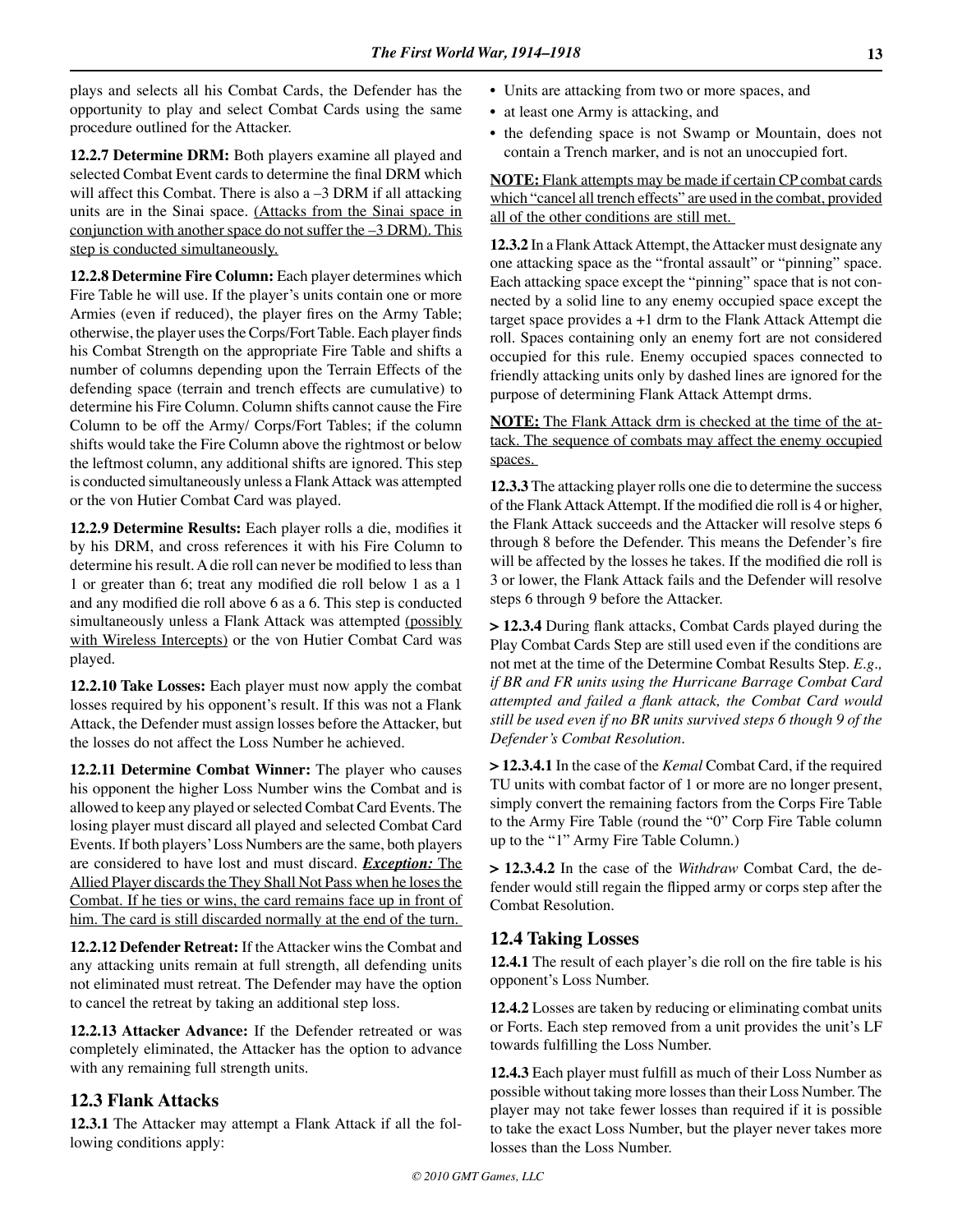*EXAMPLE: A full strength French Army (LF 3) and a reduced strength French Army (LF 3) suffer a 5 Loss Number. The player must eliminate the reduced strength Army and replace it with a Corps (LF 1). The Corps then must take two step losses and be eliminated. The full strength Army remains intact. The French player could not take a step loss from the Full strength French Army (LF 3) and the reduced strength French Army (LF 3) because this would exceed his Loss number.* 

**12.4.4** A reduced strength Army which is eliminated is replaced immediately in its current space by a full strength Corps of the same nationality from the Reserve Box, if such a Corps is available. If a full strength Corps of the same nationality is not in the Reserve Box, it may be replaced by a reduced strength Corps of the same nationality from the Reserve Box. If no Corps of the same nationality is available in the Reserve Box, the Army is permanently eliminated and may not be rebuilt through Replacement.

**12.4.4.1** This replacement with a Corps from the Reserve Box can occur even if the Army is OOS, but the OOS Army is permanently eliminated.

**12.4.4.2** If a space with only two full strength Armies (3 LF each) suffers a 7 LP result, or a space with only two full strength 2 LF Armies suffer a 5 result, and in either case there are no Corps in the Reserve Box, the two armies may not be reduced. Instead one army must be eliminated (as if there were a Corps in Reserve to take the last LP) and permanently removed.

**12.4.4.3** Due to the different nationalities within the British forces, there are restrictions on which British Corps can replace Armies. The BEF Army may only be replaced by the BEF Corps, and the BEF Corps may only replace the BEF Army. The MEF and BR NE Armies may be replaced by any BR Corps. The AUS, CND, PT, and the ANA Corps may not be used to replace any eliminated British Army.

**12.4.5** In any Combat involving British units as the Attacker with or without other nationalities, there is a priority for which unit must take the first loss if possible without exceeding the Loss Number. The priority list is shown below:

- BEF Army
- BEF Corps
- MEF Army
- AUS or CND Corps

If the highest unit available on the list cannot take a loss without exceeding the Loss Number, then continue down the list. Similarly, in any combat involving the Russian CAU Army as the attacker, that unit must take the first loss if possible without exceeding the Loss Number. In combats involving the MEF and the RU CAU, the attacker may choose between the two units for loss priority. In combats involving the RU CAU and the AUS or CND corps, the RU CAU has first loss priority. In all cases 12.4.5 takes precedence over 12.4.3.

**12.4.6** Loss Numbers are applied to defending Forts only if there were no defending combat units in the space, OR if there are sufficient Loss Numbers remaining to match or exceed the Fort's LF (thereby destroying the fort) after all defending combat units, including any corps replacing armies from the Reserve Box, have been completely eliminated.  $\triangle$  fort's LF satisfies the same Loss Number. Defending Forts are not affected by any unsatisfied Loss Numbers if any defending combat units survive the combat (even if they have all retreated from the Fort's space). Forts friendly to the attacking side in a combat are never affected by the results of that combat.

**> 12.4.7** Armies are permanently eliminated when:

- 1) An army is unable to perform a retreat, including overstack situations. A replacement corps is not eliminated nor placed onto the map.
- 2) An army is replaced with a corps which cannot retreat, including overstack situations. In this case the army is permanently eliminated and the corps is eliminated and placed in the eliminated/replaceable box.
- 3) An army is eliminated while OOS or if it is eliminated during the Attrition Phase.
- 4) An Army that is eliminated does not have a corps in the Reserve Box to replace it.
- 5) If the Army is any of the following: TU YLD, TU AoI, FR AoO, RU CAU, BEF, MEF, or BR NE (marked with a dot to the right of the unit symbol).

# **12.5 Retreats**

**12.5.1 In General:** If the Attacker wins the Combat and any attacking units remain at full strength, all defending units not eliminated must retreat. This is regardless of the size of the remaining full strength attacking units or the number of steps actually removed by each side. In addition, defending units must still retreat even if the full strength attacking units lack sufficient strength to advance and besiege an intact fort in the defending space. Attacking units never retreat.

**12.5.2 Length of Retreat:** The number of spaces of the retreat depends upon the difference in the Loss Numbers. If the difference is one, the defender must retreat one space. Otherwise, the defender must retreat two spaces. Players may not choose to retreat two spaces if the difference in Loss Numbers produces only a one space retreat. The defender may not retreat if the Loss Numbers result in a tie.

**12.5.3 Ignoring Retreats:** Defending units in Trenches, Forests, Deserts, Mountains, or Swamps may chose to ignore a retreat by taking one additional step loss. This is not just an increase in the Loss Number. The step loss may be taken from any defending unit. One additional loss cancels the retreat, regardless of the number of retreat spaces required, provided at least one defending step remains after the additional loss. Defending units that retreat into Trenches, Forests, Deserts, Mountains, or Swamps as the first space of a two space retreat may not ignore the second required retreat space by taking one additional step loss. The last defending step left in a space cannot be eliminated to negate the retreat.

**12.5.4 Elimination Due to Retreat:** Units which cannot perform retreat nor ignore the retreat by taking an extra step loss are eliminated. Armies eliminated for failure to retreat are permanently removed from the game and may not be replaced. In this case, a replacement corps for the army is not taken from the Reserve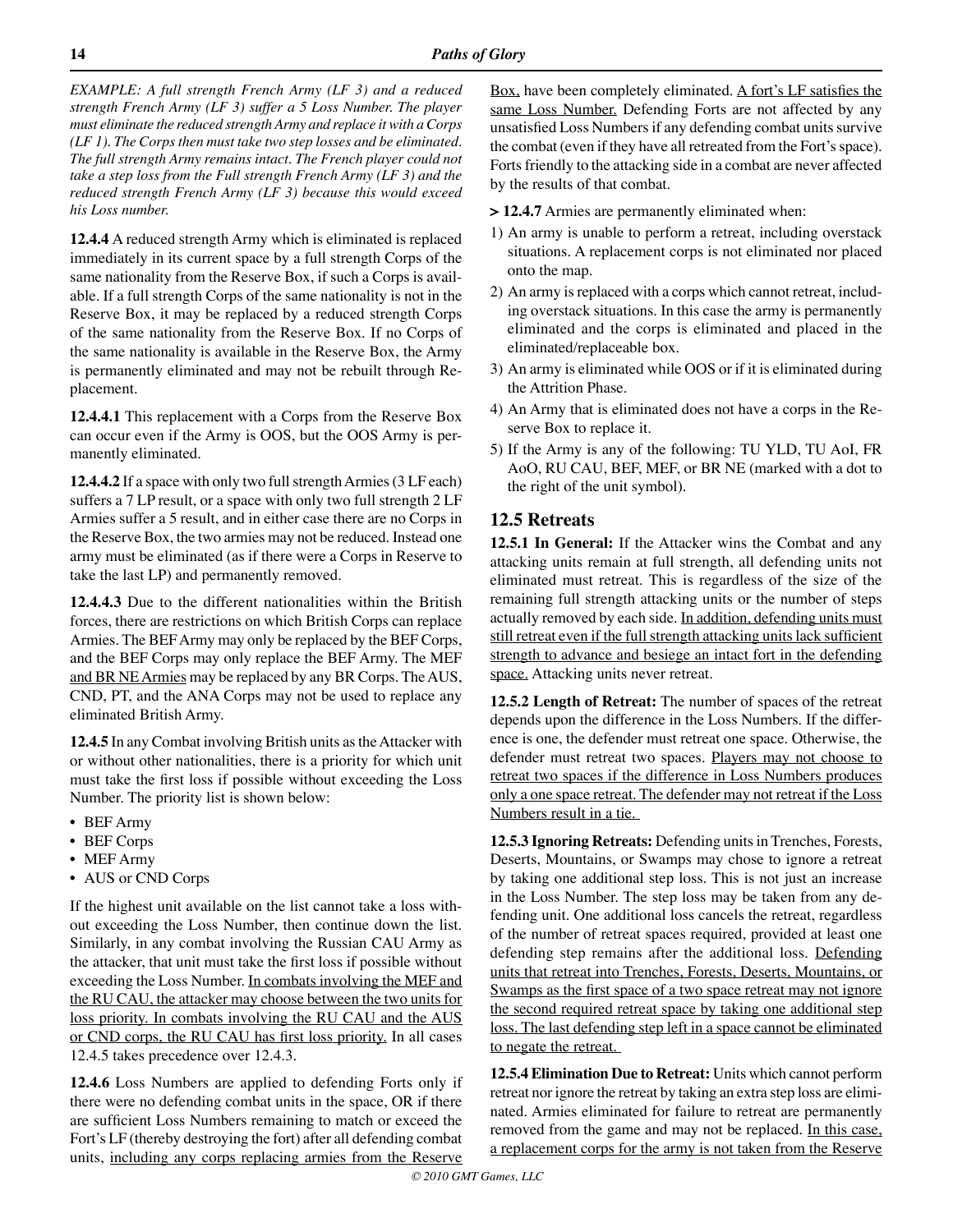Box nor placed onto the map nor eliminated with the army.

Other cases where Retreat causes elimination:

- **• Russian Units:** Retreating Russian units whose first space of a two space retreat is into an off-map box are eliminated if the units are not able to fulfill the second space of the retreat. *For example, if Russian units in Kiev suffered a two space retreat and Chernigov, Beleya Tserkov, and Zhitomir were occupied by CP units, the Russian units would retreat into the "To Kharkov" off map box and then be eliminated because they could not fulfill the second space of the required retreat.*
- **• > MN Corps:** If the MN Corps is forced to retreat it is eliminated.
- **• > Replacement Corps and Retreats:** If a Corps from the Reserve Box that has just replaced an eliminated army can not perform the retreat, ignore the retreat by taking an extra step, or is eliminated due to an overstack situation, it is eliminated. In addition, the army which was just eliminated is permanently eliminated as if the army itself could not have performed the retreat. The replacement of an eliminated army with a corps from the Reserve Box is not meant as an escape to prevent permanent elimination. This may require some memory about identifying which specific corps replaced an eliminated army. After the current combat is over, the replacement corps is treated normally.

**12.5.5 Retreat Restrictions:** Units which retreat must follow the restrictions below:

- May not enter a space containing an enemy unit or a non-besieged enemy fort.
- May not retreat from a port by sea.
- May not retreat back into the original defending space.
- May not end its retreat overstacked, but may retreat in violation of stacking limits through the first space of a two space retreat. In cases where the Defender has no other route, he would choose which retreating units would be able to stack within limits and then eliminate the rest.
- May end their retreat adjacent to the original defending space if retreating two spaces as long as the units entered two spaces during the retreat. *For example, a unit retreating two spaces from Sedan could retreat to Cambrai and then end the retreat in Chateau-Thierry.*
- Retreating units may retreat to different spaces.
- Must first retreat into friendly-controlled spaces if possible, but may retreat into empty enemy-controlled spaces if it is not (they do not gain control of enemy controlled spaces they retreat through; they do gain control of spaces they retreat into [*Exception:* See 15.1.10]).
- Must end their retreat in supply if possible.
- In cases where multiple spaces that are not fully stacked exist for a unit to retreat, follow the following priority list:
- 1) Into a friendly space in supply.
- 2) Into a friendly space not in supply
- 3) Into an enemy space that would result in the retreating unit being in supply.
- 4) Into an enemy space that that would result in the retreating unit not being in supply.

• For two space retreats, follow the retreat priority for the first space and then follow the priority again from the first space to the second space.

**12.5.6 Combat Against Previously Retreated Units:** If defending units retreat into a space that is attacked later in the same Action Round, the units that have already retreated do not add their CF to the Combat against that space. In addition, if a Loss Number of at least 1 is achieved, the already retreated units are immediately eliminated and do not count towards fulfilling the Loss Number. The already retreated units are immediately eliminated and placed into the Eliminated / Replaceable Units box. They do not count toward fulfilling the Loss Number and are not replaced by replacement corps from the Reserve Box.

**12.5.7 Control:** Retreating from a space does not cause control of that space to change to the other side. The control of that space would only change after attacking units advanced into the space.

# **> 12.6 Withdrawal**

**12.6.1** The *Withdrawal* Combat Card represents a planned withdrawal similar to the British defense at Mons.

**12.6.2** The *Withdrawal* Combat Card is played after the Attempt Flank Attack die roll.

**12.6.3** Defending units (not forts) negate one required Corps step loss after the Take Losses Step. In cases of a successful flank attack, the Corp step loss is not negated until after the defender has completed his Determine Result Step of the combat. (In other words, the defender does not regain the step loss until after he has fired.)

**12.6.4** Defending units must then retreat one space. Full strength attackers may advance one space. This retreat is required and is done even if the Loss Numbers of the combat resulted in a tie or the Attacker lost the combat. This retreat is still only one space even if the difference in Loss Numbers would have normally required a two space retreat.

**12.6.5** The defending player may *not* choose to negate the required retreat of the *Withdrawal* card due to terrain or a trench.

**12.6.6** If no Corps step was lost, then one Army step loss may be negated.

**12.6.7** If there is neither a Corps nor Army step lost in combat, this event still requires the one space retreat.

**12.6.8** The following situation only occurs if Armies take losses. If an Army has no Corps in reserve, the Army is only flipped back if the loss number equals its loss factor value. If the loss number is greater than the value of the loss factor, then this Event has no effect as no corps can be flipped back.

**12.6.9** If the Defender can fulfill his Loss Number in several ways, then he should fulfill the loss through Corps (not Armies), therefore saving a Corps step rather than an Army step.

*EXAMPLE: BR 1, BR c, and BR c play Withdrawal and suffer 3 Loss Number. Instead of flipping and then unflipping BR 1, the Allied player would instead need to eliminate BR c and flip BR*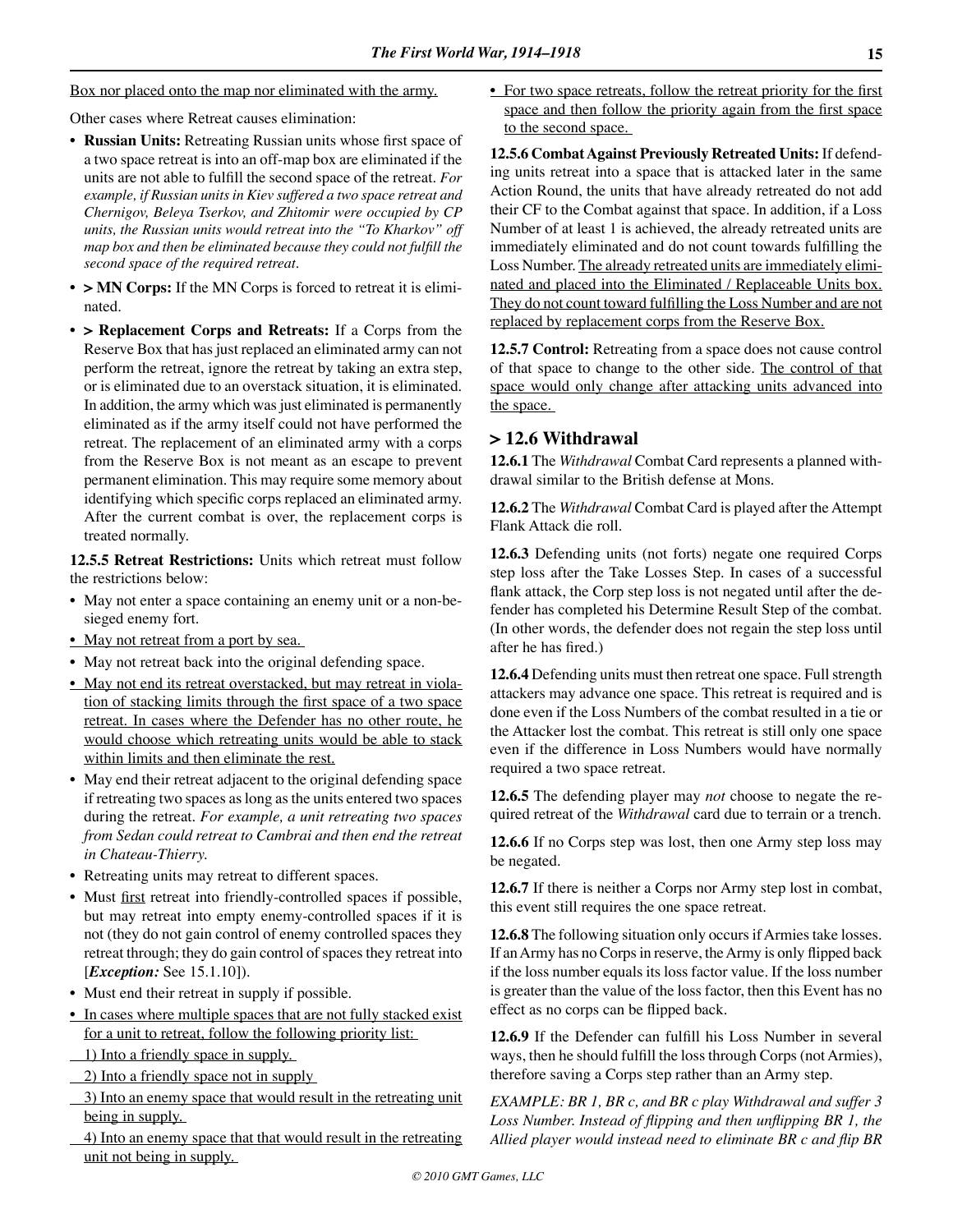*c to (BR c) and then unflip the (BR c) or place back onto the map the other (BR c).* 

**12.6.10** If all defending units are eliminated, the Withdrawal card still enables one reduced corps to survive if a Corps was in the space or if a Corps was placed onto the map from Reserve. If the space was occupied by army(ies) that did not have replacement Corps in Reserve and these Armies were all eliminated, then one reduced Corps would not survive in this case.

# **12.7 Advance**

**12.7.1** All remaining FULL STRENGTH attacking units may advance if the defending units retreat or are completely eliminated, within stacking limitations. *Exception:* In cases of an attack on a enemy fort without enemy units, the attacker cannot advance unless the fort is destroyed, even if the attacker won the battle by comparing Loss Numbers.

**12.7.2** If all defending units are eliminated, the advancing units may only enter the defender's space.

**12.7.3** If all defending units retreated two spaces, the advancing units may advance into any spaces which the retreating units vacated. However, advancing units must stop upon entering a Forest, Mountain, or Swamp space.

**> 12.7.4** If defending units that suffer a two space retreat can only retreat one space and then are eliminated due to 12.5.5, the advancing units may still advance into the last occupied space of the retreating defenders.

*EXAMPLE: If Russian units in Kishinev were attacked from Zhmerinka and suffered a two space retreat and Romania was neutral and Odessa was CP occupied, the Russian units would be eliminated per 12.5.5. The CP units in Zhmerinka could advance up to Ismail because the Russians would have retreated into that space to satisfy the first space of the two space retreat.* 

**12.7.5** Advancing units may not enter a space containing enemy units.

**12.7.6** Advancing units may enter a space containing only an intact enemy fort if they can besiege it, but may advance no farther. However, after sufficient advancing units besiege the fort, other advancing units may continue to advance under the conditions of 12.7.3.

**12.7.7** Central Powers units may advance into Amiens, Calais, or Ostend only if one of the following applies:

- if it was the defending space in the Combat.
- if the "Race to the Sea" Event has been played.
- if the Central Powers War Status is 4 or higher.

**12.7.8** The Defender may never advance.

**12.7.9** Advancing units gain control of any space they enter unless they are besieging a fort.

# **Examples of Combat**

# **Example 1: August 1914 Combat**

The German 8th Army (full strength, 5-3-3) and the 1 Corps (full strength, 2-1-4) attack the Russian 2nd Army (full strength, 3-2-3) in the Tannenberg space. The Germans are attacking from 2 different spaces, and so attempt a flank attack. The Germans designate the 8th Army space as the pinning space. They roll a 3 which is



modified by +1 since the Corps is not adjacent to any enemy unit other than the 2nd Army. The attempt succeeds. The Germans fire first with a strength of 7 on the Army table. They roll a 3 on the dice on the for a result of 4. The 2nd Army has a LF of 2, so the 4 result causes it to lose 2 steps. The 2nd Army is replaced by a full strength 1-1-3 Corps from the Reserve box. The Russians now fire back on the Corps table on the 1 column, rolling a 4, for a result of 1. The German player reduces the full strength Corps to satisfy this result. Since the Defender's Loss Number(4) was higher than the Attacker's Loss Number(1), the Attacker wins. Since the Attacker won and still has a full strength unit, the surviving Russian Corps must retreat unless the Russian player chooses to exercise the No Retreat Option allowed by the Forest, which would cost another step. He chooses to retreat the required 2 spaces back to Warsaw instead. The German player decides to advance into Tannenberg. Since Tannenberg is a Forest space, the German 8th Army must halt its advance in that space. Note that the Corps may not join in the advance, since it is now at reduced strength and only full strength attackers may advance.

# **Example 2: July 1916 Combat**

The British 3rd and 4th Armies (both 4-3-3 at full strength) are in the Amiens space. The Canadian Corps (2-1-4, reduced strength) and the French 6th Army (3-3-3, full strength) are in the Chateau Thierry space, and attack the Ger-



man 2nd Army (5-3-3, full strength) and 2 Corps (both 2-1-4, full strength) with a Level 2 Trench in the Cambrai space (**Note:** this will cost 3 Activation points because of the mixed Franco-British force involved. The French could not attack in combination with the British if the Canadian Corps was not in its space). No flank attack is possible because of the trench, so all fire is simultaneous. The Germans play the Fortified Machine Guns Combat Card, which adds +1 to their die roll. Being entrenched at Level 2, they conduct fire on the 12-14 column of the Army Fire table. They roll a 5 (+1 drm) and achieve a Loss Number of 7. The Allied player has 13 fire factors, but the German trenches mean they are firing on the 6-8 column. They roll a 4 , getting a Loss Number of 4. Under rule 12.4.5, the first loss must come from the Canadian Corps, which is eliminated. Since the French have suffered heavy losses this turn at Verdun, the Allied player then reduces the British 3rd and 4th Armies. The German player reduces the 2nd Army and a Corps. There is no retreat or advance because the Defender won the battle. The German player gets to keep the Fortified Machine Gun card on the table in front of him because he won the battle.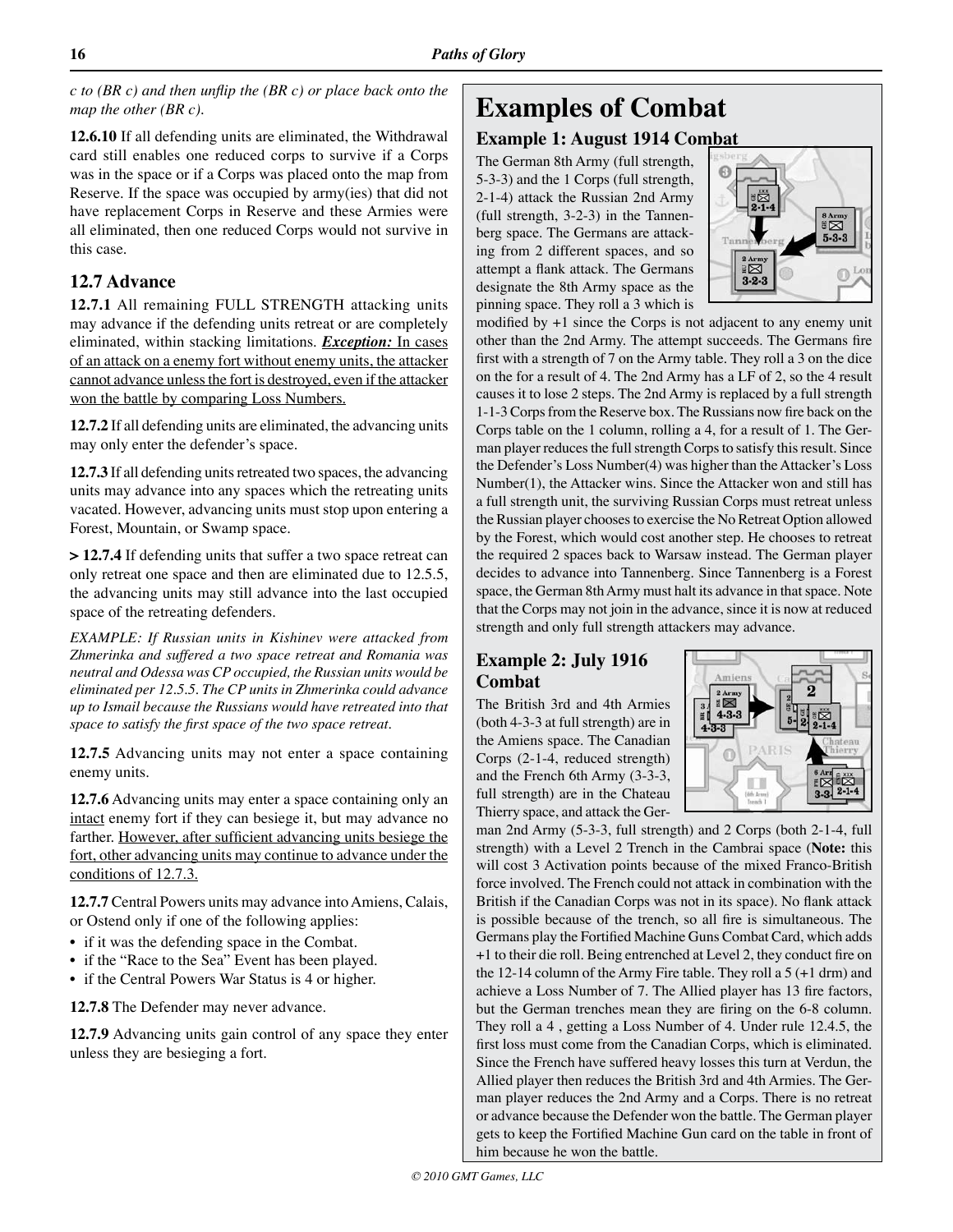

# **13.0 Strategic Redeployment**

ANA, AUS, CND and PT Corps are British and the SN unit is Turkish for SR purposes. See the limitations for ANA and SN (13.1.8).

# **13.1 General Rules**

**13.1.1** SR is used to move units long distances through friendly controlled territory or to/from the Reserve Box.

**13.1.2** Each SR Point will SR one full or reduced strength Corps. It takes 4 SR Points to SR one full or reduced strength Army.

**13.1.3** No unit may SR more than once in each Action Round. A unit may SR each time that a player plays a SR Card.

**13.1.4** SR may be split up among different nationalities and spaces as a player sees fit. A player may SR some units from a space and not others without any penalty.

**13.1.5 SR Procedure:** Units must be in supply to use SR. Units may SR from their space to any other friendly supplied space by using solid or eligible dashed lines connecting spaces. The route between the two spaces may only enter friendly-controlled spaces. Any or all of the spaces may be adjacent to enemy units or forts. Units can SR through a hex that contains a besieged enemy fort, but never through an enemy combat unit. Units can SR into and out of a besieged enemy fort so long as the fort remains besieged. A unit cannot SR out of a besieged enemy fort space if the fort would no longer be besieged after the SR.

**> 13.1.6 Russian SR:** Russian units may only SR inside Russia including the Russian Near East. This includes both overland SR and also SR from or to the Reserve Box. Russian corps are not allowed to SR by sea because of this rule. Russian corps are not allowed to SR from one off map box to another unless a valid connecting solid or eligible dotted line exists. Russian corps could SR from the off map box into the Reserve Box and then, on a later round, SR from the Reserve Box to the other off map box.

**13.1.7 SR by Sea:** Corps may also SR by sea from one friendlycontrolled port space to another friendly-controlled port space. Units that SR by sea may not combine this with SR overland. They must start and end in a friendly controlled port space. Armies may never SR by sea. Except for the restriction on the SR of RU corps outside of Russia, all other nationalities can SR by sea.

**13.1.7.1** The Central Powers player may use friendly controlled port spaces in Germany and Russia for SR sea movement. *Exception:* A besieged Riga may not be used for Central Power SR sea movement or sea supply.

**13.1.7.2** The Allied player may use any friendly controlled ports not in Germany or Russia for SR sea movement. *Exception:* Allied units may not SR to or from Constantinople by sea unless they control Gallipoli.

**13.1.8 SR and the Reserve Box:** Units may SR out of the Reserve Box into any space containing a supplied unit of the same nationality within the stacking limit. *Exceptions:* Not into spaces containing only the British ANA or Turkish SN Corps. Corps may also SR out of the Reserve Box into any supplied friendly capital or supply source in their nation. Rule 14.1.5 for Serbia special supply does not allow SR from the Reserve Box. However, Serbia Corps can SR from the Reserve Box to Salonika since it is a supply source for the Serbs. A British Corps using SR between the Reserve Box and any space in the Near East counts as the single corps that may be SR'd by sea under rule 13.2.1. US Corps may SR from the Reserve box to any Allied-controlled port in France even if the port space does not contain a US unit.

**13.1.9** Corps units may SR from the map to the Reserve Box.

**> 13.1.10** Players may sequence the order of their SRs as they wish. For example, Unit "A" can SR from the Reserve Box onto Unit "B". Unit "B" can SR into a different space. Unit "C" could then SR from the Reserve Box onto Unit "B" in the new space.

**13.1.11 Capitals and SR:** If the enemy controls or besieges a nation's capital (Paris in the case of France, Vienna *or* Budapest in the case of A-H), no Corps of that nation may SR to or from the Reserve Box as long as the enemy control lasts. *Exception:*  Belgian and Serb units are not affected by this restriction. The MN unit may not use SR overland. It may SR to and from the Reserve Box.

**> 13.1.12** Units may not SR to or from the Reserve box under the following conditions: German and Austrian units tracing supply to Sofia or Constantinople, Turkish units tracing supply to Essen, Breslau or Sofia, Bulgarian units tracing supply to Essen, Breslau or Constantinople, and Russian and Romanian units tracing supply to Belgrade.

# **13.2 Near East SR Restrictions**

**13.2.1** No more than one British Corps (including the AUS Corps, but not including the CND, PT, or BEF Corps) may use Reserve Box SR to or from Near East or SR by sea to or from the Near East per turn. There is no limit on the number of these units that may SR by sea or overland between locations on the Near East map. It is not permitted to use Sea or Reserve Box SR of FR Corps, IT Corps, GR Corps, RO Corps, SB Corps, US Corps, BE Corps, CND, PT, or BEF corps to or from the NE. Sea SR of RU Corps to or from the NE is disallowed (Reserve Box SR is allowed). There is no restriction on the overland SR of British units out of the Near East via Constantinople.

**13.2.2** No more than one Russian Corps (never an Army) may SR to or from the Near East map per turn.

**13.2.3** No more than one CP Corps may SR to or from the Near East map per turn. *Exception:* Turkish Corps do not count against this limit.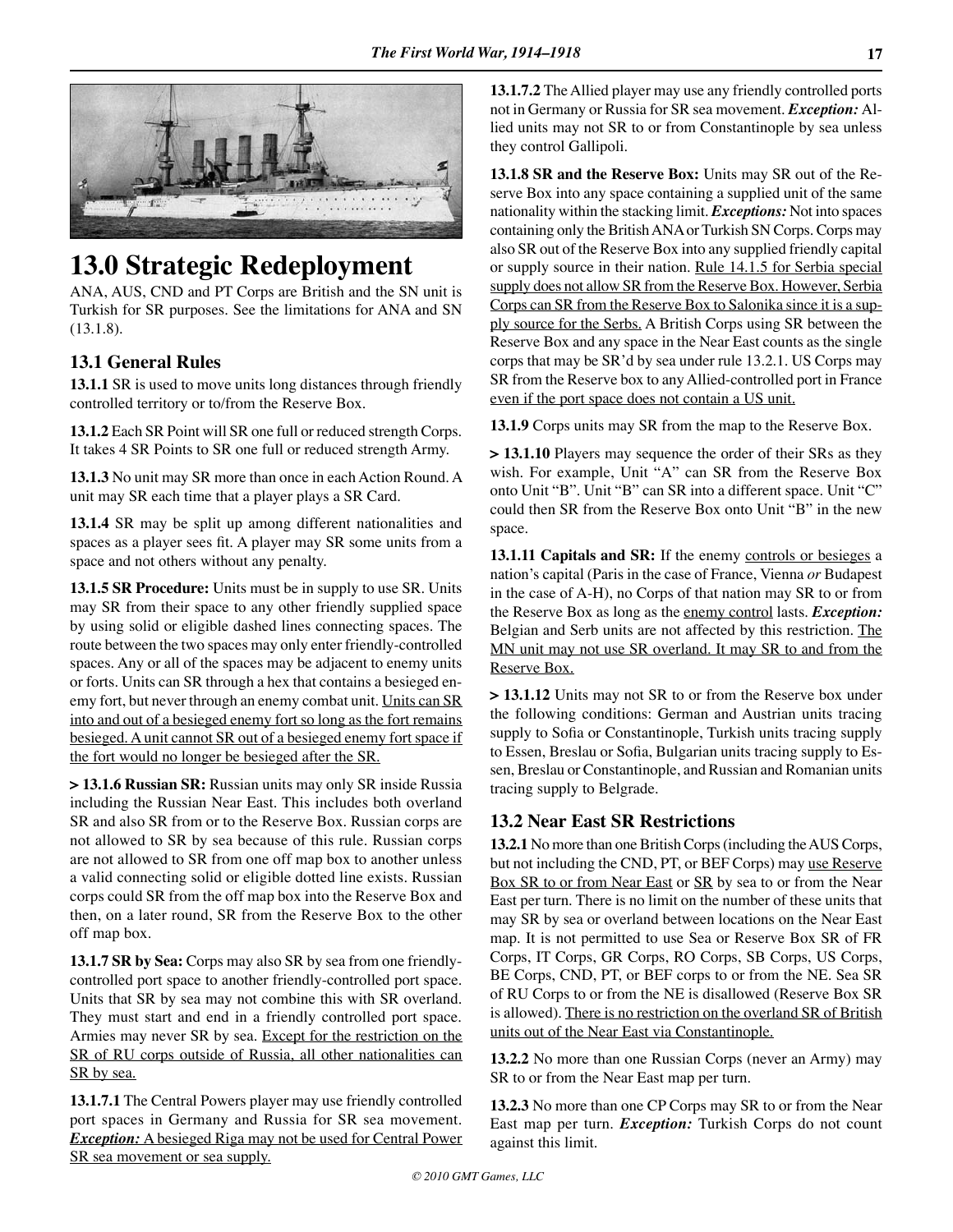**> 13.2.4** There is no limit to the number of BR (including AUS), RU, or non-Turkish CP that can SR solely within the Near East Map. *Exception:* RU units can never SR outside of Russia.

**> 13.2.5** Allied corps can SR to or from the Near East prior to the entry of Turkey into the war.

# **14.0 Supply**

# **14.1 General Rules**

**14.1.1** Units must be in supply to perform most actions. Out of Supply (OOS) units suffer many penalties [See 14.3].

**> 14.1.1.1 Activation:** For activation purposes, units' supply is checked at the time the Move/Attack markers are placed. Subsequent movement that might open up a line for tracing supply does not enable those OOS units to move or attack.

**> 14.1.1.2 Combat:** For combat resolution purposes, the supply status of units is checked at the start of each combat resolution. (Advances or retreats caused by earlier combats in the round might cut off supply allowing the play of combat cards).

**14.1.2 Tracing Supply:** To be in supply, units must trace supply through any number of friendly controlled spaces to a supply source. *Exception:* A player may not trace supply through or to a space containing a friendly besieged fort. A supply line must be traced across either solid or dashed lines across which the tracing unit could move. (Even though RO and SE units could not move across the dashed lines to the RU off map boxes, those units may still trace supply across those lines.)

**14.1.3 Supply Path Restrictions:** A Supply Path may not be traced through:

- a space containing an enemy unit.
- an enemy controlled space. *Exception:* A player may trace supply through a space containing a besieged enemy fort.

**14.1.4 Supply Paths Through Ports:** Alternately, units may trace supply to a friendly-controlled unbesieged port space, and then directly to a friendly supply space, or to another unbesieged port and overland to a friendly supply space. The following restrictions apply to tracing supply through a port:

- **•** The Central Powers player may use only friendly controlled port spaces in Germany and Russia to trace supply. *Exception:* The Central Powers player may not use a besieged Riga for sea supply.
- **•** The Allied player may use any friendly controlled ports not in Germany or Russia to trace supply. *Exception:* The Allied player may only use Constantinople as a port to trace supply if they control Gallipoli.

**14.1.5 Always in Supply:** The following units are always in supply and do not need to trace supply:

- The Montenegrin, British ANA, and Turkish SN units.
- **•** Serbian units are always in supply in Serbia. Serbian units using the special supply of Serbian spaces may still move out of Serbia, resulting in possible OOS.
- Forts do not need supply and are not affected if OOS.
- **•** Turkish units in Medina are always in supply for attrition purposes only. The Turkish units in Medina using this special supply may not activate for movement or combat, may not SR, may not take replacements, and may not use combat cards. Note this does not apply to the space itself but to Turk units, so if Medina is abandoned putting it OOS will convert it to the Allies.

# **14.2 Supply Sources**

**14.2.1** The supply sources for CP units are Essen, Breslau, Sofia, and Constantinople.

**14.2.2** The supply sources for Russian, Serbian, and Romanian units are the spaces marked with the supply source symbol in Russia on the east map edge or in Belgrade. Russian, Serbian, and Romanian units may not use sea supply to trace to these supply sources or to London.

**14.2.3** Serbian units may also use Salonika as a supply source if it is under Allied control

**14.2.4** The supply source space for all other Allied units is London. Paris is not a supply source.

**> 14.2.5** Spaces (not units) may use any of their side's supply sources when checking attrition supply.

# **14.3 Out of Supply Effects**

**14.3.1** OOS units may not be Activated during OPS.

**14.3.2** OOS units may not SR.

**14.3.3** OOS units may not entrench, but they do receive the benefits of existing trenches in their space.

**14.3.4** OOS defending units may not receive the benefit of any Combat Event cards.

**14.3.5** Units which are OOS during the Attrition Phase are eliminated. OOS Armies that are eliminated are permanently removed from the game and may not be replaced. Both sides' OOS units are removed simultaneously. Therefore, the elimination of an OOS enemy unit cannot open a supply line to any friendly OOS units.

**14.3.6** During the Attrition Phase, any friendly controlled space which does not contain an undestroyed friendly fort, and which if it were a friendly combat unit would be eliminated for being OOS, becomes enemy-controlled. Spaces are checked for attrition simultaneously. *Exception:* Under rule 14.1.5, Serbian spaces only convert when CP units enter the spaces.

**NOTE:** Spaces become enemy controlled during the Attrition Phase because of lack of friendly supply, not because of enemy supply. The space does not need to trace to enemy supply sources in order to change control. This may lead to the control of spaces changing back and forth from turn to turn.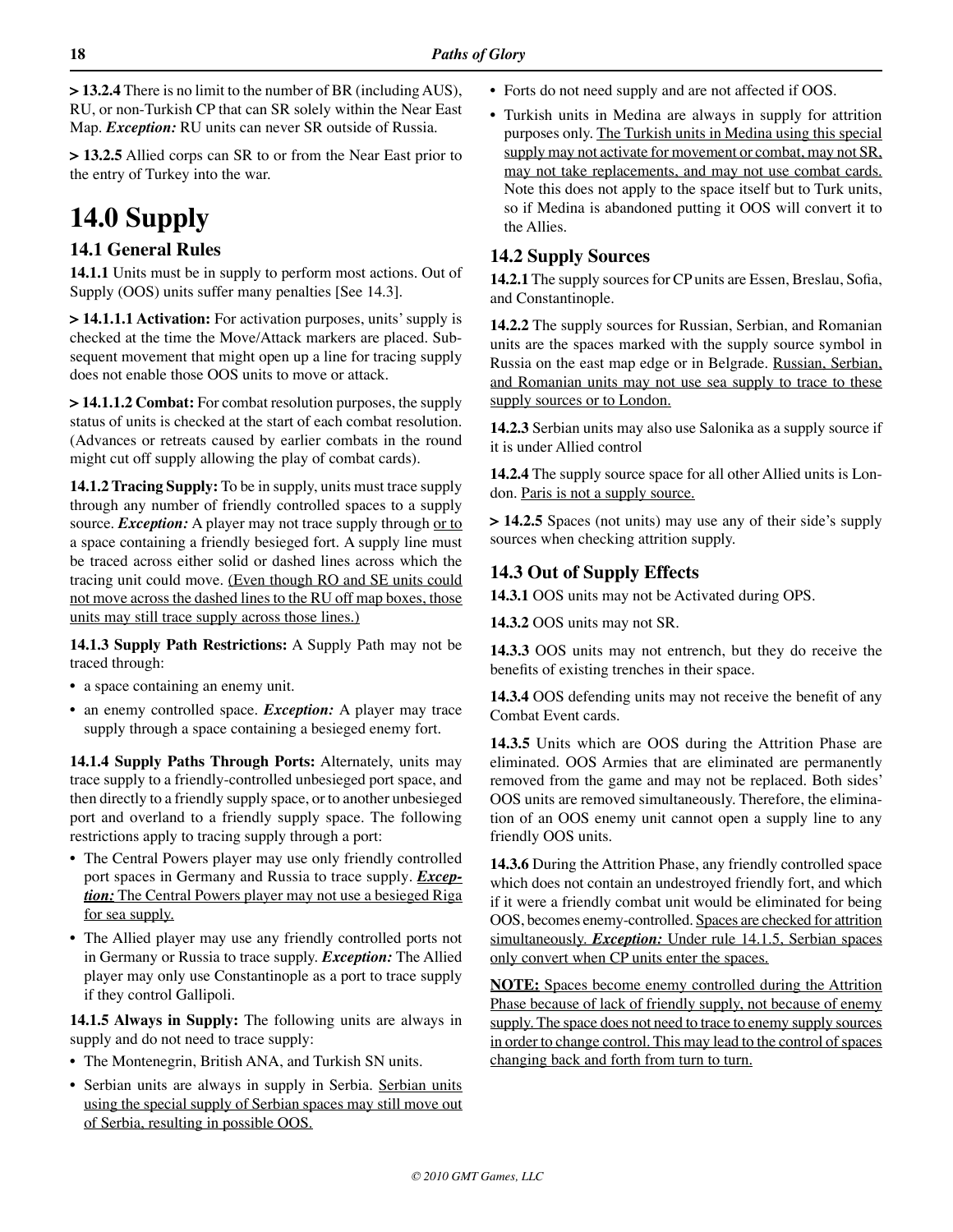# **15.0 Forts**

# **15.1 General Rules**

**15.1.1** No units may enter a space that contains an unbesieged enemy fort, either during movement or advance, unless they can besiege the fort (see also 11.1.8). Units which enter a space that contains an unbesieged fort may not move nor advance further during the Action Round.

**15.1.2** Forts do not have to be besieged to be eliminated. They may be attacked from an adjacent space if not already besieged. [See 15.2.3.]

**15.1.3** A besieged fort may only be attacked by units in the same space as the fort.

**15.1.4** Forts add their CF to the combat strength of friendly units defending in their space.

**15.1.5** Forts only defend, they may *not* add their CF to the combat strength of any attack.

**15.1.6** Forts without friendly units in their space may never be the target of a Flank Attack or benefit from any trench in their space. However, a Flank Attack may be made against a space that has unentrenched enemy combat units and an enemy fort.

**> 15.1.7** Loss Numbers are applied to defending Forts only if there were no defending combat units in the space or if there are sufficient Loss Numbers remaining to match or exceed the Fort's LF (thereby destroying the Fort) after all defending combat units and any of their replacement corps have been completely eliminated. Forts have only one step. If they take a step loss, they are eliminated and marked with a Destroyed marker.

**15.1.8** Defending Forts are not affected by any unsatisfied Loss Numbers if any defending combat units survive the combat (even if they have all retreated from the Fort's space).

**15.1.9 Destroyed Forts:** Forts may not be replaced. Once they are destroyed, they remain that way for the rest of the game.

**15.1.10** A space cannot be controlled by the enemy (and its VP cannot be claimed) as long as an undestroyed friendly fort is in the space, even if the fort is besieged.

**15.1.11 Russian Forts:** German units may not attack spaces containing Russian forts until the *OberOst* event card is played or the Central Powers War Status is 4 or higher. German units may, however, besiege unoccupied Russian forts. Austro-Hungarian units are not restricted by this rule.

**15.1.12** Russian units may not attack, enter, or besiege a German fort space during the August 1914 turn.

## **15.2 Besieging**



**15.2.1** To besiege an enemy fort, either at least one Army or a number of Corps equal to the fort's LF must enter the fort's space during a single Action Round and then stop movement. *For example, to be-*

*siege Verdun, a CP army (full strength or flipped) or three CP corps (full strength or flipped) would be required.* Place besieged fort markers to help identify that a fort is besieged.

**15.2.2** Once an enemy fort is besieged, other friendly units may ignore the enemy fort for all purposes including tracing supply. **Exception:** CP units may not trace Sea Supply through a port in a besieged enemy fort space (Riga is the only example.)

**15.2.3** A player may Activate units in a besieged enemy fort space for Combat. However, only the units above those required to besiege the fort may attack adjacent spaces. Units in the besieged fort space may attack the fort.

**15.2.4** A player may not move units off a besieged fort in such a manner that the fort is occupied but not besieged at the end of the round. If a force besieging a fort takes losses which drop it below the minimum level to besiege (or if the *War in Africa*  event removes a BR corps), the units do not have to retreat but the fort is no longer besieged. This means no surrender die roll is made during the Siege Phase and supply may not be traced through this space. If additional friendly units enter the space, the total number of friendly units must meet the requirements of 15.2.1 in order for the fort to become besieged again.

**> 15.2.5 Forts in Desert Spaces:** A desert space can't be activated for combat during summer. A desert space can't be attacked during summer. Forts in Desert spaces can still be besieged and suffer Siege Resolution during Summer.

# **15.3 Siege Resolution**

**15.3.1** During the Siege Phase of each turn, all besieged forts must be checked to see if they surrender.

**15.3.2** A die is rolled for each besieged fort. If the number rolled is greater than the besieged fort's LF, the fort is eliminated. Mark the fort with a Destroyed marker.

**15.3.3** All siege die rolls are modified by –2 during the August and September 1914 turns. This reflects the shorter duration (one month) that these turns represent, versus three months for all other turns.

# **16.0 War and Peace**

## **16.1 Player War Status**

**16.1.1 At Start:** Both players begin all scenarios in the Mobilization Commitment Level.

**16.1.2** Beginning on the September 1914 turn (turn 2) in any scenario except the Introductory scenario, both players check to see if their War Commitment Level has increased during the War Status Phase.

**16.1.3 Limited War:** If a player's War Status is 4 or higher during this phase, the player's War Commitment Level rises to Limited War. The player adds his Limited War cards to his Draw Pile and reshuffles his Draw Pile and Discard Pile together to form a new Draw Pile. His Draw Pile will now consist of his Limited War cards and his Mobilization cards which are not in his hand currently and which have not been permanently removed.

**16.1.3.1 Turkish Entry:** When the Central Powers War Commitment Level increases to Limited War, Turkey enters the war on the Central Powers side. Place the Turkish units on the map per the set-up chart. Turkey's entry into the war does not count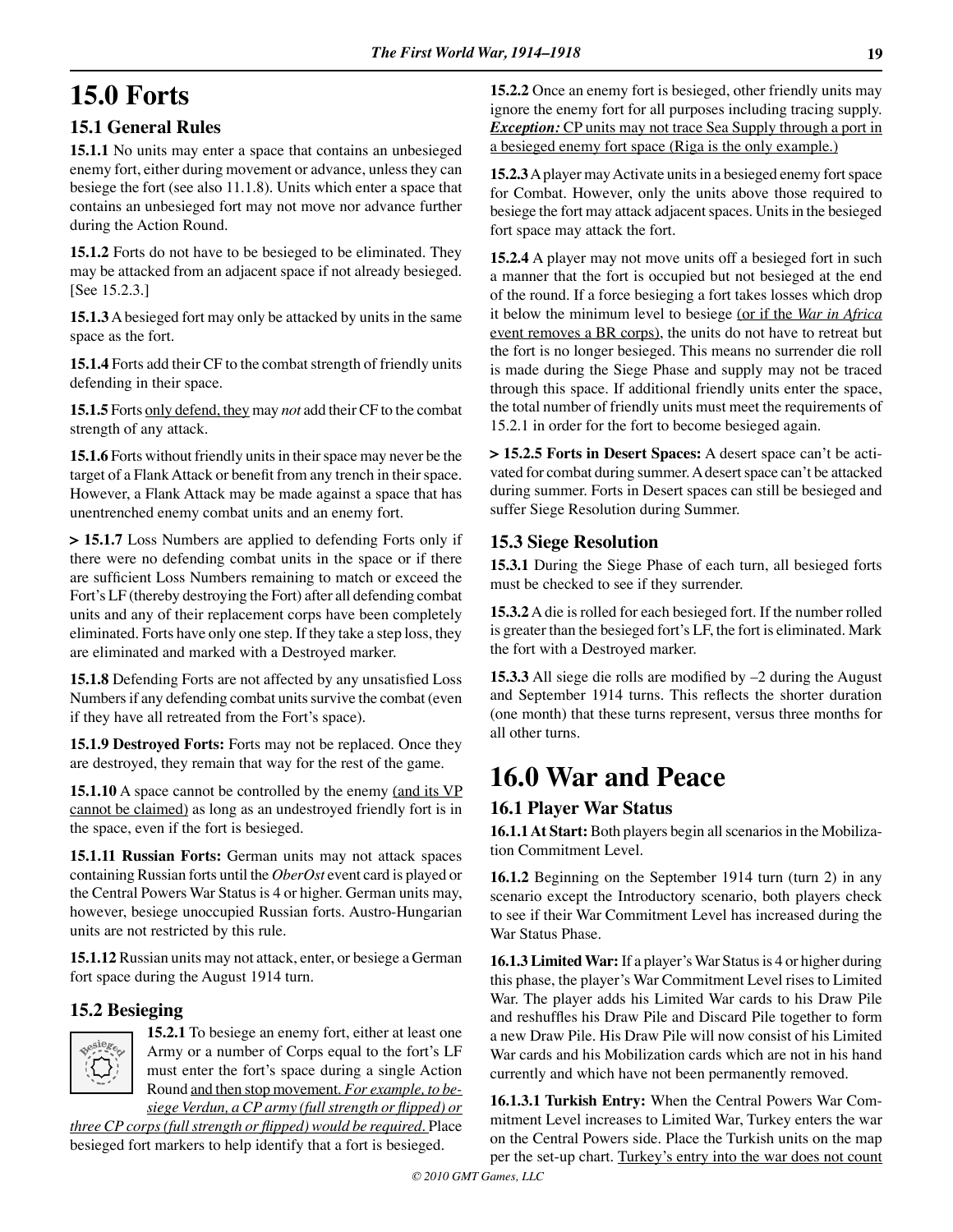as a Neutral Entry under 9.5.2.2 and does not preclude bringing another neutral country into the war on the same turn.

**16.1.4 Total War:** If a player's War Status is 11 or higher during this phase, the player's War Commitment Level rises to Total War. The player adds his Total War cards to his Draw Pile and reshuffles his Draw Pile and Discard Pile together to form a new Draw Pile. His Draw Pile will now consist of his Total War cards and his Limited War and Mobilization cards which are not in his hand currently and which have not been permanently removed.

*DESIGN NOTE: It is possible, indeed likely, that the opposing players will have different War Commitment Levels at various points of the game.* 

**16.1.5** A player's War Status marker may never be decreased; therefore, a player's War Commitment Level can never decrease.

**NOTE:** The effects of the 1914 Special Rules found on the Player Aid Card are based on War Status, not War Commitment Level. This means that the *Race to the Sea* and *OberOst* restrictions can be lifted during a particular turn instead of waiting until the War Status Phase.

**16.1.6** Once a player's War Commitment Level has risen to Total War, his War Status Marker may be removed from play. Any other Events with a War Status Number which he plays will only affect the Combined War Status.

# **16.2 Combined War Status**

**16.2.1** During the War Status Phase of any turn in which the Combined War Status marker is at 40 or more, an Armistice is declared. The game ends and victory is determined.

**16.2.2** The Combined War Status also acts as a prerequisite to US Entry and Russian Capitulation.

# **16.3 US Entry**



**16.3.1** Full US Entry into the war is a three step process which is recorded on the US Entry Track. The US Entry marker initially begins in the US Neutral box.

**16.3.2** Move the US Entry marker into the "Zimmermann Telegram Allowed" box of the US Entry Track when the Combined War Status reaches 30. The *Zimmermann Telegram* event cannot be played before this occurs.

**16.3.3** When the *Zimmermann Telegram* is played, move the US Entry marker into that box. The US is now an active nation for the Allied player, but the Allied player still may not play US Reinforcement Cards.

**16.3.4** The *Over There* event may not be played before the turn following the play of *Zimmermann Telegram.* When the *Over There* event is played, move the US Entry marker into that box. The Allied player may now play US Reinforcement Cards, but not more than one per turn.

**16.3.5** The *14 Points* event does not affect US Entry, but it also may not be played before the *Zimmermann Telegram* event. Therefore, its event indicator is on the back of the US Entry marker.

# **16.4 Russian Capitulation**

**16.4.1** The Central Powers player has the ability to force Russia from the war via the Treaty of Brest-Litovsk, as was done historically. This is accomplished by a six step process. The Russian Capitulation marker initially begins in the "God Save the Tsar" box.

**16.4.2** The Central Powers player records the number of VP spaces in Russia that he currently controls (even if the spaces are currently OOS), using the Current CP Russian VP marker on the General Records Track. If the Allied player recaptures a VP space in Russia, the marker is moved back on the General Records Track.

**16.4.3** When the Central Powers control three or more VP spaces in Russia, the Russian Capitulation marker is moved into the "Tsar Takes Command Allowed" box. The Central Powers may now play this event. If the Current CP Russian VP marker moves below 3 before the *Tsar Takes Command* event is played, move the Russian Capitulation marker back into the "God Save the Tsar" box.

**16.4.4** The *Fall of the Tsar* event may be played only if the *Tsar Takes Command* event has been played and Combined War Status plus the Current CP Russian VP is 33 or higher. If this occurs, move the Russian Capitulation marker into the "Fall of the Tsar Allowed" box of the Russian Capitulation Track. If this total drops below 33 before the *Fall of the Tsar* event is played, move the Russian Capitulation marker back to the "Tsar Takes Command" box until the total is again 33 or higher.

**16.4.5** When the *Fall of the Tsar* event is played, place the Tsar Fell CP Russian VP marker in the same box as the Current CP Russian VP marker on the General Records Track. In addition, move the Russian Capitulation marker into the "Fall of the Tsar" box.

**16.4.6** The *Bolshevik Revolution* event may be played on any turn following the *Fall of the Tsar* event if: 1. the Current CP Russian VP marker is in a higher box on the General Records Track than the Tsar Fell CP Russian VP marker (counting a captured Baku if applicable), or 2. the Central Powers control all seven VP spaces in Russia (excluding Baku). If either of these conditions are met, move the Russian Capitulation marker into the "Bolshevik Revolution Allowed" box. If these condition are no longer met, move the marker back to the "Fall of the Tsar" box until the conditions again apply.

**16.4.7** When the *Bolshevik Revolution* event is played, move the Russian Capitulation marker into that box.

**16.4.8** The *Treaty of Brest-Litovsk* event may be played at any time following the play of the *Bolshevik Revolution* event. When the *Treaty of Brest-Litovsk* is played, move the Russian Capitulation marker into that box.

**16.4.9 Effects:** When Brest-Litovsk is played Russian units are under the following restrictions:

• RU units may not operate outside Russia, Germany, Turkey, Austria and Romania. Any Russian units outside those countries are eliminated.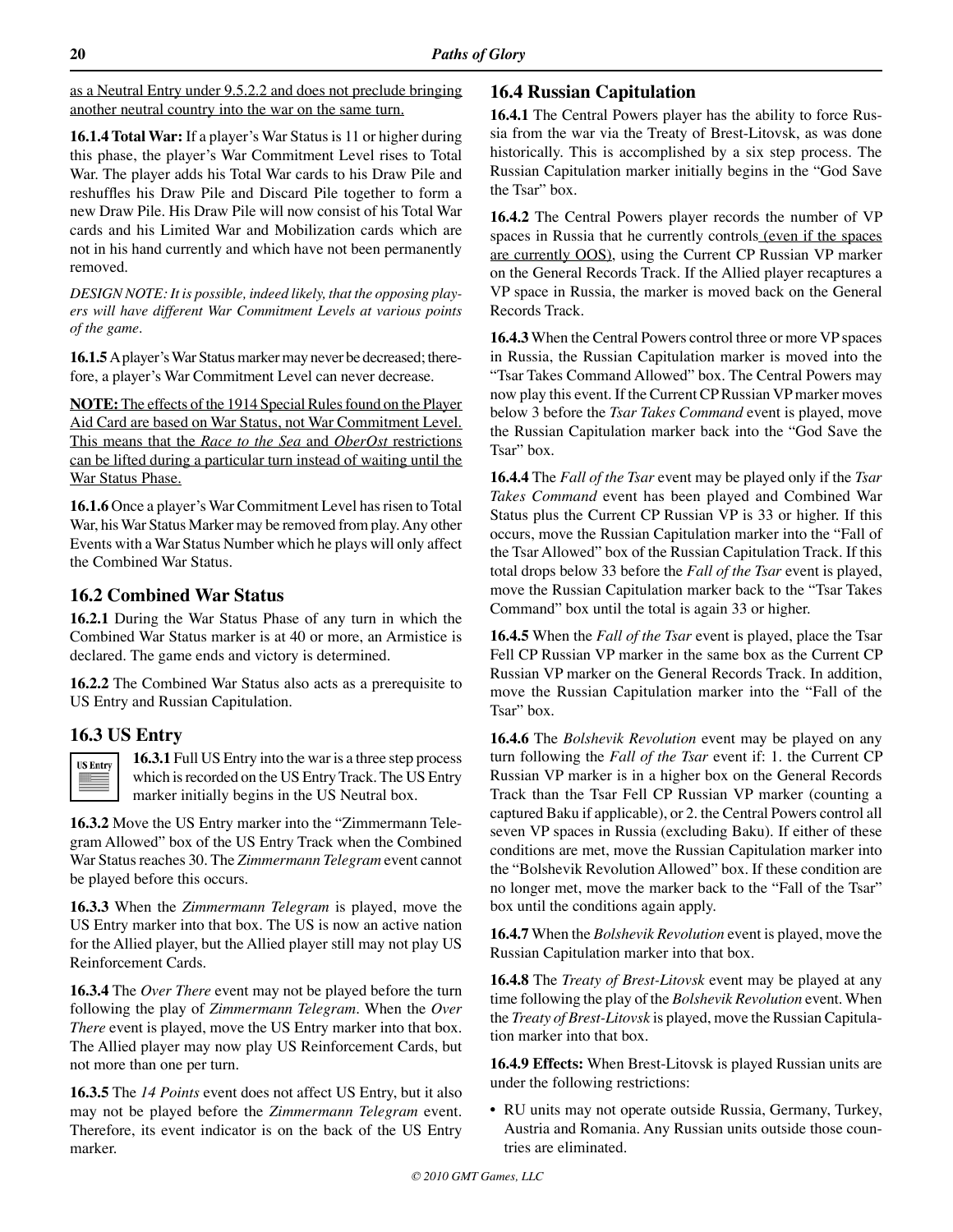- RU units may never move through or stack with Allied units (and vice versa). Russian units currently stacked with Allied units are eliminated (interned). [This prevents the Allied player from using Russian units after Brest-Litovsk from protecting Allied units from attack.]
- > RU units may no longer attack. CP units may not attack RU units except TU units may attack on the Near East map. Both sides may still move into unoccupied spaces and may still suffer attrition, besiege forts, and resolve sieges.

## **16.5 Peace Terms**

**16.5.1** A player may offer Peace Terms as his sole action during an Action Round if the current VP total is within the allowed range for the player.

**16.5.1.1** The Central Powers player may offer Peace Terms if the current VP total is 11 or more.

**16.5.1.1** The Allied Player may offer Peace Terms if the current VP total is 9 or fewer.

**16.5.2** If the opposing player accepts the Peace Terms, the game ends immediately in a draw. If the Peace Terms offer is rejected, the offering player rolls a die to determine the effect of the Peace Terms offer using the Peace Terms Table. The result will either increase, decrease or leave unchanged the VP level.

**16.5.3** There is no limit to the number of times a player may offer Peace Terms during the game. A player may offer Peace Terms only once per Action Round. Peace Terms may be accepted only once per game, because the game ends immediately upon their acceptance.

# **17.0 Replacements**

## **17.1 General Rules**

**17.1.1** During the Replacement Phase, each nation can spend the number of replacement points (RPs) recorded on the General Records Track by the nation's RP marker.

**17.1.1.1** Allied (A) RPs may be spent only to replace ANA, AUS, BE, CND, MN, PT, RO, GR, and SB units. In addition, these units may only be replaced using Allied RPs.

**17.1.2** RPs not spent during a Replacement Phase are lost; they may not be saved for use in a future turn.

**17.1.3** If the enemy controls or besieges a nation's capital space (Paris in the case of France, Vienna *or* Budapest in the case of Austria-Hungary), no RPs may be spent for that nation. However, an out of supply but unbesieged Paris does allow FR RPs to be spent. *Exception:* Belgian and Serbian units are not affected by this restriction. However, Belgian and Serbian Army units can be recreated only if they may legally be placed on the map [see 17.1.5] Belgian and Serbian corps can still be rebuilt in the Reserve Box, even if their countries are completely controlled by the enemy.

**17.1.4** The different replacement options and their cost are given in Replacement Cost Table on the player aid cards.

**17.1.4.1** German and Austrian units tracing supply to Sofia or

Constantinople, Turkish units tracing supply to Essen, Breslau or Sofia, Bulgarian units tracing supply to Essen, Breslau or Constantinople, and Russian and Romanian units tracing supply to Belgrade may not receive replacements.

**17.1.5** Recreated Armies are placed as if they were a reinforcement [See 9.5.3.3]. There are two exceptions noted below:

- Serbian Army units may be recreated at Salonika if the *Salonika*  or *Greek Entry* event cards have been played and Salonika is under Allied control. They may also be recreated in Belgrade following normal reinforcement restrictions.
- The Belgian Army may be rebuilt in Brussels, Antwerp, or Ostend. The Belgian Army may not be built in Antwerp if a line of supply does not exist. If none of these spaces are Allied controlled and in supply, the Belgian Army may be rebuilt in Calais. (Calais also represents the corner of Belgium held by the Allies after October 1914.).

*Exception:* Serb armies may not be recreated at Belgrade if Nis is under CP control.

**17.1.6** The British ANA Corps is not placed in the Reserve Box if it is replaced. It is placed in Arabia.

**17.1.7** Some units may never take replacements. These units are marked with a dot in the upper right hand corner. E.g. the BR BEF Army.

**17.1.8 US RPs:** After the play of the *Over There* event, all Allied RP cards played produce one US RP as well as the RP listed on the card.

# **Credits**

*Designer:* Ted Raicer

*Developer:* Andy Lewis

*Art Director and Package Design:* Rodger B. MacGowan

*Map, Cards, Counters, Rules Layout:* Mark Simonitch

*4th Edition Project Leader:* Jim Falling

*4th Edition Team:* David Dockter, Jim Doughan, Taylor Golding, Rob Hassard, Stan Jelic, John Loth, James Roberts, Harvey Smallman, Brad Stock, Bruce Wigdor, Stephan Valkyser.

*Exceptions and Special Rules List (pg 31):* Marc Léotard

*Playtesters/Rules Lawyers:* Gene Billingsley, Sean Cousins, Ben Knight, Steve Kosakowski, Andy Maly, Dennis Mason.

*Proofreaders:* Paul Bean, Larry Burman, Kevin Duke, Steve Likevich

*Production Coordination:* Tony Curtis

*Producers:* Gene Billingsley, Tony Curtis, Rodger MacGowan, Andy Lewis and Mark Simonitch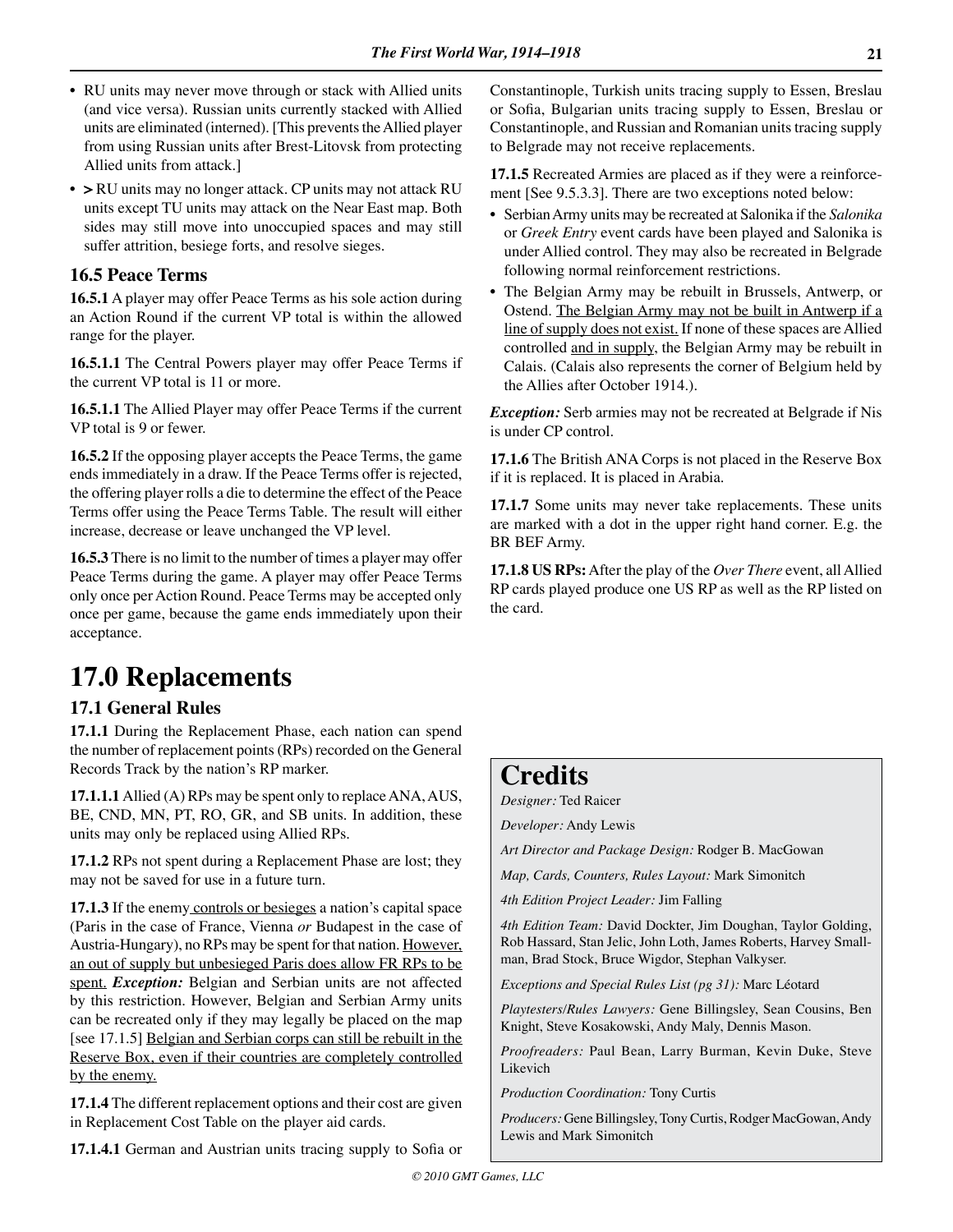# **Card Notes**

*This section is intended to give players a brief understanding of the events represented by the cards.*

11<sup>th</sup> Army: The 11<sup>th</sup> Army, commanded by August von Mackensen, spearheaded a number of German offensives both against Russia and in the Balkans.

**14 Points**: Woodrow Wilson's idealistic statement of US war aims.

**Air Superiority**: Air warfare developed gradually in WWI, particularly on the western front, where the introduction of new models, tactics, and organization constantly swung the balance between the Germans and the Allies. Only in the summer of 1918 would sheer numbers allow the Allies to attain permanent air supremacy.

**Allenby**: Former cavalry commander on the Western Front, he led the British to triumph over the Turks in 1917-18.

**Alpenkorps**: an elite unit trained in mountain warfare, it took part in the blitzkrieg style campaign against Romania in 1916.

**Arab Northern Army**: the name given the Arab forces under Prince Feisal and his British advisor, Lawrence of Arabia, during the 1918 drive on Damascus.

**Von Below**: German general responsible for the victory at Caporetto (against the Italians) in 1917.

**Blockade**: The British blockade of the Central Powers, which grew ever tighter as the war progressed, ultimately resulted in widespread hunger and even starvation in Germany and Austria in the last two years of the war.

**Blucher**: Code name for the May 1918 offensive against the French, which brought the Germans back to the River Marne for the first time since 1914.

**Bolshevik Revolution**: The overthrow of the Kerensky government by Lenin led to Russia's withdrawal from the alliance against the Central Powers.

**Brusilov Offensive**: Named after its commander, the Brusilov offensive was the greatest Russian victory of the war, nearly toppling the Austrian monarchy. Its ultimate strategic failure however, helped spread defeatism through the army.

**Bulgarian Entry**: Tempted by the promise of Serbian territory, Bulgaria joined the Central Powers in 1915. Her entry into the war led to the Serbian collapse, but the Bulgar forces were decisively beaten when the Allies broke out of Salonika in October 1918.

**Chlorine Gas**: Used by the Germans at Ypres in the spring of 1915, it caused a tactical breakthrough the Germans lacked the reserves to exploit.

**Cloak and Dagger**: Allied spying operations had no success comparable to Ultra in WWII, but undoubtedly provided useful information from time to time.

**Convoy**: While the British admiralty was reluctant to adopt a combat system to combat the U-boats, heavy merchant ship losses finally forced them to do so in early 1917.

**Entrench**: Though the French discouraged entrenching (to the point of failing to issue shovels and picks) the need to avoid all the lead flying above ground quickly led soldiers on both sides to dig in.

**Everyone Into the Battle**: Foch's slogan for the grand Allied offensive in the closing weeks of WWI.

**Falkenhayn**: Chief of the General Staff from September 1914 to August 1916, his first task on taking command was to reorient German strategy after the failure of the Schlieffen Plan.

**Fall of the Tsar**: Bread riots in Petrograd in early 1917 quickly escalated into a revolution, leading to the end of the 300 year-old Romanov dynasty in Russia.

**Flamethrowers**: The first large-scale use of flamethrowers took place at Verdun in 1916.

**Fortified Machine Guns**: A major element of German defensive tactics on the western front was the employment of machine guns in heavily fortified emplacements.

**Von Francois:** Commanding the German 1<sup>st</sup> Corps at the Battle of Tannenberg, von Francois was an especially aggressive (sometimes to the point of insubordination) and tactically skilled commander.

**French Army of the Orient**: Name given to the French force at Salonika.

**French Mutiny**: The French Mutiny in the spring of 1917, kept secret at the time, ended any hope for major French offensives that year.

**Grand Fleet**: The British Grand Fleet effectively kept the German High Seas Fleet bottled up for the entire war.

**Great Retreat**: In the summer of 1915 the Russian army abandoned Poland, beginning a massive withdrawal that ended that Fall in a line that ran from Riga to Romania.

**Greek Entry**: Though partly occupied by Allied forces at Salonika in 1915, Greece did not join the Allies until 1917.

**Guns of August**: The use of borrowed Austrian mortars with 305-cm shells allowed the Germans to smash the forts of Liege in August 1914 The famous Krupp 420-cm mortars, often given credit for this feat, did not actually arrive until after the Liege forts had fallen.

**High Seas Fleet**: The German High Seas Fleet spent most of the war bottled up by the larger British Grand Fleet. It fought only one fleet action during the conflict, at Jutland in 1916. A tactical victory, it failed to break the British blockade and was thus a strategic defeat.

**H-L Take Command**: Taking command from Falkenhayn in August 1916, the duo of Hindenburg and Lundendorff ruled Germany as virtual dictators until the fall of 1918.

**Hoffmann**: Perhaps the best operational mind the war produced, he was the genius behind many of the victories Germany won in the east.

**Hurricane Barrage**: An intense, concentrated, and brief barrage, designed to pave the way for an infantry assault.

**Von Hutier**: German general responsible for victory at Riga (against the forces of the Kerensky government) in 1917. Later commanded armies in France.

**Independent Air Force**: The forerunner to WWII's Bomber Command, the British Independent Air Force began a series of strategic bombing raids on German industry in 1918.

**Italian Entry**: Italy ignored its treaty with the Central Powers in 1914, preferring to remain neutral at first, and ultimately joining the Allies in 1915.

**Kemal**: Later father of modern Turkey, Kemal was also an extremely effective commander, starting the war with command of a division and rising to army command.

**Kerensky Offensive**: The last Russian offensive of WWI, it had some initial success against the Austrians, but ultimately resulted in the collapse of the Russian southern front.

**Landships**: name given to the early British tanks, which did indeed resemble small land bound dreadnoughts.

**Landwehr**: German territorial forces, they were not originally intended for front line use, but quickly found themselves fighting alongside the regular army.

**Libyan Revolt**: Moslem tribesmen launched a holy war against the British in Libya, but were eventually put down by the diversion of forces from the campaign against the Turks.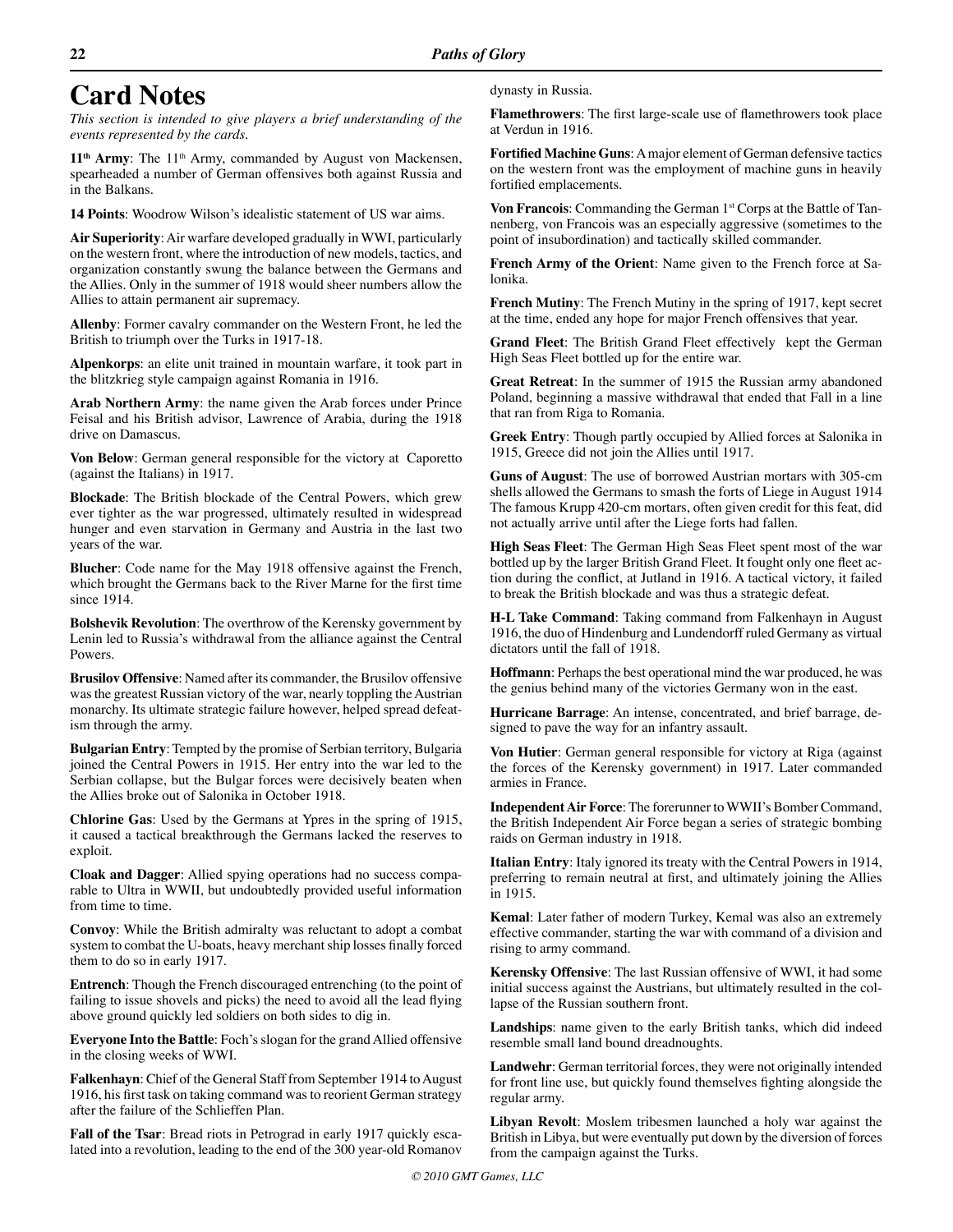**Liman von Sanders**: German General who helped organize and command the Turkish Army.

**Lloyd George**: Britain's 2nd wartime Prime Minister tried to curb the offensive instincts of General Haig, especially after the bloodbath of  $3<sup>rd</sup>$  Ypres, by holding back men and supplies.

**Lusitania**: A passenger liner sunk by a German U-boat in 1915, the loss of life-including 124 Americans, spread anti-German feeling through much of the United States. It should be noted the Lusitania was almost certainly carrying munitions to the British.

**Mata Hari**: An exotic dancer, prostitute, and rather ineffectual German spy. Other German agents achieved better results, but what WWI game would be complete without the war's most famous spy?

**MEF**: The Mediterranean Expeditionary Force was the name given to Army the Allies landed at Gallipoli in an attempt to drive Turkey from the war and open up a supply route to Russia. The attempt failed after a bloody campaign lasting almost a year.

**Michel**: First and largest of the German 1918 offensives in the west, it was a major tactical success, gaining more ground than the combined Allied offensives of the previous three years, but lack of strategic direction prevented it from becoming a war-winning battle.

**Mine Attack**: As a traditional part of siege warfare, the use of mines and countermines was a major feature of trench warfare in WWI. The most spectacular example was the British mine at Messines in 1917, which exploded with a force felt in London.

**Moltke**: Nephew of the Great Moltke who had won the Franco-Prussian war, he commanded the Germany army at the outbreak of hostilities, where his lack of resolve helped lead to failure at the Marne.

**Mustard Gas**: A burning and persistent gas, it could remain dangerous for days and even weeks after it was used.

**OberOst**: The German High Command in the East, originally under the team of Hindenburg-Lundendorff-Hoffmann.

**Over There**: Though America entered WWI in April 1917, it would be over a year before major US forces were engaged in combat.

**Peace Offensive**: Code name given to last German offensive of the war, its failure contributed to the decline in German morale.

**Phosgene Gas**: One of several chemical weapons used commonly during WWI.

**Place of Execution**: The code-name given to the German assault on Verdun. Intended to bleed the French dry, it eventually bled the German army white as well.

**Pleve**: Though old and ill (he died during the war) Pleve was one of the ablest of the Tsarist army commanders.

**Putnik**: Serbian "Warlord" his failing health forced him to command from a superheated room, but his knowledge of the terrain and fighting instincts drove back the Austrians time and again.

**Race to the Sea**: After the Battle of the Marne in early September 1914, both the Allies and Germans attempted a series of maneuvers designed to outflank the other. These attempts ended in October when they reached the English Channel, causing this period of the war to be called the Race to the Sea.

**Rape of Belgium**: German shooting of hostages and burning of towns in the invasion of Belgium would provide the basis of anti-Hun propaganda for the rest of the war.

**Reichstag Truce**: In the early part of the war the German Socialists (the SDP), the largest political party in the Reichstag, supported the German war effort in a political "truce." As the war dragged on however, the truce eventually broke down.

**Romanian Entry**: Mistaking the extent of the Russian victory over the Central Powers in the Brusilov offensive of 1916, Romania joined the Allies, only to be conquered within 4 months.

**Royal Tank Corps**: The Royal Tank Corps fought its first major battle at Cambrai in 1917, where its initial success demonstrated the promise of armor that would be fulfilled a generation later.

**Salonika**: Unable to convince Greece to join them in the war, the Allies nevertheless landed a Franco-British force at Salonika in the fall of 1915 in a belated attempt to save the Serbs. This force would grow in numbers throughout the war, but would only prove effective in late 1918.

**Severe Weather**: As in all wars bad weather-particularly mud-affected the course of many WWI battles.

**Sinai Pipeline**: Construction of a water pipeline across the Sinai was a necessary prerequisite for a major British drive into Palestine.

**Sud Army**: This mixed Austro-German force fought effectively on the east front for most of the war.

**They Shall Not Pass**: The watchword of the French defenders at Verdun, the phrase symbolized French determination.

**Treaty of Brest-Litovsk**: The treaty by the Bolshevik government of Russia that ended Russian participation in WWI, and led to the German occupation of the Ukraine.

**Tsar Takes Command**: As his armies were retreating from Poland after a series of major defeats. Nicholas II replaced his uncle the Grand Duke as commander of the Russian armies. It was a disastrous decision for Russia, for while Nicholas played soldier at Russian army headquarters his empire went unruled.

**U-boats Unleashed**: the German decision to resume unlimited U-boat warfare was taken under the twin delusions there would be no Revolution in Russia (the Tsar fell within weeks) and the submarine campaign would win the war before the arrival of United States forces in Europe. That the US would enter the war in response to this campaign was accepted as a risk worth taking. It wasn't.

**Walther Rathenau**: A brilliant German-Jewish industrialist, he played a key role in organizing the Reich's economy for a long war. Despite his vital wartime activities on Germany's behalf, he was murdered by ultra-nationalists after the war.

**War in Africa**: The Allied war against the forces in the German African colonies tied up huge amounts of British forces, due to the superior generalship of the brilliant von Lettow Vorbeck, who had still not been brought to bay when the war in Europe ended.

**Wireless Intercepts**: The Russian habit of broadcasting orders in a childishly simple block code (not, as has often been reported, "in the clear") gave the Germans vital operational intelligence on the east front, especially in 1914.

**Withdrawal**: Both sides made use of operational withdrawals to blunt planned enemy offensives-most notably the German withdrawal to the Hindenburg line in early 1917.

**Yanks and Tanks**: The effects of masses of Allied tanks and fresh US troops had a strong impact on German morale in 1918.

**Yudenitch**: Russian commander in the Caucasus, he won several major, though ultimately fruitless, victories over the Turks.

**Zeppelin Raids**: Using Zeppelins and giant Gotha bombers, German air raids on England inflicted little actual damage, but did tie up a great number of British air units and artillery in home defense.

**Zimmermann Telegram**: This attempt to bribe Mexico into fighting the US backfired, and along with the resumption of unrestricted submarine warfare, brought the US into WWI against Germany.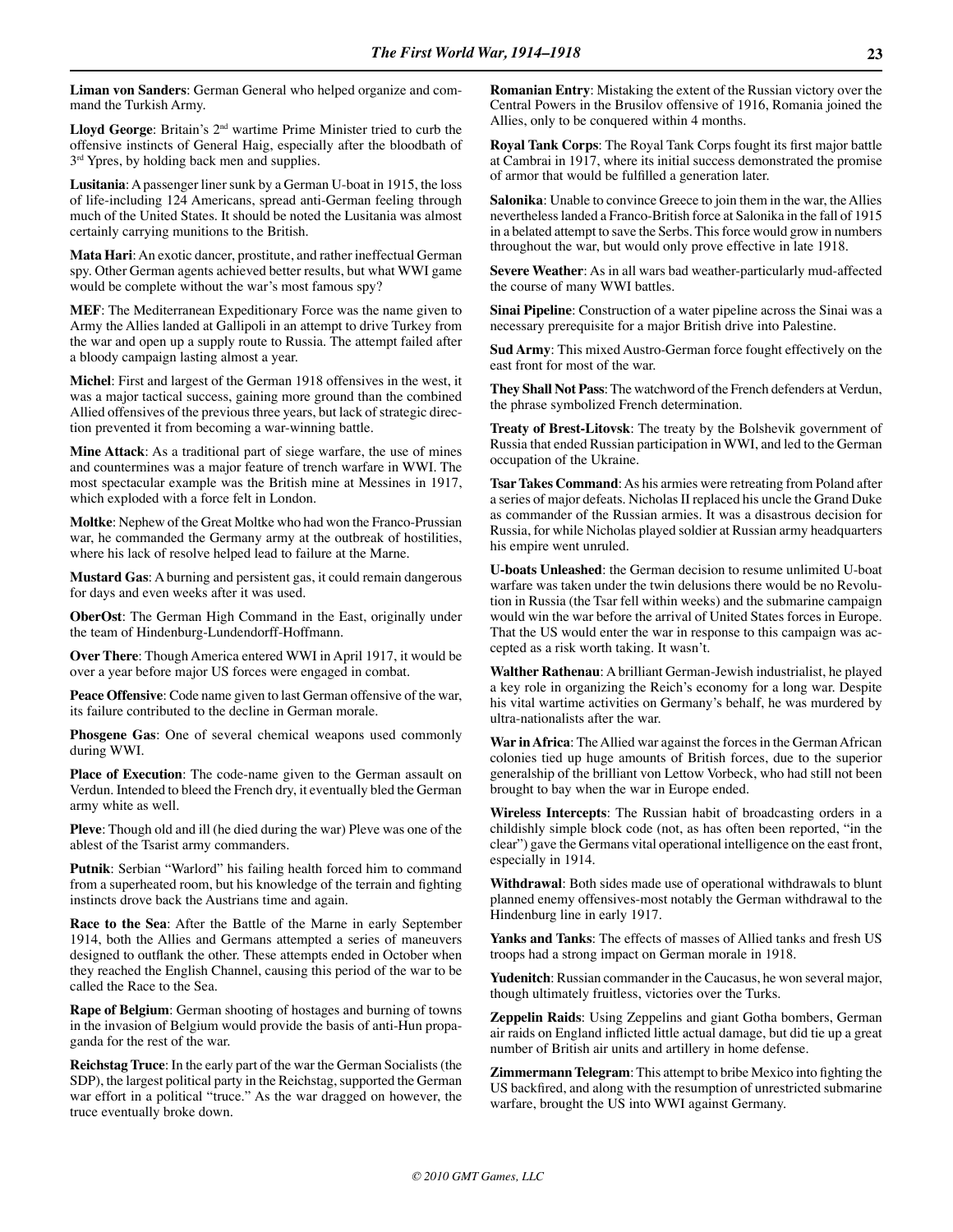# **Design Notes**

# **The Map**

The map for *Paths of Glory* (PoG) went through several different incarnations, including a hex map and an area version before evolving into the one you have (I hope) set up on your game table. The main advantage of a point to point movement system is it allows the designer to focus. No elaborate supply or terrain rules are required to prevent unrealistic strategic operations or highlight the importance of key locations; the map does it for you.

The map for PoG was designed to allow all the actual campaigns of WWI to develop historically, while giving realistic room for alternative campaigns. To do this I "played" historical versions of the game, adding or deleting spaces and connections until I was satisfied with the results.

# **The Order of Battle**

The Order of Battle for PoG does not include every army designation found in WWI. The French for example, formed an 8<sup>th</sup> Army in 1914 not found in the game. Instead the OB represents all the most important formations, while maintaining the relative strengths between the different powers. So in game terms the French 8<sup>th</sup> would be represented by a couple of corps.

Army units represent troops supported by heavy artillery, air, and other assets. (The Serbs are the sole exception-being given army status based on their fighting record in the war.) Corps units are smaller bodies of troops, armies with weaker command and logistical capabilities, and the remains of armies after heavy losses. In a more abstract sense, through the use of the Reserve Box corps represent the ability of a nation to support the demands of modern industrialized war. This ties in with the Replacement system to give players a limited form of control over their wartime economies.

# **What If?**

Before the Schlieffen Plan Germany had a defensive strategy in the west. Schlieffen's original version called for a German invasion of Holland as well as Belgium. In 1914 Italy was supposedly allied to Germany. Romania swung back and forth between the Central Powers and the Allies in 1914-15. Why then in PoG can't Germany open the war with its armies deployed to the east, or invade Holland? Why can't Italy or Romania join the Central Powers?

Though PoG allows players to explore a wide range of what ifs? it deliberately excludes others. Some were excluded because they were judged too unlikely to be worth bothering with. Italy, despite its treaty with Germany, was almost certain to join the war on the side of the Central Powers only if the Allies had already clearly lost (as in 1940). Since what Italy wanted most was territory under Austrian control, the Allies had the upper hand diplomatically. It is always easier to offer an enemy's lands as a bribe.

Romania, though it veered back and forth following the fortunes of war, was also unlikely to fight on the side of the Central Powers because it too wanted Austro-Hungarian lands. In any case what the Central Powers really desired from Romania was not her inept armies, but her oil and wheat. If Romania is still neutral when the Tsar falls, she economically becomes a German vassal, represented by the two Victory Point award.

Other what ifs? were excluded as outside the scope of the game. Not simply the course, but the cause of the war depended on the pre-war plans drawn up by both sides. If the Germans had never adopted the Schlieffen Plan, there might have been no war in 1914. Certainly if a war had taken place it would be so different as to require a new deck of cards.

Other what ifs? were dropped because in game terms they made so little sense you'd have to mandate a player to do them. The invasion of Holland falls under this heading; for a limited tactical advantage the Germans would add a strategic headache and more diplomatic damage (which is why Moltke the Younger dropped the passage through Holland in the first place).

Finally, certain possibilities were excluded to counter player hindsight and also to prevent serious damage to play balance. Perhaps as some still argue, Schlieffen's original plan could have won the war in 1914. In a game covering all of WWI it wouldn't make much sense to allow the Germans a serious shot at winning on turn two.

# **War Status**

(or "Why The Bolshevik Revolution Depends on Sinking the Lusitania.")

War Status is one of the most important mechanics in PoG, and admittedly one of the most abstract. But the War Status numbers were not simply assigned randomly to various events. A great deal of thought (and trial and error) went into them.

War Status in PoG has several elements. First, it represents the progression of each alliance towards a state of modern industrialized Total War. For example, War Status increases when the British 1<sup>st</sup> and Second Armies enter play because of the importance of Britain's break from its traditional reliance on sea power.

Second, through the rules for Combined War Status, it shows the various effects of such a prolonged and costly struggle on national morale, politics, and diplomacy. As the intensity of the war increases unstable Russia grows more vulnerable (the Russian Capitualtion track) while the United States finds it increasingly difficult to stay out of the war (through the US Entry track). In this way the Great Retreat adds War Status because refugees in western Russia undermine Russian morale, while the Lusitania increases War Status because it pushes the US towards joining the Allies. Increased CP play of War Status to weaken Russia increases the chance of US Entry. Likewise Allied action to hurry the US into the war increases the chance of Russia's exit. This see-saw effect not only presents an interesting game problem for both players, but effectively captures the dynamic that led to both US entry and the Fall of the Tsar in the space of a few weeks.

Finally, through the Armistice mechanism, the effect of war weariness outside Russia is introduced. If the war ends in an Armistice (historically on turn 19) the losing side is considered to have asked for terms. If neither side is winning at the point, either negotiation or mutual exhaustion has brought the war to a close.

# **Victory Conditions**

The Victory Conditions were designed both in the interests of play balance, as a measure against the historical outcome, and to provide operational reasons to fight certain campaigns on the ground. For example, the Turks kept a full corps at Medina throughout the war. By making it a VP space they have reason to do so in the game.

The Peace Term rules really represent the propaganda war, as much internal as external, between the two sides. As in the real war, a player will make an offer of peace only when he feels he is in a position of strength (ahead in VPs). The purpose of such an offer is to score propaganda points (in the game a VP) though if the offer is too obviously insincere it can backfire (costing a VP). If a Peace Offer is accepted real diplomacy has replaced posturing-and though the side that made the offer may be assumed to get the better of the resulting deal, in game terms the result is a draw because you've failed to turn an edge into outright victory. It is against the spirit of the game, btw, to accept a Peace Offer if you still think you have a chance to win.

# **Dedication**

Let me end by thanking Mark Herman, to whom PoG is clearly indebted; Ben Knight for helping me sell the game to TAHGC (even if it was in the end not to be); everyone at GMT; Steve Kosakowski, Jim Eliason, John Walker, Ananda Gupta, Bob Irelan and everyone else who helped with the game in one way or another over the years; and finally to Joanne Spera, for her support and understanding.

*—Ted S. Raicer,* April 6, 1999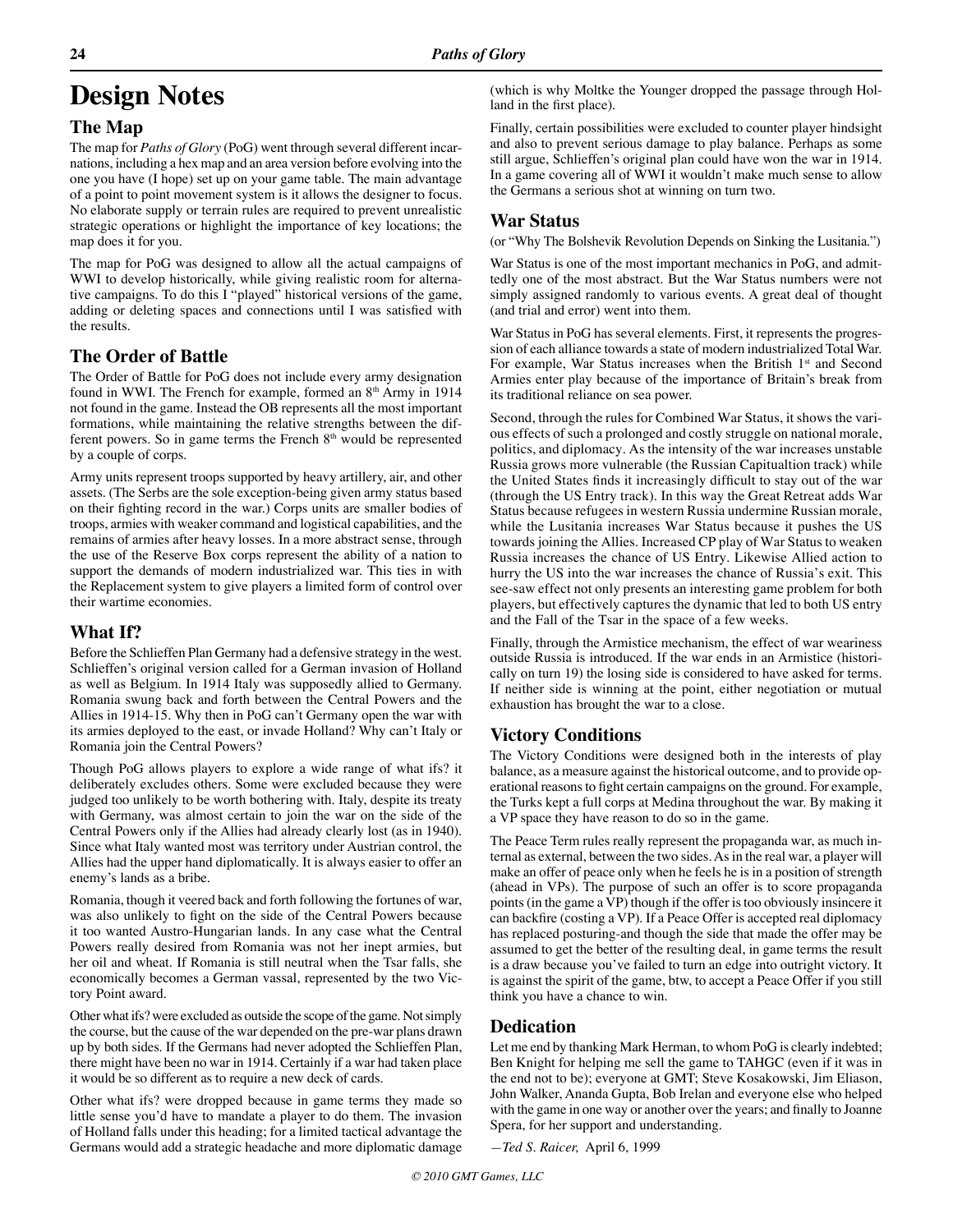# **Extended Example**

This extended example of play will demonstrate how many of the game's mechanics work and will give you some initial strategy ideas. The game was conducted by email between Gene Billingsley, as the Allied player, and Andy Lewis, the game's developer, as the Central Powers. Neither player was an expert on strategy, as the comments provided by the game's designer, Ted Raicer, will show. The idea is to give you a feel for the game and all the different choices there are to make and decide between. We suggest that you set the game up and move the pieces on your map as you read the example.

A unit is at full strength in the example below unless its name is enclosed in parentheses [i.e.  $FR 5<sup>th</sup> Army is full strength and$  $(FR 5<sup>th</sup> Army)$  is at reduced strength].

The Central Powers have chosen to start the game with the Guns of August card in their hand. Therefore, they only draw six other cards initially so that their hand is seven cards. The Allied player draws seven cards for his initial hand.

## **August 1914 - Mandated Offensive Phase**

The Central Powers' die roll is 4 which means a German unit must make an attack in Belgium, France, or Germany this turn or the VP level will decrease by one.

The Allied die roll is 2 which means a French unit must make an attack in Belgium, France, or Germany this turn or the VP level will increase by one.

# **August 1914 - Action Phase Central Powers Action 1**

Play *Guns of August* (Central Powers Card #1) as an Event.

Move the Central Powers and Combined War Status markers to 2. Place a destroyed marker in Liege. Advance the GE  $1<sup>st</sup>$  and 2nd Armies into Liege.

The GE 1<sup>st</sup>,  $2<sup>nd</sup>$ , and  $3<sup>rd</sup>$  Armies attack the FR 5<sup>th</sup> Army in Sedan.

The Central Powers die roll is 2 which is checked on the 15 column of the Army Fire Table. The result is a Loss Number of 5; therefore, the FR 5<sup>th</sup> Army loses one step for three points of the Loss Number. They do not lose a second step because the LF is still 3 on the reduced side of the army and only 2 points of the Loss Number are unfulfilled.

The Allied die roll is 3 on the 3 column of the Army Fire Table. The result is a Loss Number of 2, but since the lowest German LF is 3, there is no effect.



*Western Front Set up and opening move (Guns of August Card #1) by the Central Power Player.*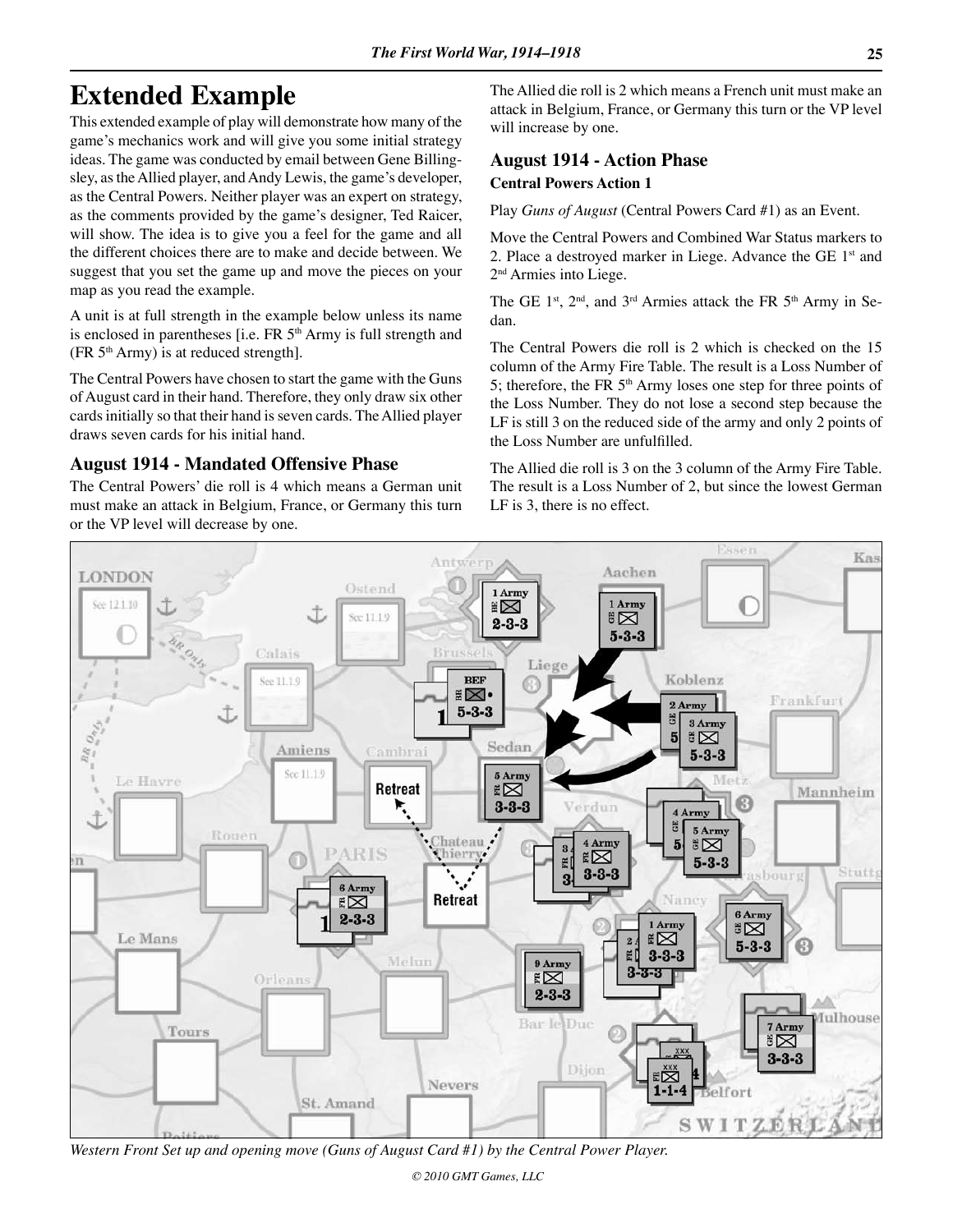The Allied loses the combat and must retreat 2 spaces because the difference in Loss Numbers is 2 or greater (maximum retreat is two spaces).

The (FR 5<sup>th</sup> Army) retreats through Chateau-Thierry to Cambrai (Note that a retreat does *not* have to leave you 2 spaces from where you started — unlike other games).

The 2nd and 3rd GE Armies advance into Sedan (they can't advance further because Sedan is a Forest space).

This attack fulfills the Central Powers Mandated Offensive for the turn. The *Guns of August* card is removed from the game because it is marked with an '\*' and was played as an Event.

*Comment*: A standard cautious Central Powers opening. (Openings without the Guns of August tend to make the early turns quite unpredictable.) Given the 66% chance of success and the marginal effect (vs. a single FR army) of failure, the Central Powers should have attempted the flank attack. The Allied decision to retreat to Cambrai is questionable considering German movement restrictions; a better alternative might be Melun.

#### **Allied Action 1**

Play *Russian Reinforcements* (Allied Card #3) as a 3 OPS. Activate Bar de Luc for movement and Dubno and Kamenets Podolski for attack.

(FR 9<sup>th</sup> Army) moves from Bar de Luc to Chateau-Thierry.

*Comment*: If the FR 5<sup>th</sup> had retreated to Melun, it would not be necessary to use an OPS moving the FR 9<sup>th</sup>, as Chateau-Thierry would effectively be a "kill zone" vs. the Central Powers units.

The RU  $3^{\text{rd}}$  Army [3 CF] in Dubno and RU  $8^{\text{th}}$  Army [3 CF] in Kamenets Podolski attack the AH 3rd Army in Tarnopol. The Russians declare a flank attack. They roll a 4 which is modified to 5 for the RU  $3<sup>rd</sup>$  Army which is not adjacent to an enemy occupied space except the defending space. The flank attack is successful so the Russians will get to fire first and the AH will have to absorb those losses before returning fire.

The Allied die roll is a 3 on the 6 column of the Army Fire Table which is a Loss Number of 4. The AH 3<sup>rd</sup> Army is reduced to satisfy 2 points of the loss and is reduced again for another 2 points. The AH 3rd Army is placed in the eliminated/replaceable box and is replaced by an AH corps.

The AH corps now gets to fire 1 CF on the Corps Fire Table. The die roll is a 4 which causes a Loss Number of 1. Since the smallest Allied LF is 2, the Allied player take no losses. The AH corps now retreats 2 spaces through Stanislaw to Czernowitz.

The RU 3<sup>rd</sup> Army advances into Tarnapol.

#### **Central Powers Action 2**

Play *Sud Army* (Central Powers Card #10) as a 3 OPS. Activate Oppelin and Munkacs for movement and Sedan for Attack.

Move the (GE Corps) from Oppelin to Czestokhova [Place a The Central Powers control marker as the unit exits the space]

to Lodz. As the Central Powers now control Lodz, move the VP marker to the 11 box.

**Comment:** A more aggressive move would send the GE 8<sup>th</sup> Army to Lodz (and its corps to Konigsberg). Since it is necessary to move the  $8<sup>th</sup>$  at the latest by the  $1<sup>st</sup>$  Action of Turn 2-to prevent its being cut off-this would kill two birds.

Move the (AH 2<sup>nd</sup> Army) from Munkacs to Czernowitz.

*Comment*: A potentially disastrous move. By moving the RU  $4<sup>th</sup>$  to Lemberg, the  $3<sup>rd</sup>$  and  $8<sup>th</sup>$  can put the AH forces in Czernowitz OOS.

The 2nd and 3rd GE Armies in Sedan attack the (Fr 5th Army) in Cambrai.

No flank attack can be attempted since only one activated space is adjacent to the defending space.

The FR play the *Withdrawal* CC card (Allied Card #6).

The Central Powers die roll is 4 which on the 10 column is a Loss Number of 5. Normally the army step and both corps steps would be lost but withdrawal saves the corps.

The Allied die roll is 6 which on the 2 column is a Loss Number of 3. The GE 2nd Army is reduced.

The (FR corps) retreats only one space to Amiens because of the *Withdrawal* CC card. The *Withdrawal* card is removed from the game because it is marked with an '\*' and was played as an Event.



*Eastern Front Set up and opening Russian attack.*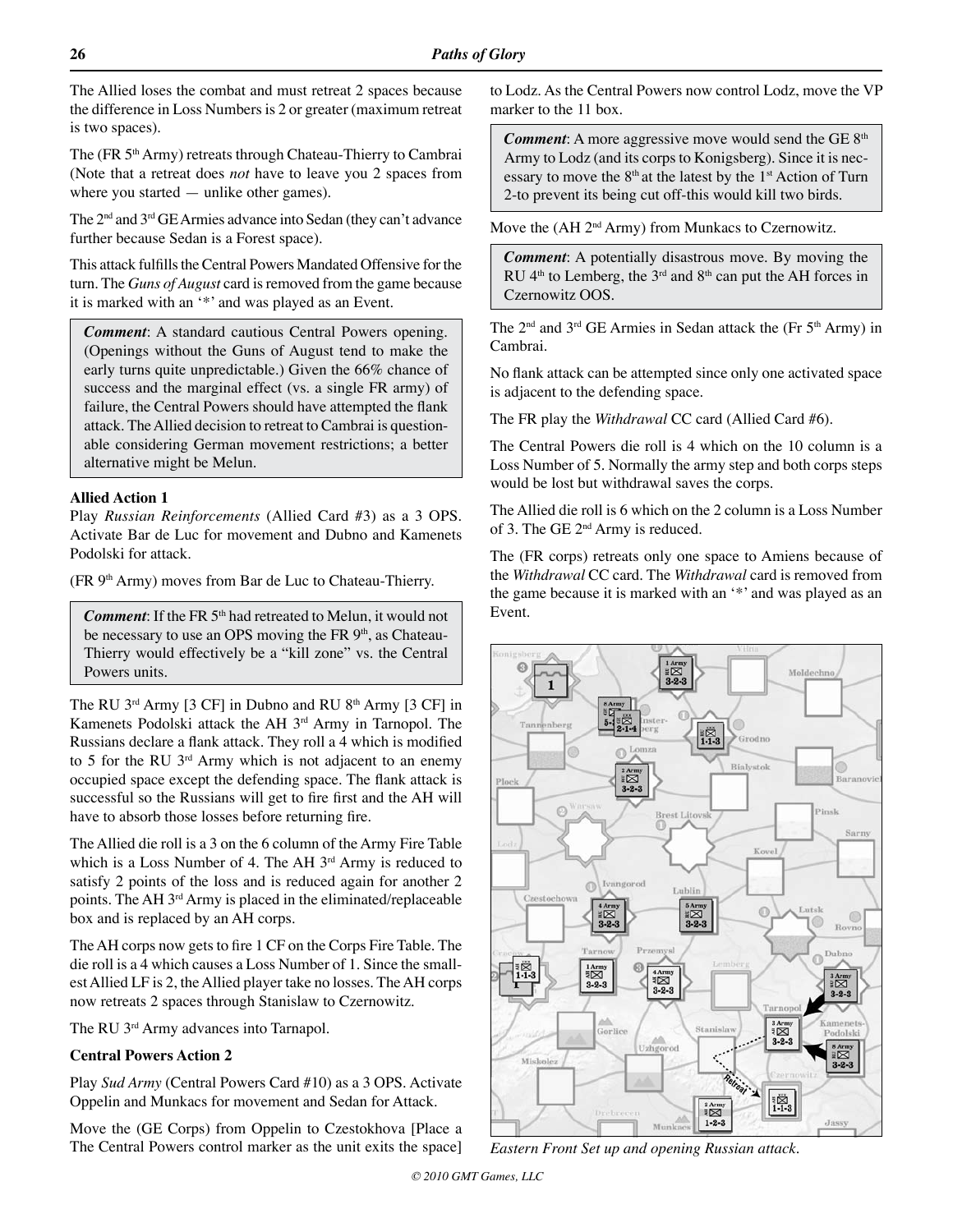The GE 3rd Army advances into Cambrai [The GE 2nd Army can't advance because it's reduced]. The VP marker is moved to 12.

*Comment*: Another risky Central Powers move, as the GE  $3<sup>rd</sup>$  is somewhat out on a limb.

#### **Allied Action 2**

Play *Blockade* (Allied Card #2) as a 4 OPS. Activate Chateau-Thierry, Verdun, Tarnopol, and Kamenets Podolski for attack. [The Allied player wanted to activate Brussels as well to join Chateau-Thierry and Verdun in the attack on Sedan but couldn't since none of the spaces have both FR and BR units in them to allow a multinational attack.]

The (FR  $9<sup>th</sup>$  Army) [2 CF] in Chateau-Thierry and the FR  $3<sup>rd</sup>$ and  $4<sup>th</sup>$  Armies [3 CF each] in Verdun attack the (GE  $2<sup>nd</sup>$  Army) in Sedan.

The Allied die roll is 5 which on the 6-8 column gives a Loss Number of 5. The (GE 2<sup>nd</sup> Army) [3 LF] is eliminated and replaced by a GE Corps [1 LF] which is reduced [1 LF] and then eliminated to fulfill the Loss Number.

The Central Powers die roll is 3 that on the 3 column gives a Loss Number of 2. The Allied losses nothing since their lowest LF 3 which is higher than their Loss Number. The FR  $3<sup>rd</sup>$  Army advances into Sedan. This satisfies the French MO.

The GE 3<sup>rd</sup> Army is now out of supply and can not be activated; if it is still out of supply during the Attrition Phase, it will be permanently eliminated.

The RU 3<sup>rd</sup> Army in Tarnopol and the RU 8<sup>th</sup> Army in Kamenets Podolski attack the (AH 2<sup>nd</sup> Army) and two AH Corps in Cernowitz.

The RU play the *Pleve* CC (Allied Card #4) for a +1 drm.

The Central Powers die roll is 3 for a Loss Number of 2 which reduces the RU 3rd Army.

The Allied die roll is 2 modified to 3 which is a Loss Number of 4. The Central Powers chooses to completely eliminate the two Corps. The (AH 2<sup>nd</sup>) Army retreats through Stanislaw to Munkacs.

The RU 8<sup>th</sup> Army advances. The VP marker is reduced to 11. The *Pleve* card is removed from the game because it is marked with an '\*' and was played as an Event.

*Comment*: An effective Allied round, but given the Central Powers situation, a wasted opportunity. 3 OPS could have put the AH right wing OOS, while an attack from Verdun was made on Sedan. With a bit of luck the Central Powers would have had forces OOS on both fronts.

#### **Central Powers Action 3**

Play *German Reinforcements* (Central Powers Card #12) as a 4 OPS. Activate Liege, Metz, Timisvar, and Novi Sad for attack.

*Comment*: Either this or the GE  $9<sup>th</sup>$  should be saved as a reinforcement card for next turn.

The GE  $1<sup>st</sup>$  Army in Liege and the GE  $4<sup>th</sup>$  and  $5<sup>th</sup>$  Armies in Metz attack the FR 3rd Army in Sedan.

The Central Powers die roll is 4 which results in a Loss Number of 7. The FR 3rd Army is eliminated and the Corps which replaces it is reduced.

The Allied die roll is 3 which results in a Loss Number of 2 for no effect.

The (FR Corps) retreats through Verdun to Chateau-Thierry.

The GE 4<sup>th</sup> Army advances into Sedan. The GE 3<sup>rd</sup> Army in Cambrai is back in supply.

*Comment*: The GE 3rd is rescued-for now-but is still at risk.

The AH Corps in Timisvar and the AH 5<sup>th</sup> Army in Novi Sad attack the SB 1<sup>st</sup> Army in Belgrade.

A flank attack is attempted and the die roll is 4 modified by  $+1$ for the non-pinning unit which is successful. If the SB  $1<sup>st</sup>$  Army had not been in the space, a flank attack could not have been attempted since you can not flank attack an unoccupied fort.

The Central Powers die roll is 3 which results in a Loss Number of 3. The SB 1<sup>st</sup> Army is reduced for 2 points of the Loss Number. The third point is ignored. The fort can not lose a step if a friendly unit is in its space.

Now the  $(SB_1<sup>st</sup> Army)$  and the fort fire. The die roll is 6 which causes a Loss Number of 3. Both AH units are reduced. This is the only way that all three points of the Loss Number could be satisfied. Since the results are equal, there is no retreat.

*Comment*: With the Central Powers fully engaged east and west, this is no time to bother with the Serbs.

#### **Allied Action 3**

Play *RU Reinforcements* (Allied Card #8) as a 2 OPS. Activate Amiens and Nancy for movement.

Move the (FR corps) in Amiens to Brussels. Move the FR 1<sup>st</sup> Army from Nancy to Verdun.

#### **Central Powers Action 4**

Play *German Reinforcements* (Central Powers Card #7) as a 3 OPS. Activate Insterberg for movement and Cambrai and Sedan for attack.

*Comment*: This means no GE reinforcements are possible next turn.

The GE 8<sup>th</sup> Army and GE Corps move from Insterberg to Konigsberg.

The GE 3<sup>rd</sup> Army in Cambai and the GE 4<sup>th</sup> Army in Sedan attack the (FR  $9<sup>th</sup>$  Army) and (FR Corps) in Chateau-Thierry.

The Central Powers die roll is 6 which causes a Loss Number of 7 destroying the army and both Corps - the one there at the beginning of combat and the replacement Corps for the 9<sup>th</sup> Army..

The Allied die roll is 5 which causes a Loss Number of 3 which reduces the GE 3rd Army.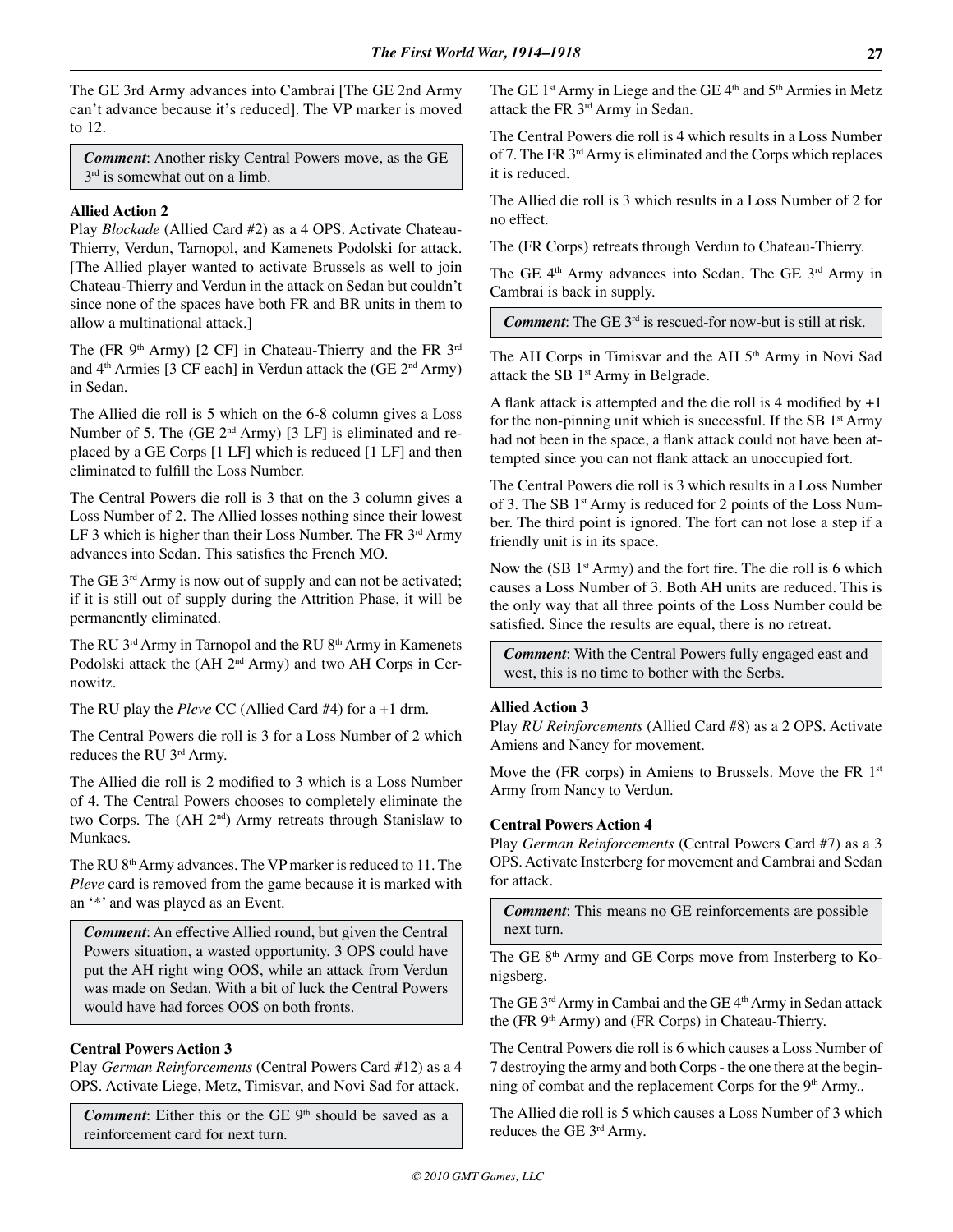*Comment*: The GE 8<sup>th</sup> is now safe, but as noted previously, an earlier move to Lodz would have been more effective. And the 3<sup>rd</sup> at Cambrai is still in danger.

#### **Allied Action 4**

Play *Moltke* (Allied Card #9) as a 3 OPS. Activate Brussels and Verdun for attack.

Brussels costs 2 OPS points since FR and BR units are stacked in the space. The (FR Corps) and BR BEF Army in Brussels and the FR  $1<sup>st</sup>$  and FR  $3<sup>rd</sup>$  Armies in Verdun attacking the GE  $4<sup>th</sup>$ Army in Sedan.

A flank attack is attempted and the die roll of 6 makes it successful.

The Allied die roll is 2 which reduces the GE  $4<sup>th</sup>$  Army.

The Central Powers now fires on the 3 column. The die roll is 2 which causes a Loss Number of 2 so the (FR Corps) is eliminated. All the other units have a LF of 3 so 1 point of the Loss Number is ignored.

The GE Army retreats through Koblenz to Liege. No units advance.

*Comment*: With no advance after combat, Sedan remains Central Powers controlled, and the GE 3<sup>rd</sup> in supply.

#### **Central Powers Action 5**

Play *Falkenhayn* (Central Powers Card #13) as an RP card.

Move the AH RP marker to the 2 space on the General Records Track and the GE RP to the 3 space.

*Comment*: This can wait till the last play. Instead, the 3rd should be withdrawn to Sedan.

#### **Allied Action 5**

Take the automatic "1 OPS". No card is played. Activate Antwerp for movement.

The BE 1<sup>st</sup> Army moves to Brussels.

*Comment*: Once again the Allied player fails to take advantage of a chance to isolate an enemy army. The BE should have move to Sedan. Stacking it with the BEF only increases the OPS cost for both, as they can freely stack only in Antwerp, Ostend, Calais and Amiens.

#### **Central Powers Action 6**

Play *von Francois* (Central Powers Card #3) as 2 OPS. Activate Cambrai and Liege for movement.

Move the (GE  $3<sup>rd</sup>$  Army) from Cambrai to Sedan and the (GE  $4<sup>th</sup>$ Army) from Liege to Sedan.

## **Allied Action 6**

Play *BR 2nd Army* (Allied Card #1) as a 4 OPS. Activate Grenoble and Tarnopol for movement and Verdun and Czernowitz for attack.

Move the RU 3<sup>rd</sup> Army from Tarnopol to Lemburg. Move the VP marker down to 10. Move the FR Corps in Grenoble to Paris.

The FR 1<sup>st</sup> and 4<sup>th</sup> Armies in Verdun attack the (GE  $3<sup>rd</sup>$  Army) and (GE 4<sup>th</sup> Army) in Sedan.

The Allied die roll is 5 which causes a Loss Number of 5. The GE 3rd Army and its replacement Corps are both eliminated.

The Central Powers die roll is 4 which causes a Loss Number of 4. The FR 1<sup>st</sup> Army is reduced.

The (GE 4<sup>th</sup> Army) retreats one space to Koblenz.

The RU 8<sup>th</sup> Army in Czernowitz attacks the  $(AH 2<sup>nd</sup> Army)$  at Munkacs.

No flank attack can be attempted and no CC are played.

The RU attack is shifted from the 3 col to the 2 column due to the mountain in the Munkacs space.

The Allied die roll is 3 which causes a Loss Number of 2.

The Central Powers die roll is 1 which causes a Loss Number of 0.

The AH 2<sup>nd</sup> Army is eliminated and the replacement AH Corps retreats through Cluj to Drebecen.

#### **August 1914 - Attrition Phase**

Nothing happens - everyone and all spaces (including Cambrai for the Central Powers since they control Sedan also) are in supply.

#### **August 1914 - Siege Phase**

Nothing happens - no forts are besieged.

## **August 1914 - War Status Phase**

Nothing happens.

#### **August 1914 - Replacement Phase**

The Central Powers spends 1 AH RP each to recreate the (AH 2<sup>nd</sup> Army) and (AH 3<sup>rd</sup> Army) in Budapest and spends 1 GE RP each to recreate the (GE  $2<sup>nd</sup>$  Army) and (GE  $3<sup>rd</sup>$  Army) in Essen and to flip the 4<sup>th</sup> GE Army to its full strength side.

#### **August 1914 - Draw Strategy Card Phase**

The Allied draws seven cards since he has none in his hand.

The Central Powers draws six cards since he still has one card in his hand. If the remaining card in his hand had been a CC card, he could have discarded it before drawing cards and been able to draw seven cards.

#### **September 1914 - Mandated Offensive Phase**

The Central Powers die roll is 1 which means an Austro-Hungarian unit must make an attack in this turn or the VP level will decrease by one.

The Allied die roll is 5 and since Italy is currently neutral, the Allied player does not have to make any attacks this turn.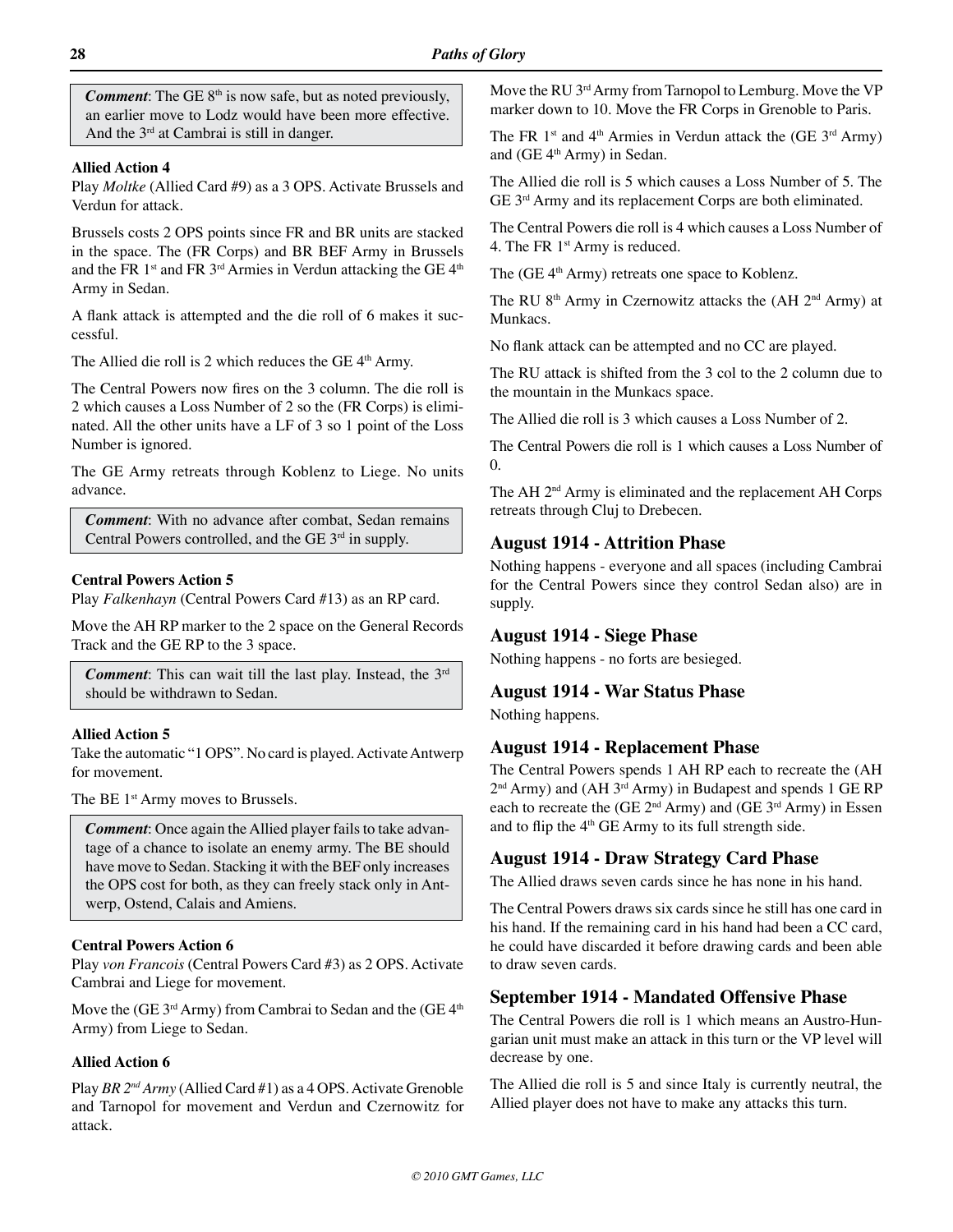## **September 1914 - Action Phase**

#### **Central Powers Action 1**

Play *Oberost* (Central Powers Card #) as an Event.

Move the Central Powers and Combined War Status markers to the 3 box. The Germans can now attack spaces containing RU forts. The *Oberost* card is removed from the game because it is marked with an '\*' and was played as an Event.

*Comment*: This is not the time to play this, since the GE have no offensive force in the east to take advantage of it. Either play an OPS to grab control of the tempo, or better yet, play the *Landwehr* event and bring those armies in Essen up to strength.

#### **Allied Action 1**

Play *BR Reinforcements* (Allied Card #14) as an Event.

Place the BR 1<sup>st</sup> Army in London and a BR Corps in the Reserve Box. The Allied War Status marker moves into the 1 box. The Combined War Status marker is moved into the 4 box. The *BR Reinforcements* card is removed from the game because it is marked with an '\*' and was played as an Event.

*Comment*: Playing Reinforcements will help counter the current Central Powers replacement advantage, especially since the Central Powers didn't save a GE reinforcement card.

#### **Central Powers Action 2**

Play *Reichstag Truce* (Central Powers Card #9) as an Event.

Move VP marker to the 11 box. Move the Central Powers War Status marker to the 4 box; the Central Powers are now free to move into the coastal spaces in France and Belgium. The Central Powers will go to Limited War Commitment Level during the War Status Phase. Move the Combined War Status marker to the 5 box. The *Reichstag Truce* card is removed from the game because it is marked with an '\*' and was played as an Event.

*Comment*: Once again the timing is questionable. Lifting the movement restrictions isn't that important when you aren't in a position to head for the Channel anyway.

#### **Allied Action 2**

Play *Entrench* (Allied Card #12) as a 3 OPS. Activate London and Brussels for movement.

Move the BR 1<sup>st</sup> Army from London to Brussels. Move the BE 1<sup>st</sup> Army from Brussels to Cambrai. VP marker is moved back to 10.

*Comments*: The Allies are right to get the BR 1<sup>st</sup> into play ASAP, but are paying the cost in a wasted OP for pointlessly moving the BE to Brussels last turn.

#### **Central Powers Action 3**

Play *Landwehr* (Central Powers Card #5) as an Event.

The (GE  $2<sup>nd</sup> Army$ ) and (GE  $3<sup>rd</sup> Army$ ) are flipped to full strength. The *Landwehr* card is removed from the game because it is marked with an '\*' and was played as an Event.

*Comments*: Better late than never, but that's three rounds in a row with no movement or combat.

#### **Allied Action 3**

Play *French Reinforcement* (Allied Card #10) as an Event.

Place the FR 10th Army in Paris. The *French Reinforcements* card is removed from the game because it is marked with an '\*' and was played as an Event.

#### **Central Powers Action 4**

Play *Race to the Sea* (Central Powers Card #8) as a 3 OPS. Activate Essen, Koblenz, and Budapest for movement.

Move the GE 2<sup>nd</sup> and 3<sup>rd</sup> Armies from Essen to Sedan. Move the GE 4th Army from Koblenz to Sedan. Move (AH 2nd Army) and (AH 3rd Army) from Budapest to Munkacs.

*Comments*: Finally!

#### **Allied Action 4**

Play *Putnik* (Allied Card #5) as a 2 OPS. Activate Paris and Belfort for movement.

Move the FR Corps in Paris to Brussels. Move one FR Corps in Belfort to Chateau-Thierry.

#### **Central Powers Action 5**

Play *Wireless Intercepts* (Central Powers Card #2) as a 2 OPS. Activate Sedan and Prsemysl for attack.

The AH  $4<sup>th</sup>$  Army in Przemysl attacks the (RU  $3<sup>rd</sup>$  Army) in Lemberg.

The Central Powers die roll is 3 which causes a Loss Number of 2. The RU 3rd Army is eliminated and replaced by a Corps.

The Allied die roll is 5 which causes as Loss Number of 3. The AH 4<sup>th</sup> Army is reduced.

This satisfies the Central Powers Mandated Offensive for the turn.

*Comments*: With the 8<sup>th</sup> Army sitting in Konigsberg, the AH armies must carry the ball alone. Nothing wrong with this attack, but why hit with an AH army when you have a GE one?

The GE 2nd Army in Sedan attacks the FR Corps in Chateau-Thierry. Due to the disparity in the combat tables, the CP completely destroys the French Corps and will not possibly take any damage in return. The Central Powers do not advance.

The GE 3<sup>rd</sup> and 4<sup>th</sup> Armies in Sedan attack the BE 1<sup>st</sup> Army in Cambrai.

The Central Powers die roll is 5 which causes a Loss Number of 5. The BE 1st Army is reduced.

The Allied die roll is a 3 which causes a Loss Number of 2 for no effect.

The (BE 1<sup>st</sup> Army) retreats through Amiens to Calais.

The Central Powers do not advance.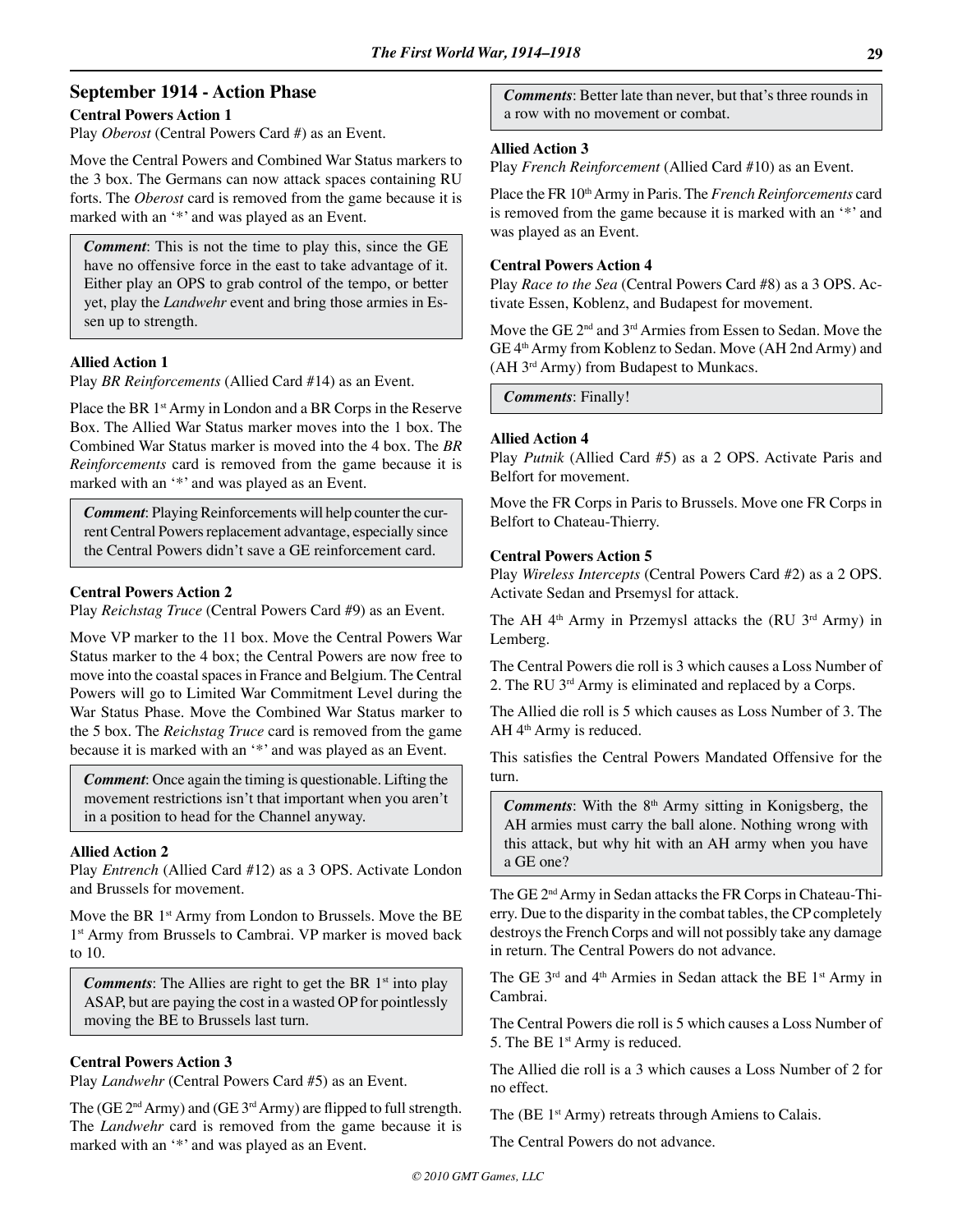*Comments*: The GE are right not to advance. An effective use of 1 OPS to make 2 attacks.

#### **Allied Action 5**

Play *RU Reinforcements* (Allied Card #11) as a 3 OPS. Activate Verdun and Brussels for attack.

*Comments*: Giving up two badly needed RU armies. The Allied attack is fine; the card being used isn't.

The (FR  $1<sup>st</sup>$  Army) and FR  $4<sup>th</sup>$  Army in Verdun and the BR BEF Army, BR  $1<sup>st</sup>$  Army, and FR Corps in Brussels attack the GE  $2<sup>nd</sup>$ , 3rd, and 4<sup>th</sup> Armies in Sedan

The Allied attempt a flank attack and are successful with a die roll is of 5.

The Allied die roll is 6 which causes a Loss Number of 7. The GE 2<sup>nd</sup> Army is eliminated and its replacement Corps is reduced.

The Central Powers now only has 11 CF to return fire with. The Central Powers die roll is 1 which causes a loss number of 3. The BR BEF Army must take the first loss if possible [See 12.4.5], and so is reduced.

The GE 4<sup>th</sup> Army retreats to Koblenz, the GE 3<sup>rd</sup> Army to Metz, and the (GE Corps) to Strasbourg.

#### **Central Powers Action 6**

Play *Entrench* (Central Powers Card #6) as a 3 OPS. Activate Metz, Strasbourg, and Mulhouse for attack.

The (GE 7<sup>th</sup> Army) in Mulhouse attacks the FR Corps and FR Fort in Belfort. 3 CF shifted one column left for trench. The Central Powers die roll is 5 and the Corps destroyed.

The FR have 3 CF shifted one column right but on the Corps table so they can't inflict a loss.

The  $(GE 7<sup>th</sup> Army)$  can't advance because it is reduced.

The GE 3<sup>rd</sup> Army and GE 5<sup>th</sup> Army in Metz and the GE 6<sup>th</sup> Army and (GE Corps) in Strasbourg attack the FR 2<sup>nd</sup> Army and FR Fort in Nancy.

The 16 GE CF are shifted to the 15 column. The FR 5 CF are shifted to the 6-8 column.

Both sides roll a 6.

The FR  $2<sup>nd</sup>$  Army goes to a reduced corps which retreats via Verdun to Bar de Luc.

The GE  $5<sup>th</sup>$  Army is reduced and the  $3<sup>rd</sup>$  and  $6<sup>th</sup>$  Armies advance. The Trench marker is removed.

#### **Allied Action 6**

Play *Rape of Belgium* (Allied Card #13) as a Replacement Card.

Move the Allied RP marker to the 1 space on the General Records Track, the FR RP and the BR RP markers to the 2 space, and the RU RP marker to the 2 space. The IT RP marker is not moved because Italy is neutral; no nation can receive replacements when neutral.

*Comments*: Reasonable, but given the relative War Status, it might have been better to play this as an event, especially if the RU  $9<sup>th</sup>$  and  $10<sup>th</sup>$  Armies were in play.

## **September 1914 - Attrition Phase**

No attrition.

#### **September 1914 - Siege Phase**

Siege of Nancy. The Central Powers needs a die roll is of 5 or 6 (because of the –2 drm on Turns 1 and 2). The die roll is 4 and Nancy holds out.

#### **September 1914 - War Status Phase**

The Central Powers enters Limited War, bringing Turkey into the conflict. The Turkish units are placed on the map. The Central Powers discard the Severe Weather CC (Central Powers Card #4) that was still in their hand. They then shuffle all the Mobilization cards (except Guns of August, Oberost, Reichstag Truce, and Landwehr) and the Limited War cards together to form a new Draw Pile.

#### **September 1914 - Replacement Phase**

The Allied player uses 2 of the 3 RU RPs to recreate the  $3<sup>rd</sup>$  Army and put it in the "To Caucasus" space.

The A1 is used to flip the BE  $1<sup>st</sup>$  Army to full strength.

The BEF can't be replaced, so the BR RPs are used to bring the three BR Corps in the Near East up to full strength.

2 FR RPs recreate the FR 2nd and 3rd Armies at reduced strength. The (FR 2nd Army) is placed in Paris, which is now fully stacked, so the (FR 3<sup>rd</sup> Army) is placed in Orleans. [Rule 9.5.3.3.].

## **September 1914 - Draw Strategy Card Phase**

The Allies discard a CC, reshuffle their mobilization cards (except the removed events) and draws 7 cards.

The Central Powers draws 7 cards.

*Comments*: Two turns of mistakes and missed opportunities alternating with effective play by both sides. In short, a typical first two turns by inexperienced PoG players. The situation at this point is pretty balanced, and the end result impossible to predict.

The game is in your hands now. Continue this one or start over and try to make less strategy mistakes than we did. Either way, we hope enjoy the tough decisions.

*Andy, Gene,* and *Ted*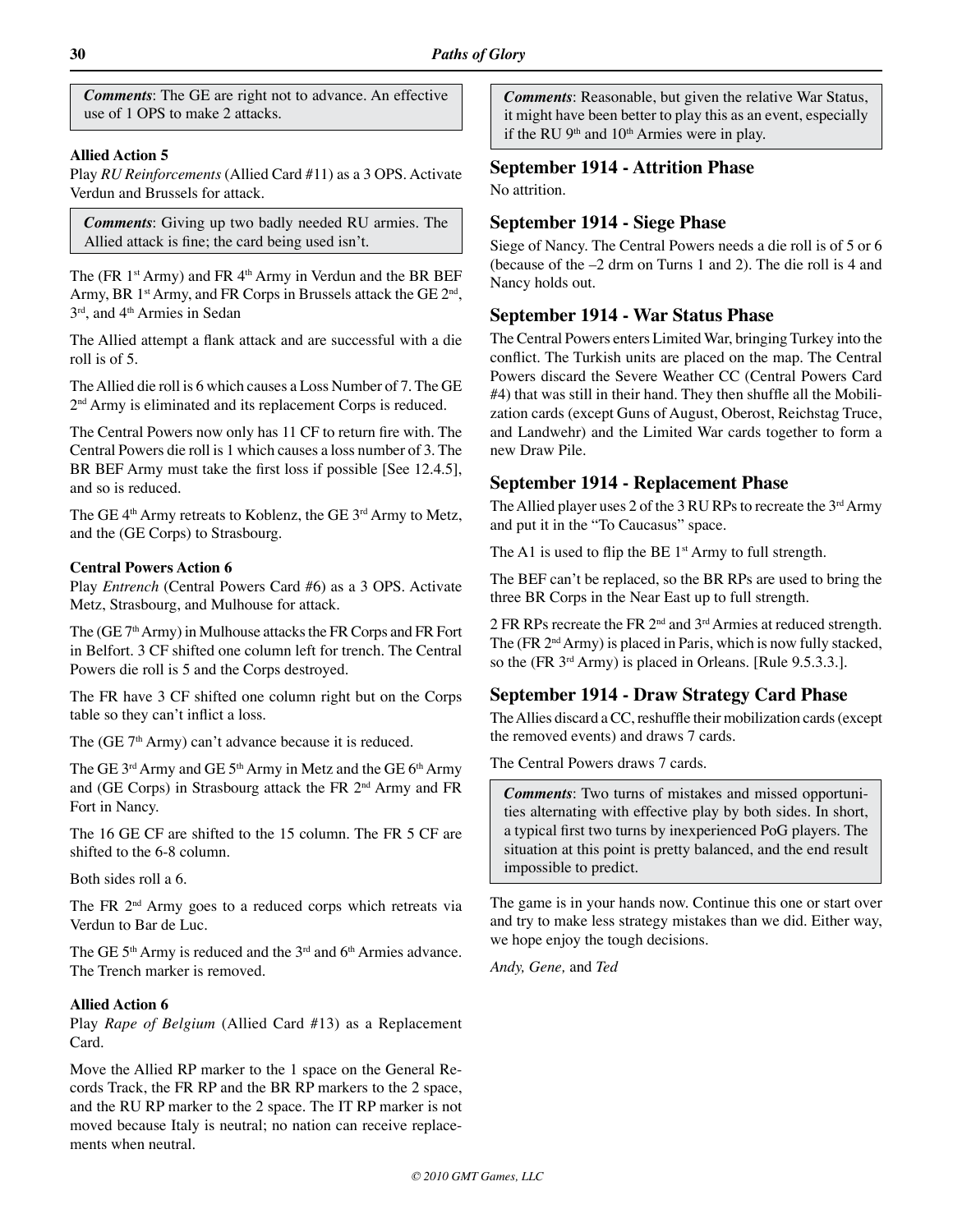# *Paths of Glory Exceptions and Special Rules*

#### **BRITISH**

- 1 OPS activation cost if stacked with BE in Antwerp, Ostend, Calais, or Amiens (11.1.9).
- BEF limited to BE/GE/FR/England.
- BEF corps cannot replace BR Armies. BR corps cannot replace **BEF.**
- No attack from London alone. Dotted line does not add to flank drm.
- Loss priority if attacking: 1. BEF or BEF corps; 2. MEF; 3. AUS/CND.

#### **BRITISH ALLIED NATIONS (AUS, CND, PT, ANA)**

- Activate as BR, replaced as Allies.
- Cannot replace BR reduced Army.
- Cannot use BR-specific CC cards.
- Cannot be used with Salonika or Africa event.

#### **RUSSIAN**

- SR only inside Russia. No SR by sea.
- Near East: "To Caucasus" Entry/Exit limit of 1 Corps by SR and 1 Corps by movement per turn
- Loss priority if attacking: CAU.
- August '14 restriction: no attack/move on GE forts.

#### **FRENCH**

- 1 OPS if stacked with US in France or Germany.
- Reinf can be placed in Orl if Paris is fully stacked (but NOT if Paris is enemy-controlled or besieged).

#### **AMERICAN**

- 1 OPS activation cost if stacked with FR units in FR/GE.
- Reinforcements placed on FR ports spaces. US corps can SR to FR ports.
- No more than 1 Reinf per turn (after Over There event).
- 1 RP with every Allied RP card play (after Over There event).

#### **BELGIUM**

- 1 OPS activation cost if stacked with BR in Antwerp, Ostend, Calais, or Amiens (11.1.9).
- SR and RP not restricted when Brussels is enemy controlled.
- Can rebuild BE 1 (RP) in Brussels, Antwerp, Ostend, or Calais if others unavailable.

#### **SERBIA**

- SR and RP not restricted when Belgrade is enemy-controlled.
- Can rebuild Army (RP) in Belgrade (if Nis is not CP controlled) or Salonika.
- Always supplied in Serbia.
- Salonika and Russian off map boxes are supply sources.

#### **MONTENEGRO**

• Unit is always supplied. Can only move via SR to/from the RB and Cintinje.

#### **ALBANIA**

- Allied from the beginning.
- Spaces trace supply during attrition to Taranto while IT is neutral.

#### **GREECE**

- Limited entry (Salonika event card): GK units placed but cannot actiavate or be attacked. Salonika and Kavalla are in play.
- Greek Entry releases GK units to activate but does not restrict play of Salonika or MEF.
- Note: MEF card can be played as a normal reinforcement after Salonika. 9.5.3.4

## **ITALY / RUMANIA ENTRY**

• May only be played as an event or discarded if CP are at TW and AL are not.

#### **GERMAN**

Restrictions before reaching War Status 4 (or Event play):

- No attack (but besiege is OK) on RU forts (Oberost).
- No ending movement in or SR into (advance after combat OK) Ostend, Calais, or Amiens (Race to the Sea)

#### **NEAR EAST SPECIAL RULES**

#### **Activation and Movement**

- Only NE Armies can move or attack in the Near East: MEF, NE, OR, CAU, YLD, AoI. If placed as Reinf in their nation, they lose their NE ability (9.5.3.4).
- Russia: only 1 Corps per turn can switch maps. Never an Army. After Tsar Fell event, only by SR.
- Allied can activate only 1 space for combat per round, in addition to the MEF Beachhead and the space containing the NE Army.
- Beach supplied units: MEF costs 3 OPS to activate, Corps 1 OPS each.

#### **Supply and Control**

- Only BR and AUS units may be supplied through the MEF Beachhead, and no Army other than MEF.
- SN and ANA Corps are always supplied.
- ANA does not gain control of spaces it goes through.
- Turkish units in Medina are supplied (suffer no attrition).
- Allied supply by sea through Constantinople requires control of Gallipoli.

#### **SR and RP**

- CP (except Turkey): SR only 1 Corps per turn.
- Russia: only 1 Corps + Corps SR per turn and no Army can switch maps. Only in spaces within Russia.
- British: SR only 1 BR or AUS Corps per turn by sea (no CND, PT or BEF).
- No SR from Reserve Box to SN or ANA space.
- ANA Corps is replaced directly on map (as Allies RP).
- Allied SR by sea through Constantinople requires control of Gallipoli.

#### **Combat**

- Sinai attack: –3drm
- Desert: restrictions in Summer (see Terrain Charts).